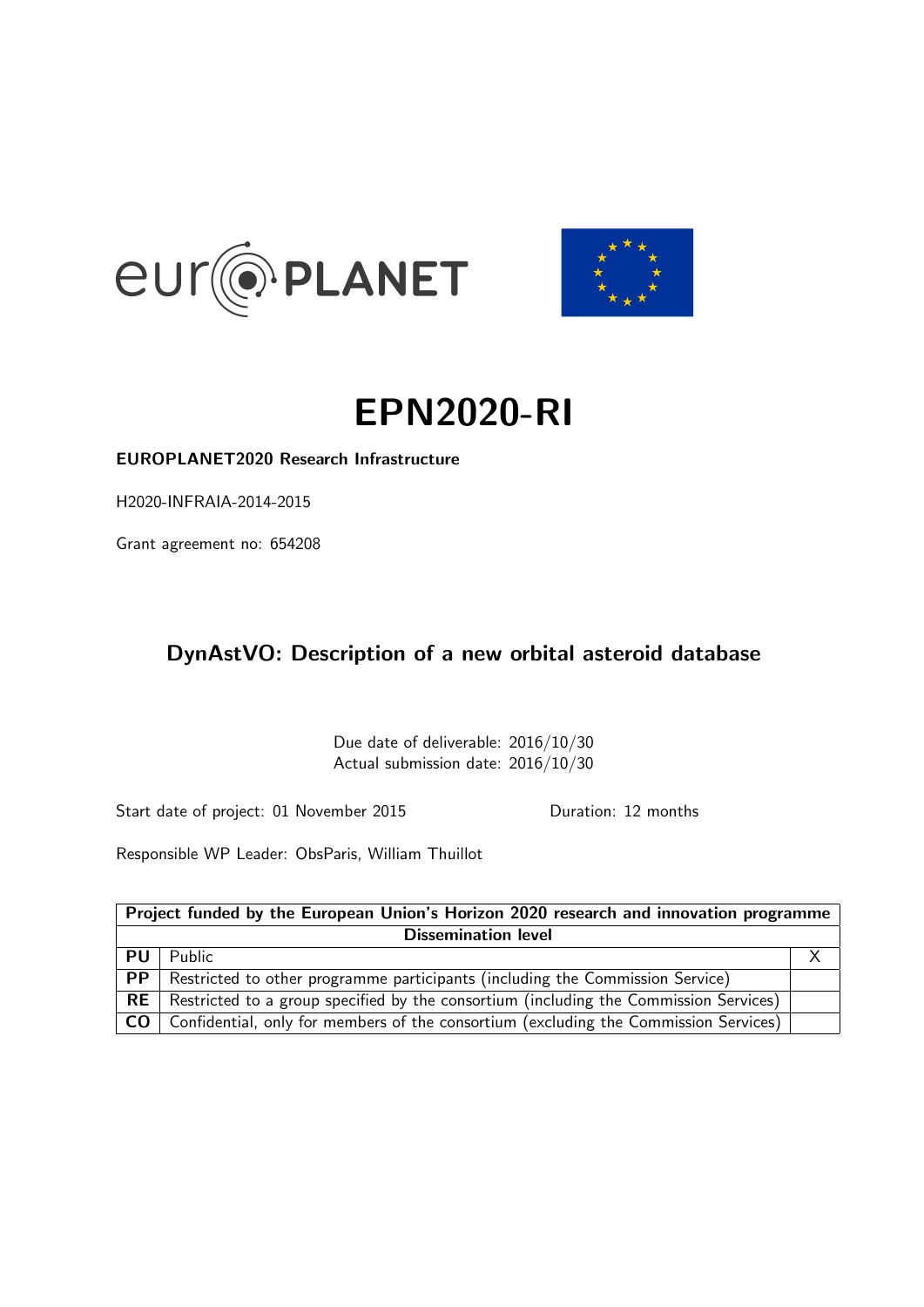| Project Number          | 654208                                      |
|-------------------------|---------------------------------------------|
| Project Title           | EPN2020 - RI                                |
| <b>Project Duration</b> | 48 months: 01 September 2015 30 August 2019 |

| <b>Deliverable Number</b>             | D <sub>6.1</sub>                                                   |
|---------------------------------------|--------------------------------------------------------------------|
| <b>Delivery</b><br><b>Contractual</b> | 30.11.2015                                                         |
| date                                  |                                                                    |
| <b>Actual delivery date</b>           | 30.11.2015                                                         |
| <b>Title of Deliverable</b>           | DynAstVO                                                           |
| <b>Work</b><br>Contributing           | WP <sub>6</sub>                                                    |
| package (s)                           |                                                                    |
| <b>Dissemination level</b>            | PU                                                                 |
| Author (s)                            | Josselin Desmars, William Thuillot, Daniel Hestroffer, Pedro David |

## Abstract:

| Document history (to be deleted before submission to Commission) |                                                  |                                                        |                                      |       |  |  |  |  |  |  |
|------------------------------------------------------------------|--------------------------------------------------|--------------------------------------------------------|--------------------------------------|-------|--|--|--|--|--|--|
| Date                                                             | <b>Version</b><br><b>Editor</b><br><b>Change</b> |                                                        |                                      |       |  |  |  |  |  |  |
| 24 Nov 2015                                                      | 0.1                                              | J.Desmars                                              | Creation of document                 | draft |  |  |  |  |  |  |
| 12 Feb 2016                                                      | 0.2                                              | J.Desmars                                              | State of $Art + Part 2 + heading$    | draft |  |  |  |  |  |  |
| 25 Apr 2016                                                      | 0.3                                              | J.Desmars                                              | State of Art (AstDys part) $+$ Abbr. | draft |  |  |  |  |  |  |
| 27 Jun 2016                                                      | 0.4                                              | draft<br>Chap.2 (DynAstVO parameters) $+$<br>J.Desmars |                                      |       |  |  |  |  |  |  |
|                                                                  |                                                  |                                                        | plan of Chap.3                       |       |  |  |  |  |  |  |
| 15 Sep 2016                                                      | 0.5                                              | J.Desmars                                              | Chap.3                               | draft |  |  |  |  |  |  |
| 03 Nov 2016                                                      | 0.6                                              | J.Desmars                                              | $Chap.3 + Chap.4$                    | draft |  |  |  |  |  |  |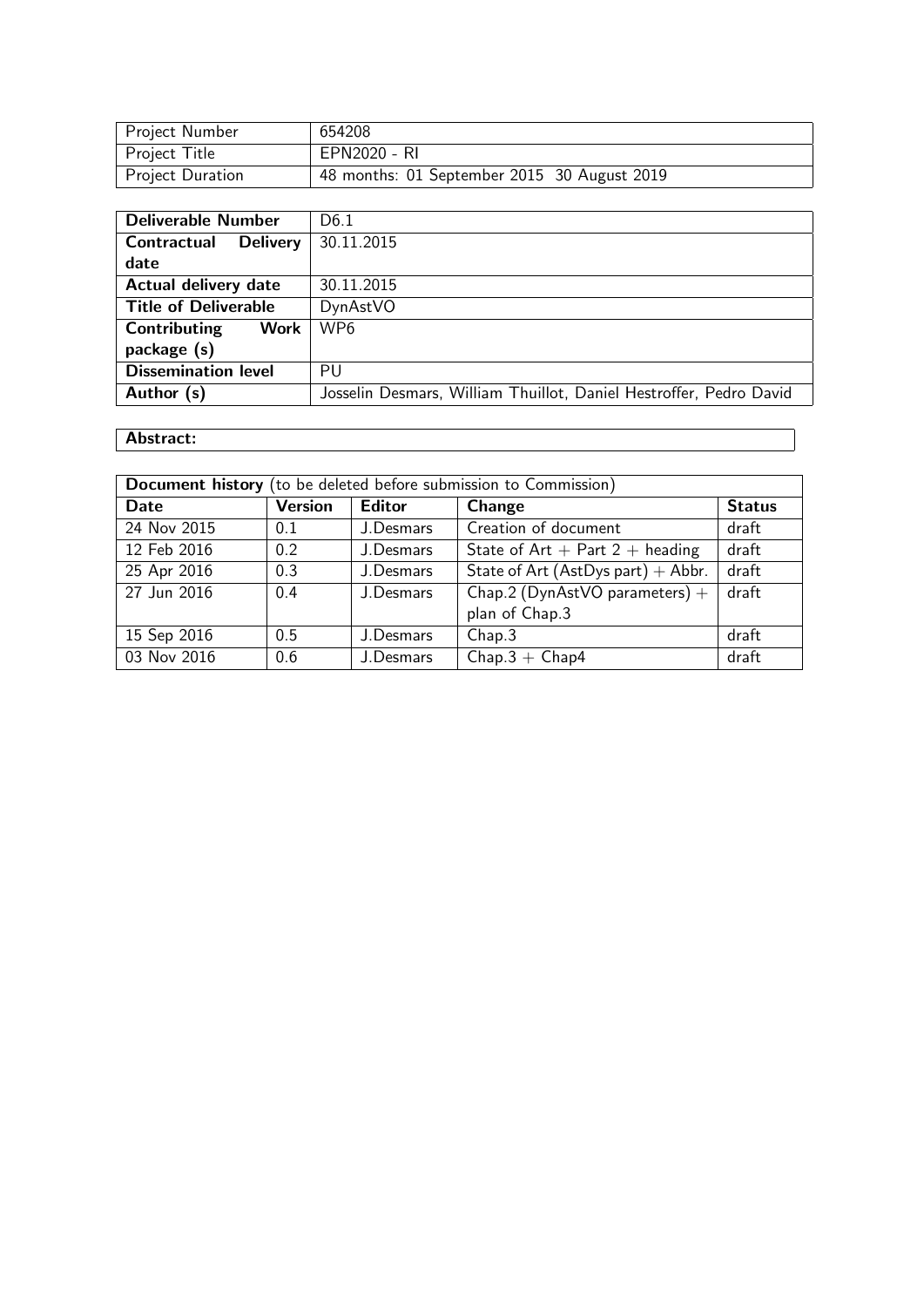## **Contents**

|                | <b>References</b>                              | $\overline{4}$          |
|----------------|------------------------------------------------|-------------------------|
| L              | State of the art of orbital asteroid databases | $\overline{2}$          |
| $\mathbf{1}$   | Introduction                                   | $\overline{2}$          |
| $\overline{2}$ | <b>Astorb</b>                                  | $\overline{2}$          |
| 3              | <b>MPCORB</b>                                  | $\overline{\mathbf{7}}$ |
| 4              | AstDyS/NeoDyS                                  | 11                      |
| 5              | <b>Synthesis</b>                               | 14                      |
| $\mathbf{H}$   | <b>Description of parameters in DynAstVO</b>   | 17                      |
| $\mathbf{1}$   | Introduction                                   | 17                      |
| $\overline{2}$ | <b>Description of DynAstVO</b>                 | 17                      |
| 3              | <b>Description of parameters</b>               | 20                      |
| $\mathbf{III}$ | <b>DynAstVO</b> database processing            | 27                      |
| 1              | <b>Global processing of DynAstVO</b>           | 27                      |
| $\overline{2}$ | <b>Minor Planet Electronic Circulars</b>       | 28                      |
| 3              | <b>Astrometric measurements</b>                | 28                      |
| 4              | Orbit determination process                    | 33                      |
|                | <b>IV</b> Additional databases                 | 42                      |
|                | 1 CLOSEAPP database                            | 42                      |
| $\mathsf{V}$   | Analysis and comparision with other databases  | 44                      |
|                | <b>References</b>                              | 46                      |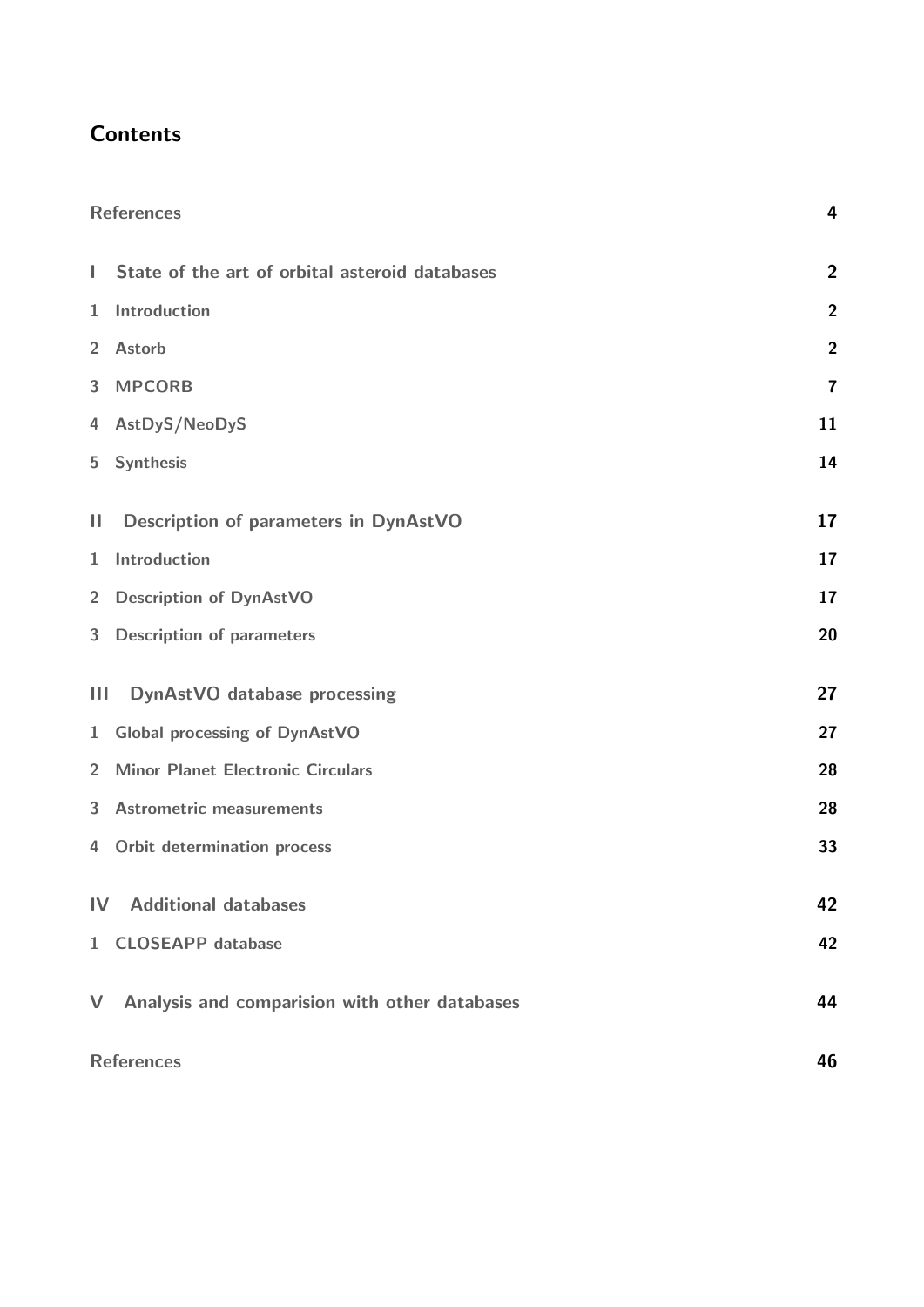## Acronyms and Abbreviations

|                                                  | Orbital elements            |
|--------------------------------------------------|-----------------------------|
| $\it a$                                          | Semimajor axis              |
| e                                                | Eccentricity                |
| $\dot{i}$                                        | Inclination                 |
| Ω                                                | Longitude of ascending node |
| $\omega$                                         | Argument of periapsis       |
| M                                                | Mean anomaly                |
| $\varpi = \Omega + \omega$                       | Longitude of periapsis      |
|                                                  | Equinoctial elements        |
| $\lambda_0 = \Omega + \omega + M$ Mean longitude |                             |
| $h = e \sin(\varpi)$                             |                             |
| $k = e \cos(\varpi)$                             |                             |
| $p = \tan(i/2) \sin(\Omega)$                     |                             |
| $q = \tan(i/2) \cos(\Omega)$                     |                             |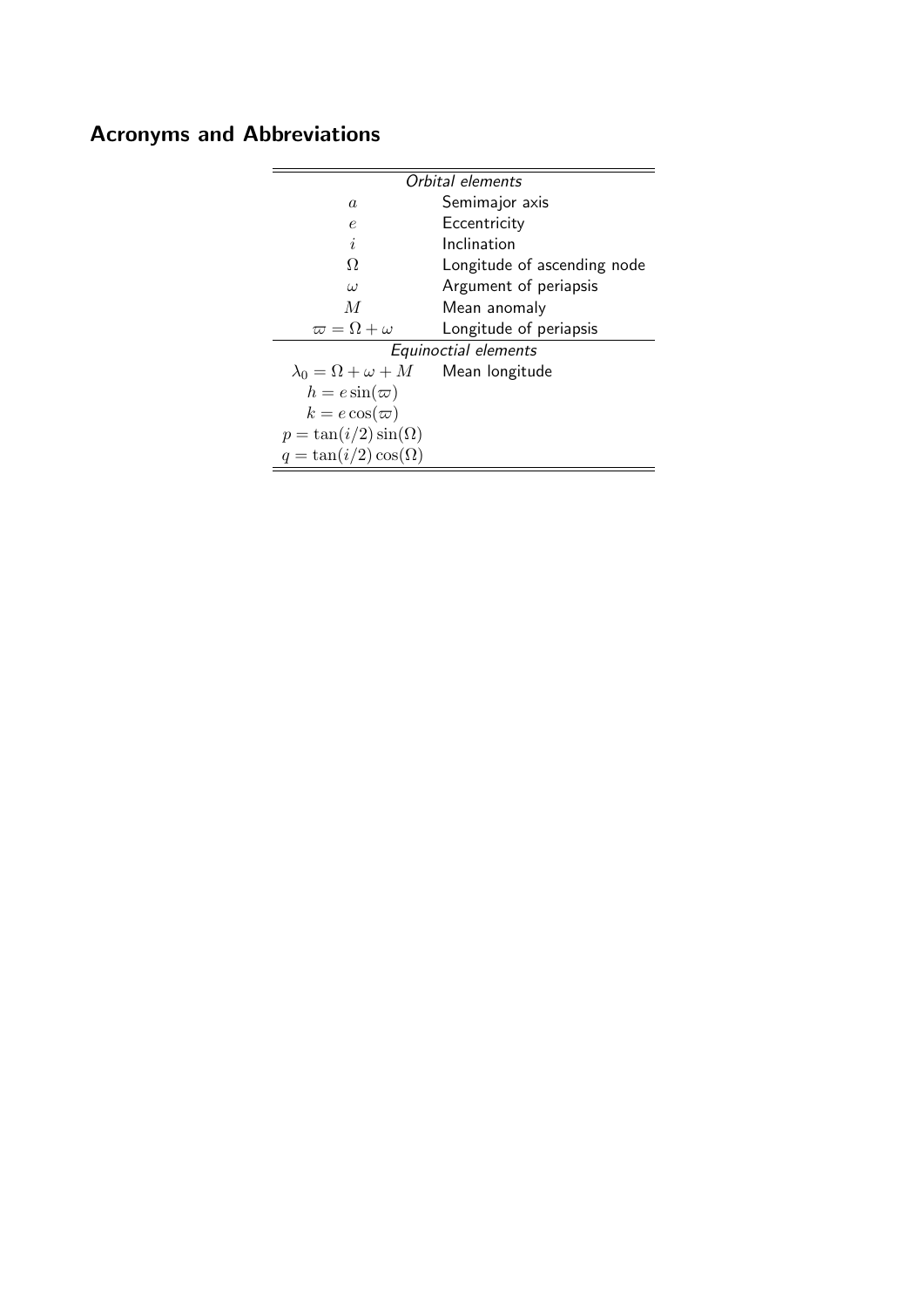## Introduction

DynAstVO is a new orbital asteroid database. For each Near-Earth asteroid, the database provides orbital elements and their uncertainty, the state-vector, information about the observations, MOID, and the covariance matrix of the system.

The database is daily updated in an automatic process for objects with new observations. The observations comes from the Minor Planet Center.

This documents presents a state-of-the-art of the orbital asteroid databases and proposes an analysis of the different databases (Part [I\)](#page-5-0). The parameters provided in the database are fully described in Part [II](#page-20-0) and the global processing of the database is presented in Part [III.](#page-30-0) Additional databases of DynAstVO are presented in Part [IV.](#page-45-0) Finally a comparison with existing database is proposed in Part [V.](#page-47-0)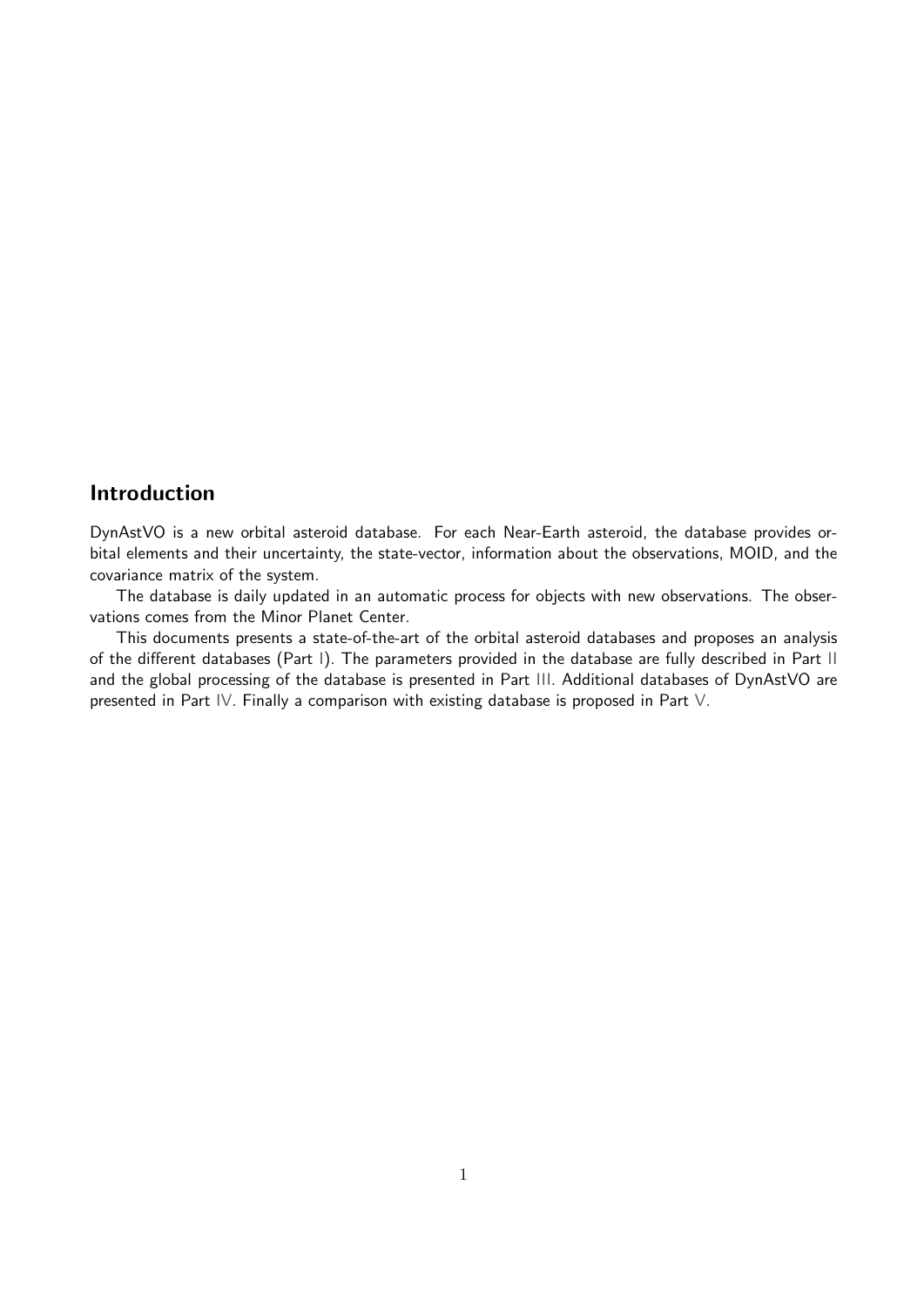#### <span id="page-5-0"></span>Part I

## State of the art of orbital asteroid databases

### <span id="page-5-1"></span>1 Introduction

In this part, we present the state of the art of the orbital asteroid databases. Orbital elements of as-teroids can be found in several databases such as Astorb [\(Bowell\)](#page-49-0), MPCORB [\(Minor Planet Center\)](#page-49-1), AstDyS/NEODyS [\(AstDyS\)](#page-49-2), etc. Astorb, MPCORB, and AstDyS provide a full file including the orbital elements of most of the asteroids (numbered and unnumbered). This part mainly describes Astorb, MPCORB, and AstDyS databases and proposes an analysis of the parameters.

## <span id="page-5-2"></span>2 Astorb

#### 2.1 Presentation

Astorb database was originally developed at Lowell Observatory by E. Bowell. The database was available on <ftp://ftp.lowell.edu/pub/elgb/astorb.html> and new and regular update can be found on [http://](http://www.naic.edu/~nolan/astorb.html) [www.naic.edu/~nolan/astorb.html](http://www.naic.edu/~nolan/astorb.html) or [ftp://cdsarc.u-strasbg.fr/pub/cats/B/astorb/astorb.](ftp://cdsarc.u-strasbg.fr/pub/cats/B/astorb/astorb.html) [html](ftp://cdsarc.u-strasbg.fr/pub/cats/B/astorb/astorb.html). The database consists in an ASCII file of high-precision osculating orbital elements, information about ephemeris uncertainties, and some additional data for all the numbered asteroids and the vast majority of unnumbered asteroids (multi-apparition and single-apparition) for which it is possible to make reasonably determinated computations. It is currently $^1$  $^1$  about 50.6 Mb in size in its compressed form (astorb.dat.gz), 186.6 Mb in size when decompressed (astorb.dat), and contains 696 138 orbits. Each orbit, based on astrometric observations downloaded from the Minor Planet Center, occupies one 266-column record. Each line can be read in a FORTRAN format A6, 1X, A18, 1X, A15, 1X, A5, 1X, F5.2, 1X, A4, 1X, A5, 1X, A4, 1X, 6I4, 1X, 2I5, 1X, I4, 2I2.2, 1X, 3(F10.6,1X), F9.6, 1X, F10.8, 1X, F12.8, 1X, I4, 2I2.2, 1X, F7.2, 1X, F8.2, 1X, I4, 2I2,3(1X,F7.2,1X,I4,2I2) where parameters are shown in Tables [1&](#page-6-0) [2](#page-7-0) as they are explained on <http://www.naic.edu/~nolan/astorb.html>. Some lines of astorb.dat file are presented in Table [3.](#page-9-1)

<span id="page-5-3"></span> $1$ On November 5, 2015.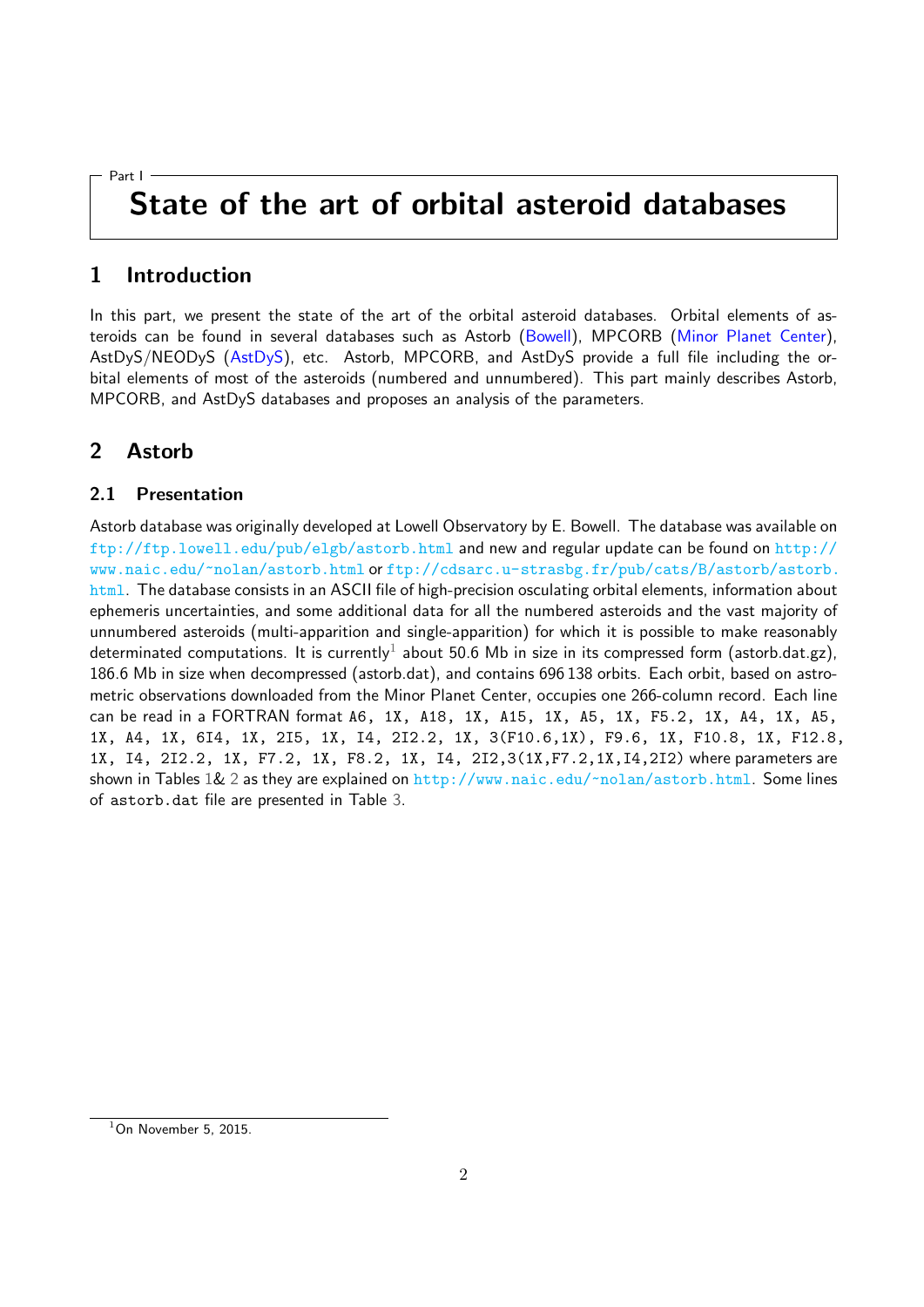|  | <b>Table 1:</b> Parameters provided in Astorb database. |  |  |  |  |
|--|---------------------------------------------------------|--|--|--|--|
|--|---------------------------------------------------------|--|--|--|--|

<span id="page-6-0"></span>

| Parameter | Format         | <b>Description</b>                                                              |
|-----------|----------------|---------------------------------------------------------------------------------|
| (1)       | a6             | Asteroid number (blank if unnumbered).                                          |
| (2)       | a18            | Name or preliminary designation.                                                |
| (3)       | a15            | Orbit computer.                                                                 |
| (4)       | a <sub>5</sub> | Absolute magnitude $H$ , (see Bowell et al., 1989, and more recent Minor        |
|           |                | Planet Circulars). Note that $H$ may be given to 2 decimal places (e.g.,        |
|           |                | $13.41$ ), 1 decimal place $(13.4)$ or as an integer $(13)$ , depending on its  |
|           |                | estimated accuracy. H is given to two decimal places for all unnumbered         |
|           |                | asteroids, even though it may be very poorly known.                             |
| (5)       | f5.2           | Slope parameter $G$ (ibid.).                                                    |
| (6)       | a <sub>4</sub> | Color index B-V, mag (blank if unknown; see Tedesco, 1989).                     |
| (7)       | a <sub>5</sub> | IRAS <sup>1</sup> diameter, km (blank if unknown; see Tedesco et al., 1989).    |
| (8)       | a <sub>4</sub> | IRAS <sup>1</sup> Taxonomic classification (blank if unknown; ibid.).           |
| (9)       | 6i4            | Six integer codes (see Table 2 for explanation). Note that not all codes        |
|           |                | have been correctly computed.                                                   |
| (10)      | i5             | Orbital arc, days, spanned by observations used in orbit computation.           |
| (11)      | i5             | Number of observations used in orbit computation.                               |
| (12)      | i4, 2i2.2      | Epoch of osculation, yyyymmdd $(TDT2)$ . The epoch is the Julian date           |
|           |                | ending in 00.5 nearest the date the file was created. Thus, as the file is      |
|           |                | updated, epochs will succeed each other at 100-day intervals on or after        |
|           |                | Julian dates ending in 50.5 (19980328, 19980706, 19981014, 19990122,)           |
| (13)      | f10.6          | Mean anomaly, deg.                                                              |
| (14)      | f10.6          | Argument of perihelion, deg (J2000.0).                                          |
| (15)      | f10.6          | Longitude of ascending node, deg (J2000.0).                                     |
| (16)      | f9.6           | Inclination, deg (J2000.0).                                                     |
| (17)      | f10.8          | Eccentricity.                                                                   |
| (18)      | f12.8          | Semimajor axis, au.                                                             |
| (19)      | i4,2i2.2       | Date of orbit computation, yymmdd ( $MST^3 = UTC-7$ ).                          |
| (20)      | f7.2           | Absolute value of the current $1-\sigma$ ephemeris uncertainty (CEU), arcsec.   |
| (21)      | f8.2           | Rate of change of CEU, arcsec/day.                                              |
| (22)      | i4, 2i2        | Date of CEU, yyyymmdd (0 hr UT).                                                |
| (23)      | f7.2, i4, 2i2  | Next peak ephemeris uncertainty (PEU), arcsec, from date of CEU, and            |
|           |                | date of its occurrence, yyyymmdd.                                               |
| (24)      | f7.2, i4, 2i2  | Greatest PEU, arcsec, in 10 years from date of CEU, and date of its occur-      |
|           |                | rence, yyyymmdd.                                                                |
| (25)      | f7.2, i4, 2i2  | Greatest PEU, arcsec, in 10 years from date of next PEU, and date of its        |
|           |                | occurrence, yyyymmdd, if two observations (of accuracy equal to that of         |
|           |                | the observations currently included in the orbit-typically $\pm$ 1 arcsec) were |
|           |                | to be made on the date of the next PEU [parameter $(23)$ ].                     |

 $^1$  IRAS for Infrared Astronomical Satellite that performed a survey of the sky in infrared wavelenghts in 1983.

 $^2$  Terrestrial Dynamical Time.

 $^3$  Mountain Standard Time, which is the local time in Lowell Observatory.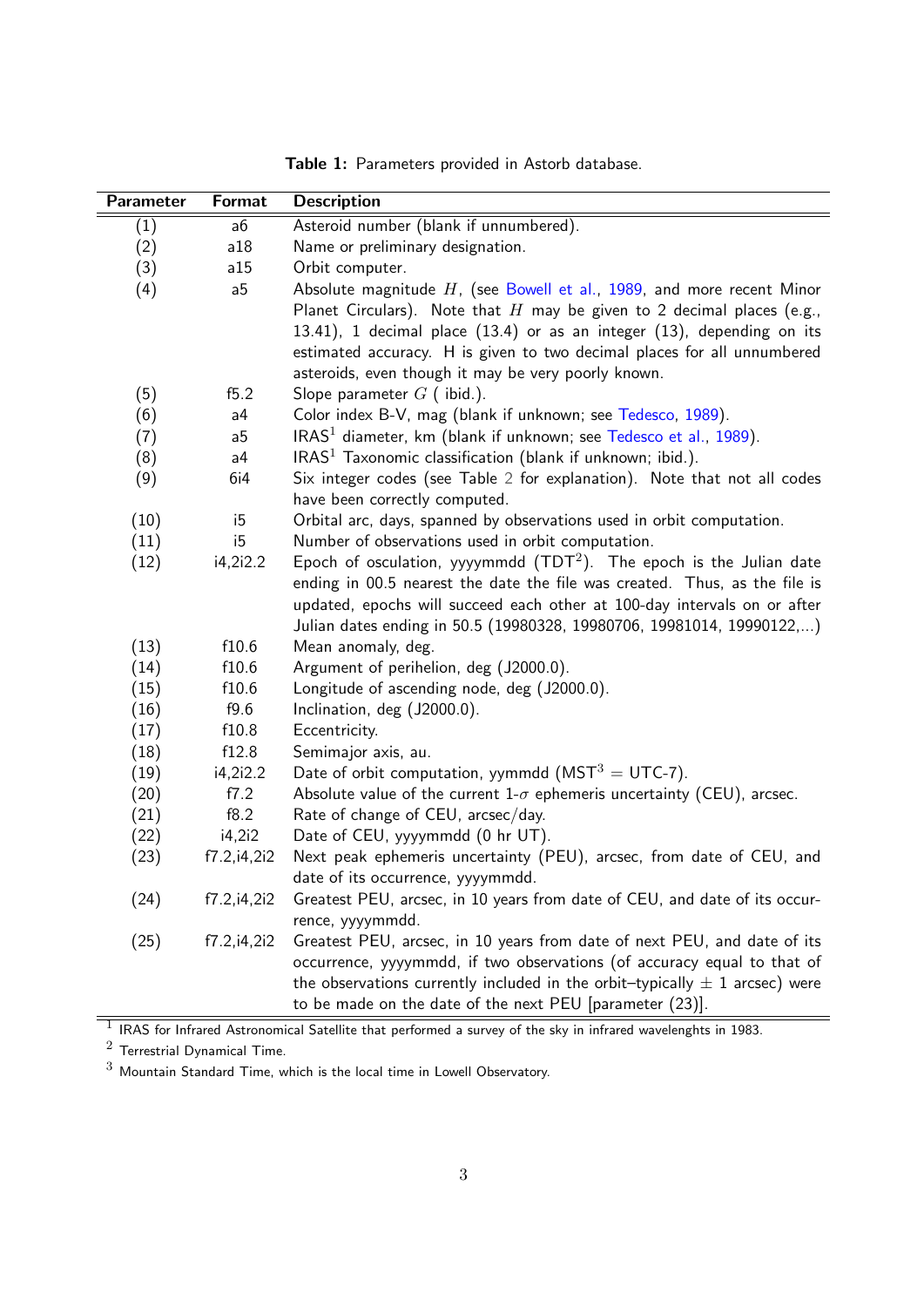| Code           | Value          | <b>Explanation</b>                                                                                       |
|----------------|----------------|----------------------------------------------------------------------------------------------------------|
| $\mathbf{1}$   |                | Planet-crossing asteroids. Note: Because some orbits are very poor (or erroneously                       |
|                |                | linked), there may be errors in assignment of these parameter values.                                    |
|                | $\mathbf{1}$   | Aten asteroids $(a < 1.0$ au).                                                                           |
|                | $\overline{c}$ | Apollo asteroids $(a > 1.0$ au; $0 < q < 1.0$ ).                                                         |
|                | 4              | Amor asteroids $(a > 1.0167$ au; $1.0167 < q$ ).                                                         |
|                | 8              | Mars crossers $(1.3 < q < 1.6660$ au).                                                                   |
|                | 16             | Outer-planet crossers (excluding Jupiter and Mars Trojans). Asteroids that cross or                      |
|                |                | pass into the heliocentric distance zones between the perihelion and aphelion distances                  |
|                |                | of Jupiter (4.950 to 5.455 au), Saturn (9.009 to 10.069 au), Uranus (18.274 to 20 089                    |
|                |                | au), and/or Neptune $(29.800 \text{ to } 30.317 \text{ au})$ .                                           |
|                | $\,n$          | Asteroids (excluding Mars and Jupiter Trojans) that cross both inner- and outer-planet                   |
|                |                | orbits. For example, an asteroid having $n = 24$ crosses the orbits of both Mars ( $q <$                 |
|                |                | 1.6660 au) and Jupiter $(Q > 4.950$ au).                                                                 |
| $\overline{2}$ |                | Orbit computation.                                                                                       |
|                | $\mathbf{1}$   | Orbits derived from uncertainty, perhaps erroneously linked observations.                                |
|                | $\overline{2}$ | Eccentricity assumed.                                                                                    |
|                | 4              | Eccentricity and semimajor axis assumed.                                                                 |
|                | 8              | Mainly for numbered asteroids, omitted observations have resulted in degradation of a                    |
|                |                | so-called orbit-quality parameter (OQP, see Muinonen and Bowell, 1993), generally by                     |
|                |                | more than 0.1. The corresponding ephemeris uncertainty has increased by about 25%                        |
|                |                | or more.                                                                                                 |
|                | 16             | OQP degrades by more than 0.1 if unsubstantiated observations (e.g., one-night appari-                   |
|                |                | tions) are omitted.                                                                                      |
|                | 32             | Orbit derived from data containing observations not in Minor Planet Center files.                        |
|                | 64             | H is unknown. $H = 14$ mag assumed.                                                                      |
|                | 128            | Asteroid sought, but not found.                                                                          |
|                | n              | Sum of preceding entries. For example, $n=3$ pertains to an uncertainly linked orbit for                 |
|                |                | which the eccentricity was assumed.                                                                      |
| $\overline{3}$ |                | Asteroids observed during the course of major surveys. The definition includes asteroids                 |
|                |                | that were observed but not discovered during the course of a survey.                                     |
|                | $\mathbf{1}$   | Palomar-Leiden survey (PLS) asteroids.                                                                   |
|                | $\overline{2}$ | Palomar-Leiden T-2 survey asteroids.                                                                     |
|                | 4<br>8         | Palomar-Leiden T-3 survey asteroids.<br>U.K. Schmidt Telescope-Caltech asteroid survey (UCAS) asteroids. |
|                | 16             | Palomar-Leiden T-1 survey asteroids.                                                                     |
|                |                | Asteroids observed in more than one survey. For example, $n=3$ denotes an asteroid                       |
|                | n              | observed in both the PLS and T-2 surveys.                                                                |
| 4              |                | Minor Planet Center (MPC) critical-list numbered asteroids.                                              |
|                | 1              | Lost asteroid.                                                                                           |
|                | $\overline{2}$ | Asteroids observed at only two apparitions.                                                              |
|                | 3              | Asteroids observed at only three apparitions.                                                            |
|                | $\overline{4}$ | Asteroids observed at four or more apparitions, last more than ten years ago.                            |

<span id="page-7-0"></span>Table 2: The meanings of the six integer codes [parameter (9)] as described in Astorb documentation. Reference to "type 6:7", for example, means code 6, value 7. Additional information are in italic style.

Continued on the next page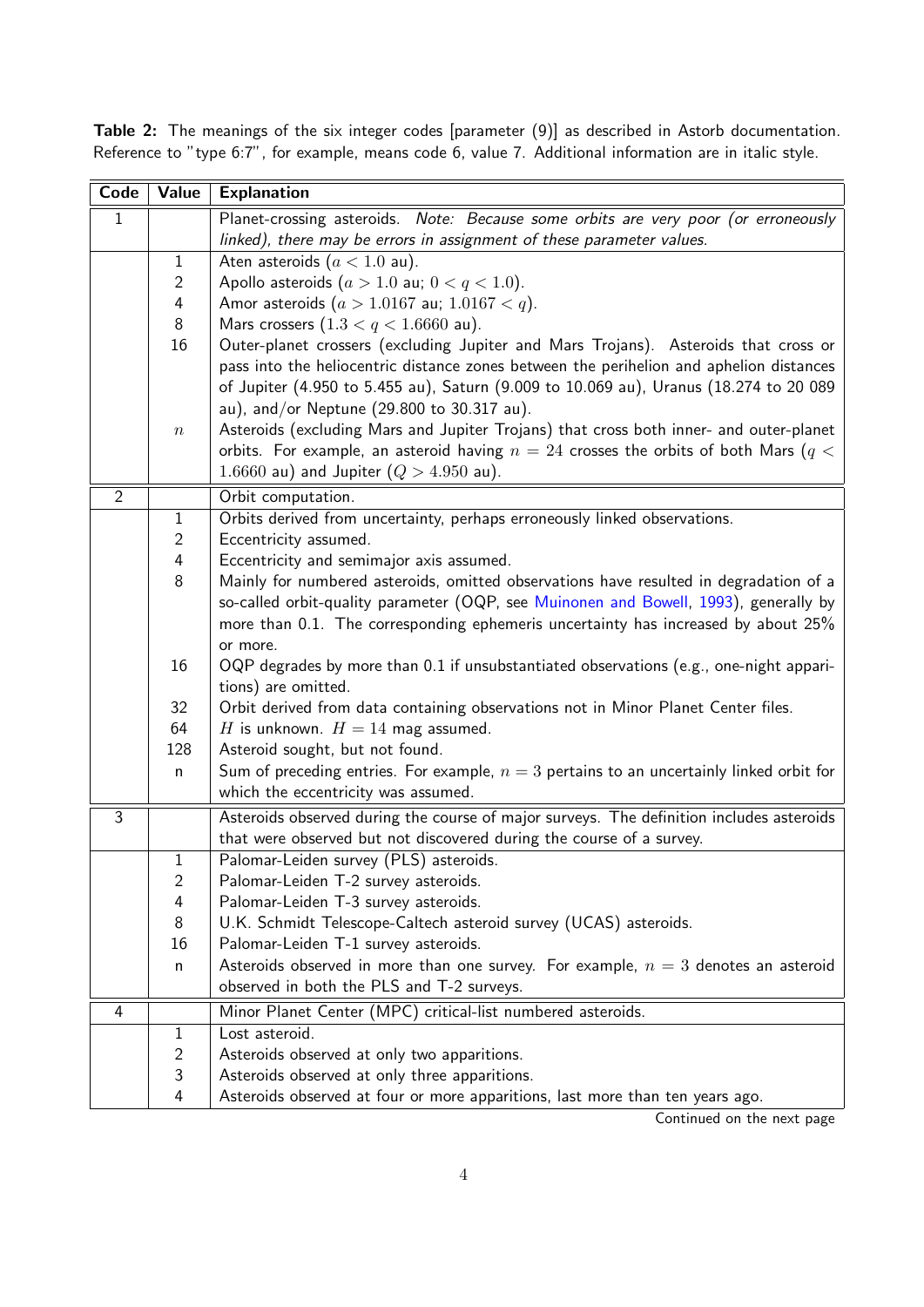| Code | Value          | <b>Explanation</b>                                                                        |
|------|----------------|-------------------------------------------------------------------------------------------|
|      | 5              | Asteroids observed at four or more apparitions, only one night in last ten years.         |
|      | 6              | Other poorly observed asteroids observed at four or more apparitions.                     |
|      | 7              | Absolute magnitude poorly known (not on MPC critical-list).                               |
| 5    |                | Lowell Observatory and related discoveries                                                |
|      | $\mathbf{1}$   | Asteroids discovered by E. Bowell.                                                        |
|      | $\overline{2}$ | Non-Bowell discoveries from Lowell search programs.                                       |
|      | $\overline{3}$ | Sum of preceding entries. $n = 3$ pertains to an asteroid discovered jointly by E. Bowell |
|      |                | and another person connected with Lowell search programs.                                 |
| 6    |                | Rank, in decreasing importance, for the collaborative program of astrometry using the     |
|      |                | transit circle of the U.S. Naval Observatory Flagstaff Station.                           |
|      | 10             | Exceptionally important, to be observed frequently. Principally space mission targets     |
|      |                | and occultation candidates.                                                               |
|      | 9              | Asteroids useful for mass determination.                                                  |
|      | 8              | Asteroids for which one or two additional nights' observation are required to satisfy     |
|      |                | orbit-update requirements. Asteroids of type $6:7$ (i.e. of the following category) whose |
|      |                | ephemeris uncertainties are between 2 and 5 arcsec within the next ten years or so.       |
|      | $\overline{7}$ | Bowell unnumbered discoveries whose ephemeris uncertainties are less than 2 arcsec        |
|      |                | within the next ten years or so. MPC critical-list asteroids.                             |
|      | 6              | Planet-crossers of type 6:5 (i.e. of the following category).                             |
|      | 5              | Numbered asteroids whose ephemeris uncertainties are between 2 and 5 arcsec within        |
|      |                | the next ten years or so. Unnumbered asteroids that should be numberable after one or     |
|      |                | two more nights' observation.                                                             |

### 2.2 Computation in Astorb

This section presents the orbit computation in Astorb as it is presented on  $http://www.naic.edu/~nolan/$ [astorb.html](http://www.naic.edu/~nolan/astorb.html).

#### 2.2.1 Orbit Computation in Astorb

Orbital elements of asteroids are computed through a variable-timestep differential orbit correction program in an automatic run. Perturbation due to all major planets (Mercury through Pluto, Earth and Moon separately), Ceres (assumed mass  $5.0 \times 10^{-10} M_{\odot}$ ), Pallas  $(1.1 \times 10^{-10} M_{\odot})$ , and Vesta  $(1.4 \times 10^{-10} M_{\odot})$ were included. Since April 2008, perturbations from 10 Hygiea, 15 Eunomia, 52 Europa, 511 Davida, and 704 Interamnia are also included. Planetary positions are derived from JPL's DE405 planetary ephemeris. Positions of the three perturbing asteroids were derived, by iteration, from their orbits in Astorb. Relativistic effects have not been included. The orbit of one numbered asteroid (1566 Icarus) is known to be imperfect as it requires inclusion of relativistic effects. The orbits of other close-Sun-approaching asteroids are doubtless similarly affected, but their observational (O-C) residuals appear to be satisfactory. For numbered asteroids, a uniform policy regarding the inclusion or exclusion of observations in the orbit determination has been adopted: namely, to exclude observations whose great-circle sky-plane residuals exceed [2](#page-8-0).3 arcsec $^2\!$ . For numbered asteroids of type 2:8 (see Table [2\)](#page-7-0) in the integer-code table above, the Astorb policy has

<span id="page-8-0"></span> $2$ They have found from experience that, for well-determined orbits, 2.3 arcsec is an appropriate residual threshold separating "good" and "bad" observations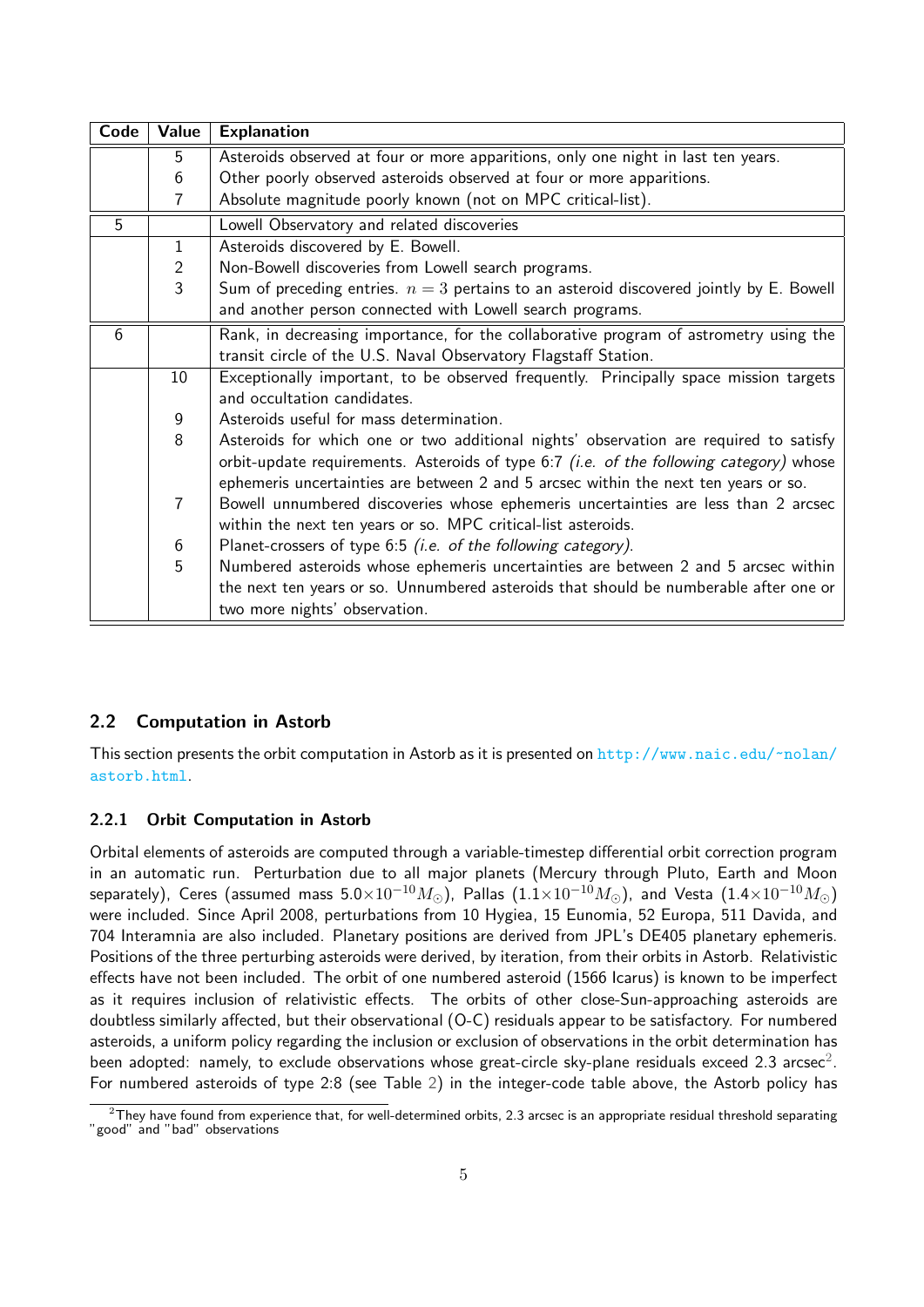<span id="page-9-1"></span>

| <b>Table 3:</b> Lines 1, 100 000, 200 000, 300 000, 400 000, 500 000, 600 000 of astorb.dat file |  |  |  |
|--------------------------------------------------------------------------------------------------|--|--|--|
|--------------------------------------------------------------------------------------------------|--|--|--|

|                     | (1)(2)  |                  |      |      | (3)            |      |                                                                                       | (4)   | (5)  | (6)  | (7)                    | (8)                 | (9)      |            |              |          |              |          |
|---------------------|---------|------------------|------|------|----------------|------|---------------------------------------------------------------------------------------|-------|------|------|------------------------|---------------------|----------|------------|--------------|----------|--------------|----------|
|                     | 1 Ceres |                  |      |      |                |      | L.H. Wasserman                                                                        | 3.34  |      |      | $0.12$ $0.72$ 848.4 G? |                     | $\Omega$ | $\Omega$   | $\Omega$     | $\Omega$ | $\Omega$     | $\Omega$ |
| 100000 Astronautica |         |                  |      |      | L.H. Wasserman |      |                                                                                       | 16.9  | 0.15 |      |                        |                     | 0        | $\Omega$   | $\Omega$     | $\Omega$ | $\Omega$     | $\Omega$ |
| 200000 2007 JT40    |         |                  |      |      | L.H. Wasserman |      |                                                                                       | 15.9  | 0.15 |      |                        |                     | 0        | $\Omega$   | $\Omega$     | $\Omega$ | $\Omega$     | $\Omega$ |
| 300000 2006 UW30    |         |                  |      |      | E. Bowell      |      |                                                                                       | 17.0  | 0.15 |      |                        |                     | 0        | $\Omega$   | 0            | 0        | 0            | $\Omega$ |
| 400000 2006 DK190   |         |                  |      |      |                |      | L.H. Wasserman                                                                        | 18.1  | 0.15 |      |                        |                     | 0        | $\Omega$   | 0            | 0        | 0            | 0        |
|                     |         | 2007 AM19        |      |      | E. Bowell      |      |                                                                                       | 16.59 | 0.15 |      |                        |                     | 0        | $\Omega$   | $\mathbf{0}$ | $\Omega$ | $\mathbf{0}$ | 3        |
|                     |         | 2012 RN16        |      |      |                |      | L.H. Wasserman 18.88                                                                  |       | 0.15 |      |                        |                     | 8        | $\Omega$   | $\Omega$     | $\Omega$ | $\mathbf{0}$ | 6        |
| (10)                |         | $(11)$ $(12)$    |      | (13) |                | (14) |                                                                                       | (15)  |      | (16) |                        | (17)                |          | (18)       |              |          |              |          |
| 78417               |         |                  |      |      |                |      | 6423 20151005 160.030027 72.687087 80.325219 10.591945 0.07575658                     |       |      |      |                        |                     |          | 2.76808429 |              |          |              |          |
| 11781               |         |                  |      |      |                |      | 230 20151005 181.863644 199.521661 186.578338 21.190422 0.08739673                    |       |      |      |                        |                     |          | 1.90474850 |              |          |              |          |
| 6235                |         |                  |      |      |                |      | 196 20151005 255.676003 203.477358 116.887306 7.702740 0.15133836                     |       |      |      |                        |                     |          | 2.71103714 |              |          |              |          |
| 5841                |         |                  |      |      |                |      | 43 20151005 273.234341 305.053022 31.206959                                           |       |      |      |                        | 1.402560 0.17573382 |          | 3.09339666 |              |          |              |          |
| 3091                |         |                  |      |      |                |      | 44 20151005 150.829827 178.004406 73.507994                                           |       |      |      |                        | 2.307101 0.15737508 |          | 2.40232683 |              |          |              |          |
| 38                  |         |                  |      |      |                |      | 38 20151005 354.770951 295.808485 127.179228 27.874626 0.29002115                     |       |      |      |                        |                     |          | 2.78037945 |              |          |              |          |
| 88                  |         |                  |      |      |                |      | 108 20151005 249.245740 158.516896 226.631531 9.855102 0.49674975                     |       |      |      |                        |                     |          | 2.63918287 |              |          |              |          |
| (19)                |         | (20)             | (21) |      | (22)           |      | (23)                                                                                  |       |      | (24) |                        |                     | (25)     |            |              |          |              |          |
|                     |         |                  |      |      |                |      | 20151030 1.3E-02 -6.3E-05 20151106 1.9E-02 20161025 2.5E-02 20180207 2.5E-02 20180207 |       |      |      |                        |                     |          |            |              |          |              |          |
|                     |         | 20150310 3.8E-02 |      |      |                |      | 1.4E-04 20151106 1.5E-01 20160810 2.0E-01 20240909 1.9E-01 20240909                   |       |      |      |                        |                     |          |            |              |          |              |          |
|                     |         | 20150709 5.2E-02 |      |      |                |      | 1.6E-04 20151106 1.6E-01 20160610 2.4E-01 20210829 2.7E-01 20250620                   |       |      |      |                        |                     |          |            |              |          |              |          |
|                     |         |                  |      |      |                |      | 20111014 8.0E-02 -1.1E-04 20151106 1.7E-01 20160707 2.1E-01 20220905 2.1E-01 20250215 |       |      |      |                        |                     |          |            |              |          |              |          |
|                     |         | 20140913 2.1E-01 |      |      |                |      | 6.2E-04 20151106 2.1E-01 20151122 6.9E-01 20210418 6.7E-01 20250612                   |       |      |      |                        |                     |          |            |              |          |              |          |
|                     |         | 20080720 3.6E+03 |      |      |                |      | 2.4E+01 20151106 4.3E+03 20151220 4.3E+03 20151220 4.1E+01 20190821                   |       |      |      |                        |                     |          |            |              |          |              |          |
|                     |         | 20131112 4.3E+01 |      |      |                |      | 2.1E-01 20151106 2.6E+02 20160703 5.5E+02 20210507 1.1E+01 20251225                   |       |      |      |                        |                     |          |            |              |          |              |          |

resulted in degradation of the orbit-quality parameter (OQP), which is a reliable (logarithmic) measure of an asteroid orbit's quality, and which (for non-Earth approachers) correlates well with ephemeris uncertainty. Such asteroids need orbit improvement to the point where the exclusion of "poor" observations no longer degrades the OQP. For unnumbered asteroids, some poor observations have been retained when the OQP and ephemeris uncertainty was improved; these asteroids are identified by integer code 2:16 (see Table [2\)](#page-7-0).

#### 2.2.2 Orbit uncertainty in Astorb

Ephemeris uncertainties are assumed to be along the line of variation $^3$  $^3$ . Except for very accurately known orbits (ephemeris uncertainty smaller than 1 arcsec) and very poorly known orbits (arc shorter than 10 days), positional uncertainty perpendicular to the line of variation is usually very small compared to that along the line of variation. The current ephemeris uncertainty [CEU, parameter (20)] and its rate of change [parameter (21)] indicate whether an asteroid ought to be located in an observer's field of view. A CEU greater than all three of the peak ephemeris uncertainties [PEUs, parameters (23) through (25)] implies that the asteroid's ephemeris uncertainty is currently greater than at any time in the next ten years. Such asteroids are prime targets for observation because their orbits are subject to the greatest improvement for years to come. Note that, because ephemeris uncertainties have been computed using 2-body rather than n-body error propagation (see [Muinonen and Bowell,](#page-49-4) [1993\)](#page-49-4), uncertainties for Earth-approaching asteroids may have been misestimated by a factor of several.

<span id="page-9-2"></span><span id="page-9-0"></span><sup>&</sup>lt;sup>3</sup>In the linear context, the orbital uncertainty is mainly along one direction which is along the orbit and this direction represents the line of variation. This term was introduced in [Milani](#page-49-5) [\(1999\)](#page-49-5).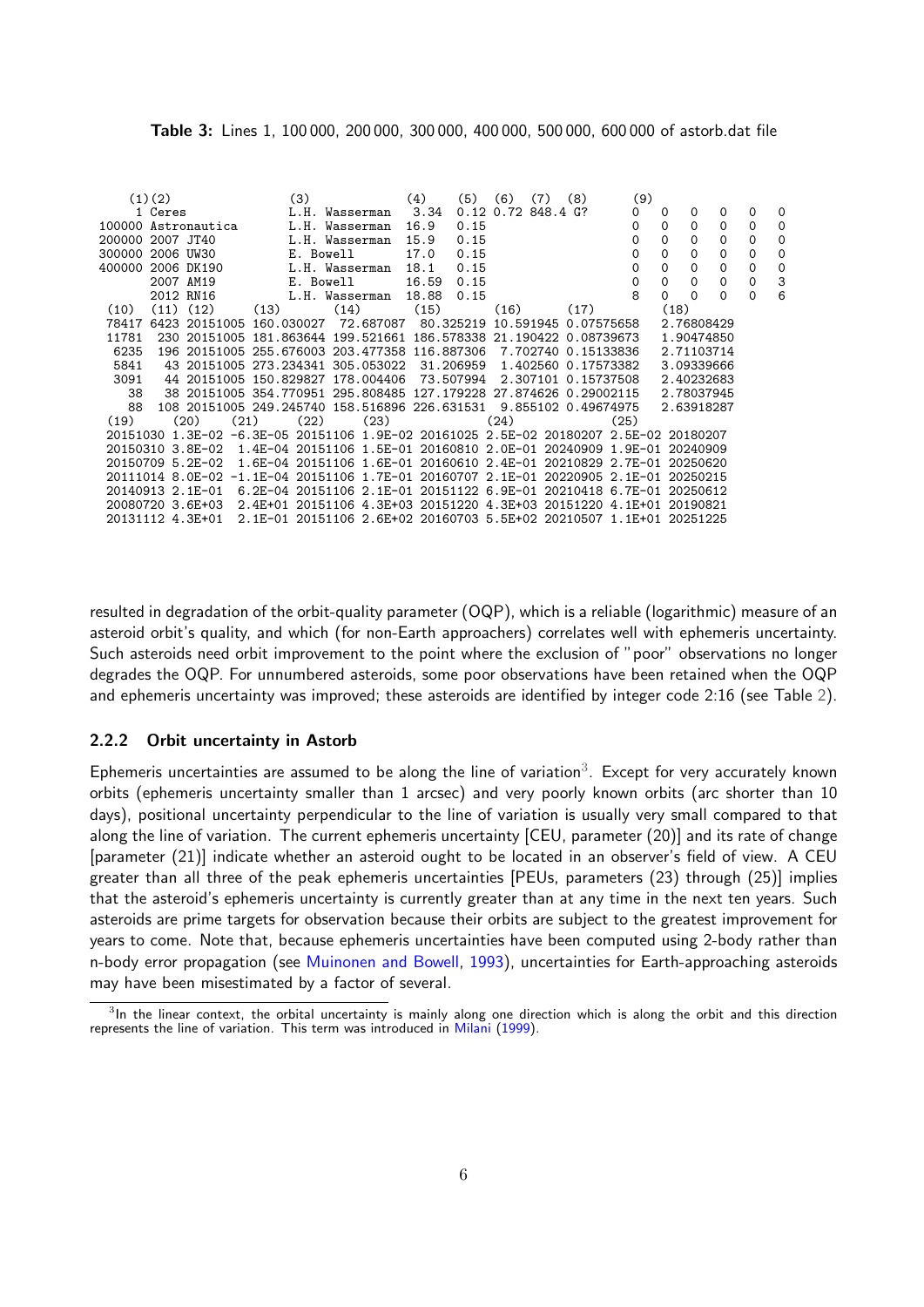## 3 MPCORB

Minor Planet Center also provides a database of orbital elements of asteroids. This database (MPCORB.DAT), is available at <http://www.minorplanetcenter.org/iau/MPCORB.html>. The file is 136Mo in decom-pressed form and contains 697 5[4](#page-10-0)2 lines (or objects)<sup>4</sup> on a 202-column record. Since April 2016, MPC also provides database in the  $\mathsf{JSON}^5$  $\mathsf{JSON}^5$  format.

|                                                                             | <b>Columns</b>                  | <b>Format</b>  | <b>Use</b>                                                                   |  |  |  |
|-----------------------------------------------------------------------------|---------------------------------|----------------|------------------------------------------------------------------------------|--|--|--|
| (1)                                                                         | $1 - 7$                         | a7             | Number or provisional designation (in packed form)                           |  |  |  |
| (2)                                                                         | $9 - 13$                        | f5.2           | Absolute magnitude, H                                                        |  |  |  |
| (3)                                                                         | $15 - 19$                       | f5.2           | Slope parameter, $G$                                                         |  |  |  |
| (4)                                                                         | $21 - 25$                       | a <sub>5</sub> | Epoch (in packed form, .0 TT)                                                |  |  |  |
| (5)                                                                         | $27 - 35$                       | f9.5           | Mean anomaly at the epoch (degrees)                                          |  |  |  |
| (6)                                                                         | $38 - 46$                       | f9.5           | Argument of perihelion, J2000.0 (degrees)                                    |  |  |  |
| (7)                                                                         | $49 - 57$                       | f9.5           | Longitude of the ascending node, J2000.0 (degrees)                           |  |  |  |
| (8)                                                                         | $60 - 68$                       | f9.5           | Inclination to the ecliptic, J2000.0 (degrees)                               |  |  |  |
| (9)                                                                         | $71 - 79$                       | f9.7           | Orbital eccentricity                                                         |  |  |  |
| (10)                                                                        | $81 - 91$                       | f11.8          | Mean daily motion (degrees per day)                                          |  |  |  |
| (11)                                                                        | $93 - 103$                      | f11.7          | Semimajor axis (au)                                                          |  |  |  |
| (12)                                                                        | 106                             | i1             | Uncertainty parameter, $U$                                                   |  |  |  |
|                                                                             |                                 | or $a1$        | If this column contains 'E' it indicates that the orbital eccentricity was   |  |  |  |
|                                                                             |                                 |                | assumed. For one-opposition orbits this column can also contain 'D' if a     |  |  |  |
|                                                                             |                                 |                | double (or multiple) designation is involved or 'F' if an e-assumed double   |  |  |  |
|                                                                             |                                 |                | (or multiple) designation is involved.                                       |  |  |  |
| (13)                                                                        | $108 - 116$                     | a <sub>9</sub> | Reference                                                                    |  |  |  |
| (14)                                                                        | $118 - 122$                     | i5             | Number of observations                                                       |  |  |  |
| (15)                                                                        | $124 - 126$                     | i3             | Number of oppositions                                                        |  |  |  |
|                                                                             | For multiple-opposition orbits: |                |                                                                              |  |  |  |
| (16)                                                                        | $128 - 131$                     | i4             | Year of first observation                                                    |  |  |  |
|                                                                             | 132                             | a1             | $^{\prime}$ $^{\prime}$                                                      |  |  |  |
|                                                                             | 133 - 136                       | i4             | Year of last observation                                                     |  |  |  |
|                                                                             |                                 |                | For single-opposition orbits:                                                |  |  |  |
| (16)                                                                        | $128 - 131$                     | i4             | Arc length (days)                                                            |  |  |  |
|                                                                             | 133 - 136                       | a <sub>4</sub> | 'days'                                                                       |  |  |  |
| (17)                                                                        | $138 - 141$                     | f4.2           | r.m.s residual (arcsec)                                                      |  |  |  |
| (18)                                                                        | 143 - 145                       | a3             | Coarse indicator of perturbers (blank if unperturbed one-opposition object)  |  |  |  |
| (19)                                                                        | $147 - 149$                     | a3             | Precise indicator of perturbers (blank if unperturbed one-opposition object) |  |  |  |
| (20)                                                                        | $151 - 160$                     | a10            | Computer name                                                                |  |  |  |
| There may sometimes be additional information beyond column 160 as follows: |                                 |                |                                                                              |  |  |  |

| Table 4: Parameters provided in MPCORB database |  |
|-------------------------------------------------|--|
|-------------------------------------------------|--|

Continued on the next page

<span id="page-10-0"></span><sup>4</sup>On November 10, 2015.

<span id="page-10-1"></span> $5$ JSON for JavaScript Object Notation, is a lightweight data-interchange format.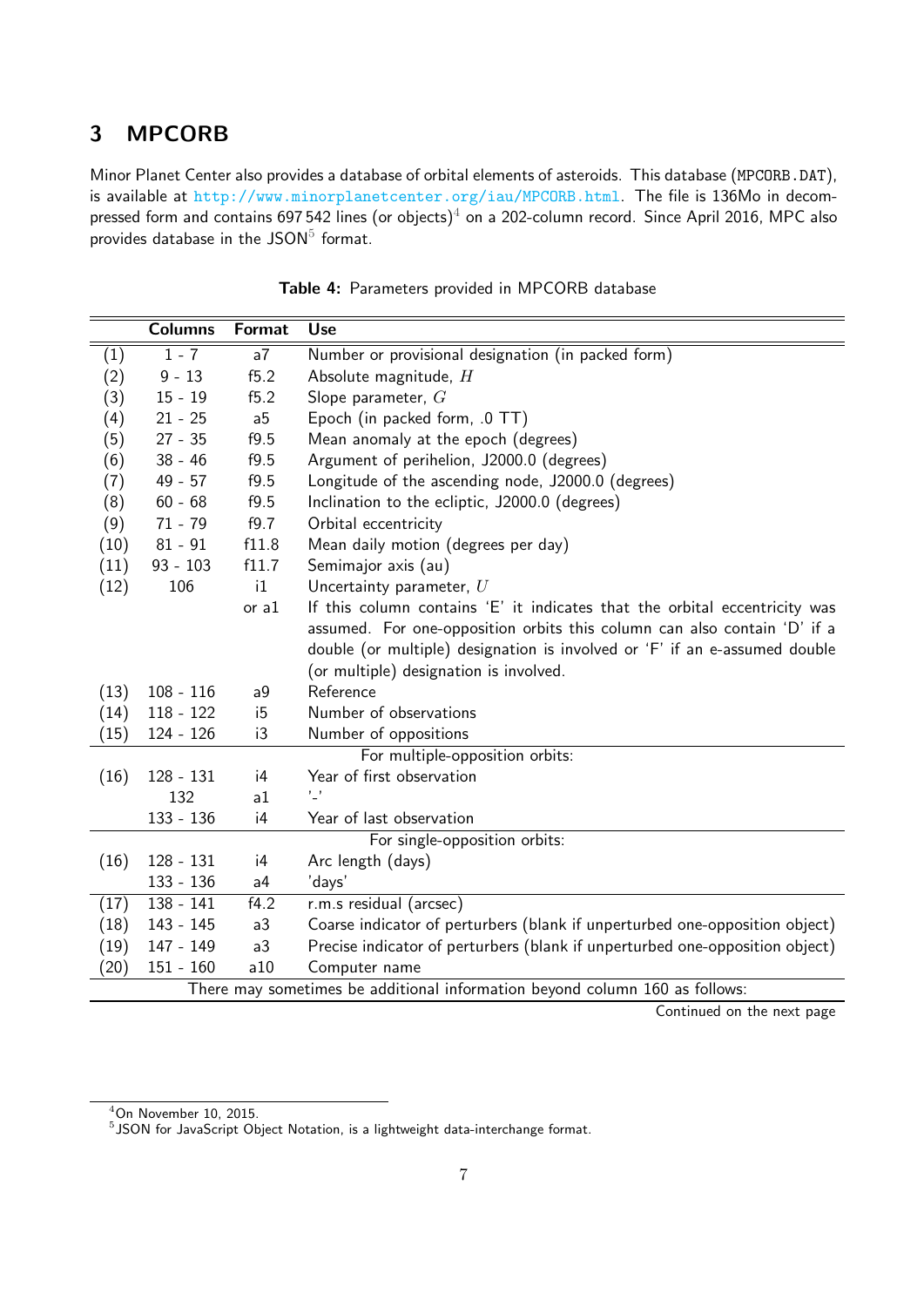|      | <b>Columns</b> | Format | <b>Use</b>                                                                         |  |  |  |
|------|----------------|--------|------------------------------------------------------------------------------------|--|--|--|
| (21) | $162 - 165$    | z4.4   | 4-hexdigit flags                                                                   |  |  |  |
|      |                |        | This information has been updated on 2014 July 16, for files created after         |  |  |  |
|      |                |        | 18:40 UTC on that day.                                                             |  |  |  |
|      |                |        | The bottom $6$ bits (bits $0$ to $5$ ) are used to encode a value representing the |  |  |  |
|      |                |        | orbit type (other values are undefined):                                           |  |  |  |
|      |                |        | Value                                                                              |  |  |  |
|      |                |        | $\mathbf{1}$<br>Atira                                                              |  |  |  |
|      |                |        | $\overline{2}$<br>Aten                                                             |  |  |  |
|      |                |        | 3<br>Apollo                                                                        |  |  |  |
|      |                |        | $\overline{4}$<br>Amor                                                             |  |  |  |
|      |                |        | 5<br>Object with $q < 1.665$ au                                                    |  |  |  |
|      |                |        | 6<br>Hungaria                                                                      |  |  |  |
|      |                |        | $\overline{7}$<br>Phocaea                                                          |  |  |  |
|      |                |        | Hilda<br>8                                                                         |  |  |  |
|      |                |        | 9<br>Jupiter Trojan                                                                |  |  |  |
|      |                |        | Distant object<br>10                                                               |  |  |  |
|      |                |        | Additional information is conveyed by adding in the following bit values:          |  |  |  |
|      |                |        | Value<br>Bit                                                                       |  |  |  |
|      |                |        | 6<br>64<br>Unused or internal MPC use only                                         |  |  |  |
|      |                |        | 128<br>Unused or internal MPC use only<br>$\overline{7}$                           |  |  |  |
|      |                |        | 8<br>256<br>Unused or internal MPC use only                                        |  |  |  |
|      |                |        | 9<br>512<br>Unused or internal MPC use only                                        |  |  |  |
|      |                |        | 10<br>1024<br>Unused or internal MPC use only                                      |  |  |  |
|      |                |        | 11<br>2048<br>Object is NEO                                                        |  |  |  |
|      |                |        | Object is 1-km (or larger) NEO<br>12<br>4096                                       |  |  |  |
|      |                |        | 13<br>8192<br>1-opposition object seen at<br>earlier opposition                    |  |  |  |
|      |                |        | 16384<br>Critical list numbered object<br>14                                       |  |  |  |
|      |                |        | 15<br>32768<br>Object is PHA                                                       |  |  |  |
|      |                |        | Note that the orbit classification is based on cuts in osculating element          |  |  |  |
|      |                |        | space and is not 100% reliable.                                                    |  |  |  |
|      |                |        | Note also that certain of the flags are for internal MPC use and are not           |  |  |  |
|      |                |        | documented.                                                                        |  |  |  |
| (22) | $167 - 194$    | a      | Readable designation                                                               |  |  |  |
| (23) | 195 - 202      | i8     | Date of last observation included in orbit solution (YYYYMMDD format)              |  |  |  |

## 3.1 Computation in MPCORB

This section presents the orbit computation in MPCORB as it is presented on [http://www.minorplanetcen](http://www.minorplanetcenter.net/iau/info/Perturbers.html)ter. [net/iau/info/Perturbers.html](http://www.minorplanetcenter.net/iau/info/Perturbers.html).

#### 3.1.1 Orbit Computation in MPCORB

Perturbations included for orbit determination are indicated throught parameters (18) and (19). (18) is the coarse indicator that provides the planets (Mercury to Neptune) and major asteroids included in the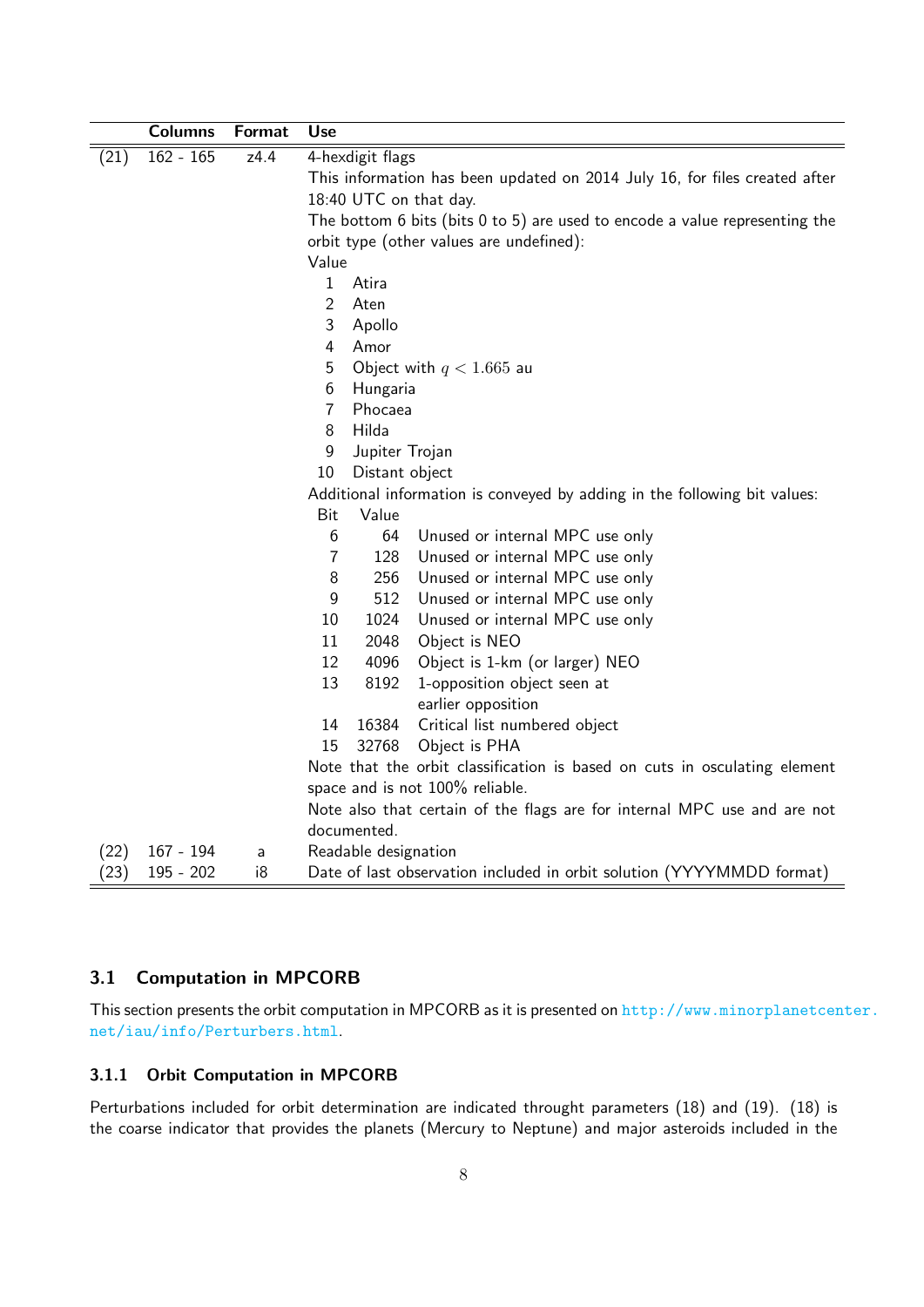| <b>Table 5:</b> Lines 1, 100 000, 200 000, 300 000, 400 000, 500 000, 600 000 of MPCORB.DAT file |  |
|--------------------------------------------------------------------------------------------------|--|
|--------------------------------------------------------------------------------------------------|--|

| (1)<br>(2)<br>00001<br>3.34 | (3)  | (4)<br>$0.12$ K161D | (5)<br>181.38133     | (6)<br>72.73324                    | (7)<br>80.32180 | (8)<br>10.59166  | (9)<br>0.0757544      | (10)<br>0.21400734 | (11)<br>2.7681117 |
|-----------------------------|------|---------------------|----------------------|------------------------------------|-----------------|------------------|-----------------------|--------------------|-------------------|
| A0000<br>16.9               |      |                     | 0.15 K161D 219.36593 | 199.51563                          | 186.57827       | 21.19044         | 0.0874368             | 0.37494482         | 1.9046908         |
| K0000<br>15.9               |      |                     | 0.15 K161D 277.72257 | 203.52088                          | 116.88308       | 7.70276          | 0.1514000             | 0.22083591         | 2.7107508         |
| U0000<br>17.0               |      |                     | 0.15 K161D 291.36958 | 305.03719                          | 31.20562        | 1.40254          | 0.1757630             | 0.18113875         | 3.0935832         |
| e0000<br>18.1               |      |                     | 0.15 K161D 177.32345 | 177.98615                          | 73.50825        | 2.30714          | 0.1574540             | 0.26473240         | 2.4021382         |
| K09K28E 18.0                |      |                     | 0.15 K161D 298.83613 | 83.80662                           | 200.23040       | 7.16554          | 0.1308354             | 0.28433631         | 2.2904167         |
| K06V290 17.0                |      |                     | 0.15 K06B1 151.44397 | 24.56653                           | 211.25861       | 3.74989          | 0.2489280             | 0.27711673         | 2.3300266         |
| (12)(13)                    | (14) | (15)(16)            |                      | $(17)$ $(18)(19)(20)$              |                 | $(21)$ $(22)$    |                       |                    | (23)              |
| 0 MP0350795                 | 6580 |                     | 109 1801-2015        | 0.60 M-y 30h MPCLINUX              |                 | 0000             | $(1)$ Ceres           |                    | 20151014          |
| 1 MP0351561                 | 219  |                     |                      | 8 1982-2014 0.53 M-y 38h MPCLINUX  |                 | 0006             | (100000) Astronautica |                    | 20141230          |
| 0 MP0341651                 | 189  |                     |                      | 11 1998-2015 0.49 M-v 38h MPCLINUX |                 | (200000)<br>0000 | 2007 JT40             |                    | 20150618          |
| 0 MP0207005                 | 43   |                     |                      | 5 1995-2011 0.29 M-y 38h MPCADO    |                 | (300000)<br>0000 | 2006 UW30             |                    | 20110923          |
| 1 MP0306875                 | 41   |                     |                      | 4 2006-2014 0.26 M-y 38h           | MPCLINUX        | (400000)<br>0000 | 2006 DK190            |                    | 20140728          |
| 0 MP0273943                 | 41   |                     |                      | 5 1995-2013 0.25 M-v 38h MPCADO    |                 | 0000             | 2009 KE28             |                    | 20131010          |
| MP0172191                   | 10   |                     | 16 days 0.37         |                                    | <b>MPCS</b>     | 2000             | 2006 V029             |                    | 20061114          |

perturbations. The minor planets are indicated by lower-case letters. This allows a distinction to be made between M-P (considering Pluto) and M-p (considering Pallas, and probably Ceres as well). Earth and Moon are considered together as the Earth-Moon Barycenter excepted if precise indicator mentions Earth and Moon separately. (19) is the precise indicator that consists in a two-digit hexadecimal number plus a flag indicating the system used for the perturbing planets (see Table [7\)](#page-13-0). For the first digit, 1 is for Pallas, 2 is for Vesta, 4 is for Eunomia. For example 3 for the first digit means that Pallas and Vesta are included in the perturbations. For the second digit, 1 is for Hygiea, 2 is for Earth, 4 is for the Moon, and 8 is for Ceres. For example, E means Ceres is a perturber and that Earth and Moon are considered separately. The default for Minor Planet Center orbits will henceforth be h (DE403), M-v (coarse) and 38 or 3E

Table 6: Examples of perturbers taken into account in MPCORB.

| Coarse | Precise | Perturbers (Mercury-Neptune+)                |
|--------|---------|----------------------------------------------|
| M-c    | 08      | Ceres, EM barycenter                         |
| M-c    | 0E      | Ceres, Earth, Moon                           |
| $M-p$  | 16      | Pallas, Earth, Moon (but not recommended)    |
| $M-p$  | 18      | Ceres, Pallas, EM barycenter                 |
| $M-p$  | 1E .    | Ceres, Pallas, Earth, Moon                   |
| M-v    | 38      | Ceres, Pallas, Vesta, EM barycenter          |
| M-v    | 3E      | Ceres, Pallas, Vesta, Earth, Moon            |
| M-e    | 78      | Ceres, Pallas, Vesta, Eunomia, EM barycenter |
| M-e    | 7E      | Ceres, Pallas, Vesta, Eunomia, Earth, Moon   |
| M-h    | 39      | Ceres, Pallas, Vesta, Hygiea, EM barycenter  |

(precise, depending on whether the object is an earth-approacher or not).

#### 3.1.2 Orbit uncertainty

In order to quantify the uncertainty in a perturbed orbital solution for a minor planet in a concise fashion, the Minor Planet Center has introduced the  $U$  parameter. This is an integer in the range 0 to 9, where 0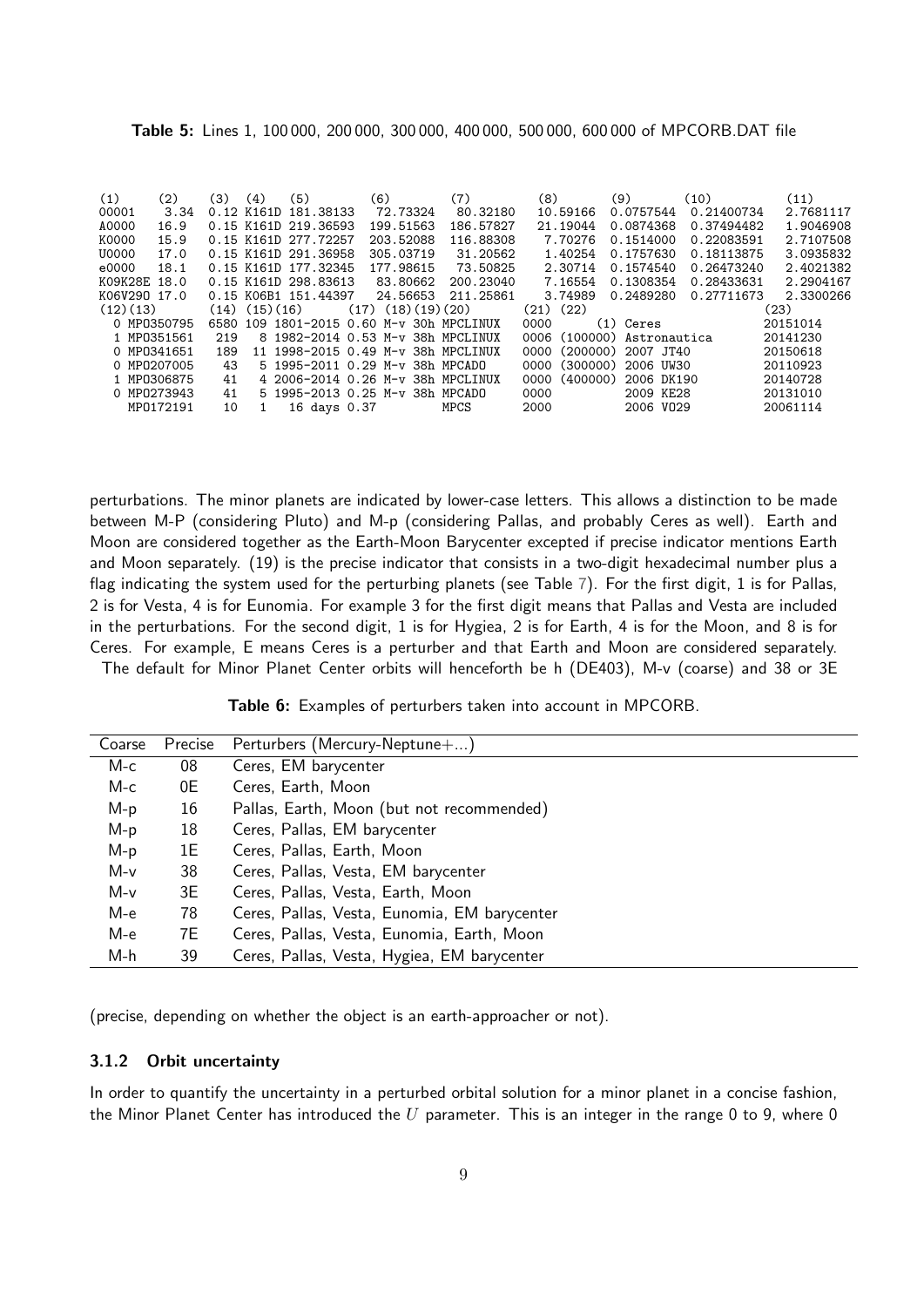Table 7: Signification of flag for perturbing planets

<span id="page-13-0"></span>

|      | (space) Undefined/unknown, assume JPL DE200 positions $+$ masses |
|------|------------------------------------------------------------------|
| d    | JPL DE200 positions $+$ masses                                   |
| $^+$ | JPL DE245 positions $+$ masses                                   |
| h.   | JPL DE403 positions $+$ masses                                   |
|      | JPL DE405 positions $+$ masses                                   |

indicates a very small uncertainty and 9 an extremely large uncertainty. In practice,  $U$  is rarely larger than 6. The U value is calculated in the following manner. First,  $RUNOFF$  is calculated:

$$
RUNOFF = (dT \times e + \frac{10}{P} \times dP) \times \frac{k_0}{P} \times 3600 \times 3 \tag{1}
$$

where  $dT$  is the uncertainty in the perihelion time (in days), e is the eccentricity, P is the orbital period (in years),  $dP$  is the uncertainty in the orbital period (in days),  $k_0$  is the Gaussian constant in degrees  $(k_0 = 180/\pi \times 0.01720209895)$ , 3600 converts to seconds of arc, 3 is a empirical factor to make the formal errors more closely model reality and  $RUNOFF$  is the in-orbit longitude runoff in seconds of arc per decade. Then,  $RUNOFF$  is then converted to the "uncertainty parameter" (denoted by  $U$ ) in the range 0 to 9:

$$
CONF = \ln(648000)/9 \sim 1.49 \tag{2}
$$

$$
U = \text{INT}(\ln(RUNOFF)/\text{CONS}) + 1 \tag{3}
$$

where ln is the natural logarithm, INT is a function that returns the largest integer smaller than the argument (e.g., INT $(3.5) = 3$ , INT $(0.99) = 0$ , INT $(-0.45) = -1$ ). As a guide, the values of U correspond to the following values of  $RUNOFF$  (in seconds of arc per decade): The U value should not be used as

|                             | <b>RUNOFF</b> | II | <i>RUNOFF</i> |
|-----------------------------|---------------|----|---------------|
|                             | < 1.0         | 5  | < 1692        |
|                             | < 4.4         |    | < 7488        |
| $\mathcal{D}_{\mathcal{L}}$ | < 19.6        |    | < 33121       |
| З                           | ${}< 86.5$    |    | < 146502      |
|                             | < 382         |    | >146502       |

Table 8: Link between  $U$  parameter and  $RUNOFF$  value.

a predictor for the uncertainty in the future motion of NEAs.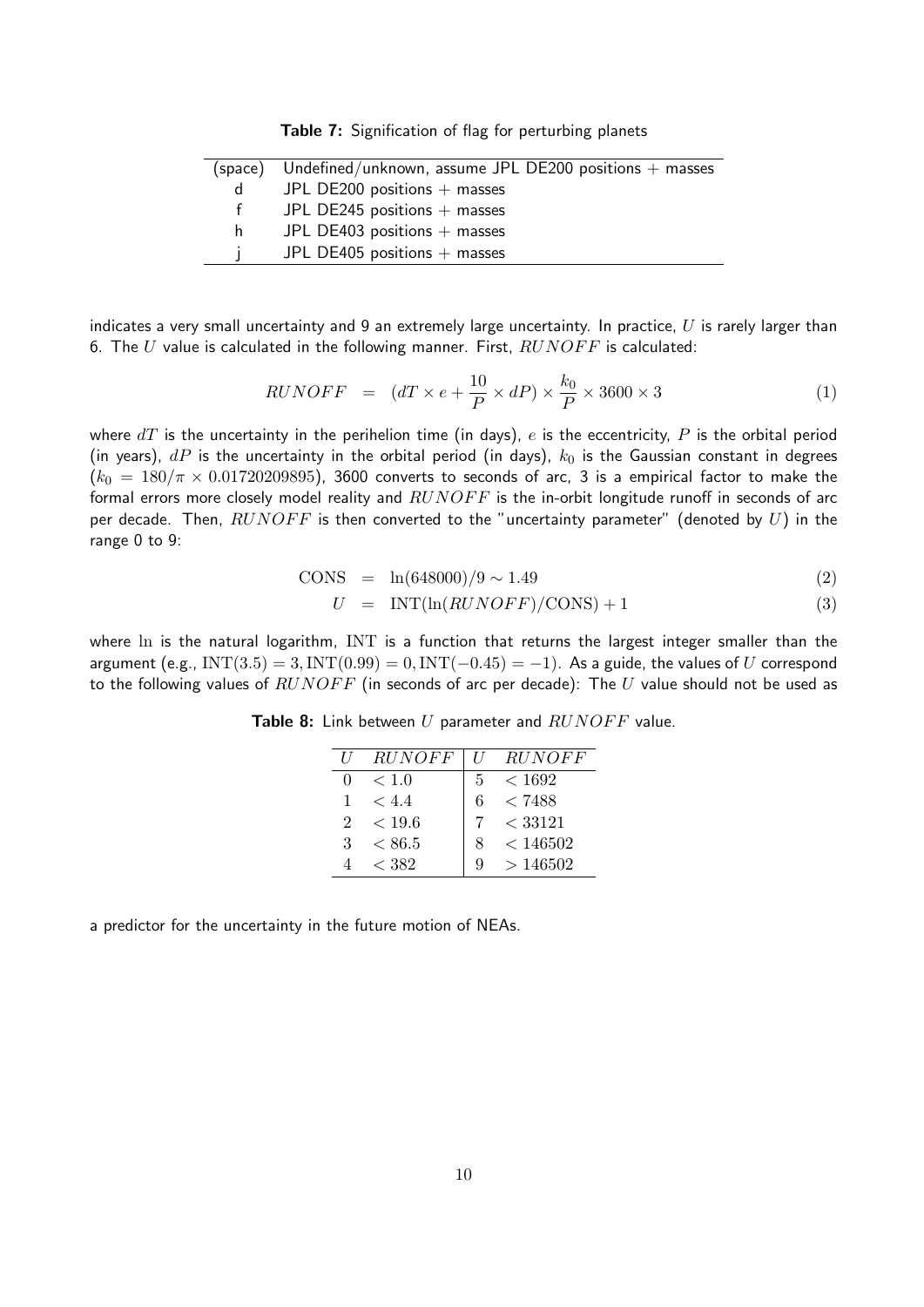## <span id="page-14-0"></span>4 AstDyS/NeoDyS

AstDyS $^6$  $^6$  (Asteroids Dynamic Site) and NEODyS $^7$  $^7$  also provide data about asteroids. They propose both one-line format, multi-line format databases and individual pages for asteroids. The databases (one-line and multi-line) are divided in three parts: numbered asteroids, multi-opposition asteroids and single opposition asteroids.

The parameters provided in the one-line format are listed in Table [9](#page-14-3) and those on the multi-line format are presented in Table [11.](#page-15-0) These parameters are provided either for the near middle of observational arc or for the near present day.

One of the characteristics of AstDyS database (in multi-line format) is to provide the covariance matrix of the equinoctial elements  $^8$  $^8$  and the normal matrix of the orbit determination. As these two matrix are symmetric, the database provides only the triangular part of the matrix.

An equivalent extraction as previous databases is provided in Table [10](#page-15-1) while an example of multi-line format database is presented for (1) Ceres in Table [12.](#page-16-0)

The individual pages also present links for previous data and additional information about observations, ephemerides, and orbital elements. Additional parameters about the orbit are given: perihelion, aphelion, ascending node-Earth separation, descending node-Earth separation, Earth MOID $^9$  $^9$ , and the orbital period. A section is also dedicated to observations with the file of astrometric observations and radar measurements used for orbit determination.

<span id="page-14-3"></span>The orbit determination is performed with OrbFit package $^{10}$  $^{10}$  $^{10}$ .

| <b>Parameter</b>  | <b>Description</b>                         |
|-------------------|--------------------------------------------|
| $\left( 1\right)$ | Asteroid number or designation.            |
| (2)               | Epoch (Modified Julian date).              |
| (3)               | Semi-major axis (au).                      |
| (4)               | Eccentricity.                              |
| (5)               | Inclination to the ecliptic (degrees).     |
| (6)               | Longitude of the ascending node (degrees). |
| (7)               | Argument of perihelion (degrees).          |
| (8)               | Mean anomaly at the epoch (degrees).       |
| (9)               | Absolute magnitude.                        |
| (10)              | Slope parameter.                           |
| (11)              | Unidentified                               |

Table 9: Parameters of the one-line format database of AstDyS.

<span id="page-14-1"></span><sup>6</sup> <http://hamilton.dm.unipi.it/astdys/index.php?pc=0>

<span id="page-14-4"></span><span id="page-14-2"></span><sup>7</sup> <http://newton.dm.unipi.it/neodys/index.php?pc=0>

<sup>&</sup>lt;sup>8</sup>Equinoctial elements are mathematical combinations of orbital elements  $(a, h = e \sin(\varpi), k = e \cos(\varpi), p =$  $\tan(i/2)\sin(\Omega)$ ,  $q = \tan(i/2)\cos(\Omega)$ ,  $\lambda_0 = M + \omega + \Omega$ .

<span id="page-14-5"></span><sup>&</sup>lt;sup>9</sup>Minimum Orbital Intersection Distance: the minimum separation between the instantaneous ellipses of the Earth and the asteroid

<span id="page-14-6"></span><sup>10</sup><http://adams.dm.unipi.it/~orbmaint/orbfit/>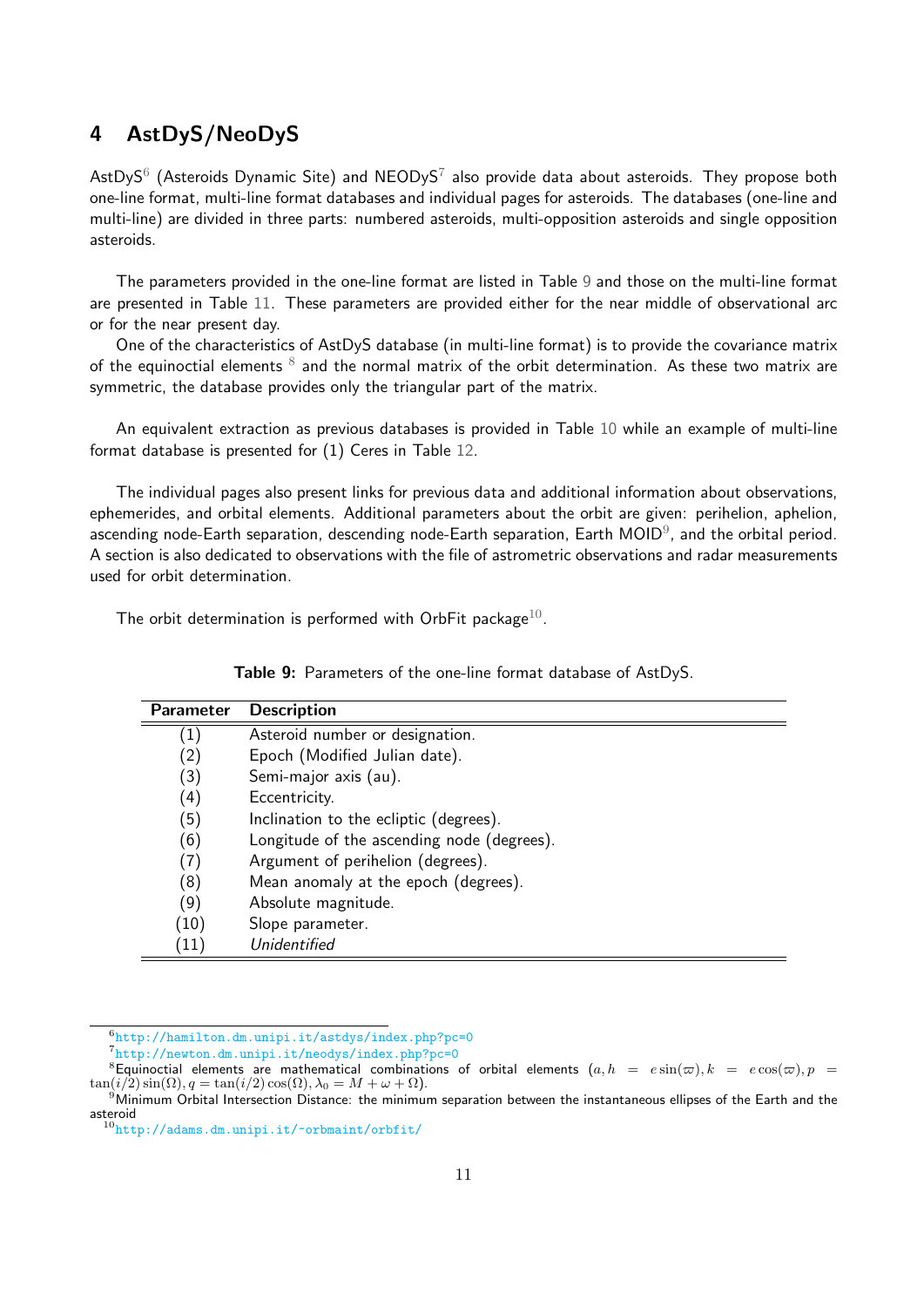<span id="page-15-1"></span>Table 10: Lines 1, 100 000, 200 000, 300 000, 400 000, 500 000, 600 000 of AstDyS file in the one-line format

| (5)<br>(1)<br>(4)<br>(2)<br>(3)<br>,1,<br>1.0591658344943458E+01<br>57400.000000<br>2.7681116169078215E+00<br>7.5754391585451802E-02<br>'100000'<br>1.9046907321159998E+00<br>57400.000000<br>8.7436805587066416E-02<br>2.1190420563333621E+01<br>'200000'<br>2.7107506569589481E+00<br>1.5140014812219965E-01<br>7.7027462544815224E+00<br>57400.000000<br>'300000'<br>57400.000000<br>3.0935831835244687E+00<br>1.7576289248841098E-01<br>1.4025217508418679E+00<br>'400000'<br>2.4021378843440626E+00<br>57400.000000<br>1.5745343459505415E-01<br>2.3070867140929470E+00<br>57400.000000<br>2.7807406327463142E+00<br>2.9002427366912276E-01<br>2.7883558636125795E+01<br>'2007AM19'<br>9.8544345511931848E+00<br>'2012RN16'<br>57400.000000<br>2.6392569004799769E+00<br>4.9671681905366916E-01 |  |
|------------------------------------------------------------------------------------------------------------------------------------------------------------------------------------------------------------------------------------------------------------------------------------------------------------------------------------------------------------------------------------------------------------------------------------------------------------------------------------------------------------------------------------------------------------------------------------------------------------------------------------------------------------------------------------------------------------------------------------------------------------------------------------------------------|--|
| (6)<br>(7)<br>(8)<br>(9)<br>$(10)$ $(11)$                                                                                                                                                                                                                                                                                                                                                                                                                                                                                                                                                                                                                                                                                                                                                            |  |
| 8.0321792879283322E+01<br>7.2733297078832635E+01<br>0.12<br>1.8138128643209646E+02<br>3.41<br>- 0                                                                                                                                                                                                                                                                                                                                                                                                                                                                                                                                                                                                                                                                                                    |  |
| 1.8657819436989107E+02<br>1.9951558975897080E+02<br>2.1936603101505020E+02 16.75<br>0.15<br>- 0                                                                                                                                                                                                                                                                                                                                                                                                                                                                                                                                                                                                                                                                                                      |  |
| 1.1688324426702457E+02<br>2.0352068751569550E+02<br>2.7772260420833214E+02 15.79<br>0.15<br>- 0                                                                                                                                                                                                                                                                                                                                                                                                                                                                                                                                                                                                                                                                                                      |  |
| 3.1207704679184612E+01<br>2.9136962289996114E+02 16.94<br>3.0503505241073429E+02<br>0.15<br>- 0                                                                                                                                                                                                                                                                                                                                                                                                                                                                                                                                                                                                                                                                                                      |  |
| 7.3506973435529943E+01<br>1.7798721976104980E+02<br>1.7732366722586806E+02 18.10<br>0.15<br>- 0                                                                                                                                                                                                                                                                                                                                                                                                                                                                                                                                                                                                                                                                                                      |  |
| 2.9581618948558145E+02<br>1.2718063163022032E+02<br>1.5843823313169166E+01 16.59<br>0.15<br>$\Omega$                                                                                                                                                                                                                                                                                                                                                                                                                                                                                                                                                                                                                                                                                                 |  |
| 1.5851093379429818E+02<br>2.7225499816094623E+02 18.87<br>2.2663068380829921E+02<br>0.15<br>- 0                                                                                                                                                                                                                                                                                                                                                                                                                                                                                                                                                                                                                                                                                                      |  |

Table 11: Parameters of the multi-line format database of AstDyS.

<span id="page-15-0"></span>

| Line           | <b>Description</b>                                          |
|----------------|-------------------------------------------------------------|
| $\mathbf{1}$   | Asteroid number or designation.                             |
| $\overline{2}$ | Comments                                                    |
| 3              | Equinoctial elements $(a, h, k, p, q, \lambda_0)$           |
| 4              | Epoch (Modified Julian date)                                |
| 5              | Absolute magnitude and slope parameter                      |
| 6              | Comments                                                    |
| 7              | Model used, actual number in use, and dimension             |
| 8              | Root mean square of equinoctial elements                    |
| 9              | Eigen values of covariance matrix                           |
| 10             | Unidentified                                                |
| 11             | Elements of covariance matrix $(c_{1,1}, c_{1,2}, c_{1,3})$ |
| 12             | Elements of covariance matrix $(c_{1,4}, c_{1,5}, c_{1,6})$ |
| 13             | Elements of covariance matrix $(c_{2,2}, c_{2,3}, c_{2,4})$ |
| 14             | Elements of covariance matrix $(c_{2,5}, c_{2,6}, c_{3,3})$ |
| 15             | Elements of covariance matrix $(c_{3,4}, c_{3,5}, c_{3,6})$ |
| 16             | Elements of covariance matrix $(c_{4,4}, c_{4,5}, c_{4,6})$ |
| 17             | Elements of covariance matrix $(c_{5,5}, c_{5,6}, c_{6,6})$ |
| 18             | Elements of normal matrix $(n_{1,1}, n_{1,2}, n_{1,3})$     |
| 19             | Elements of normal matrix $(n_{1,4}, n_{1,5}, n_{1,6})$     |
| 20             | Elements of normal matrix $(n_{2,2}, n_{2,3}, n_{2,4})$     |
| 21             | Elements of normal matrix $(n_{2,5}, n_{2,6}, n_{3,3})$     |
| 22             | Elements of normal matrix $(n_{3,4}, n_{3,5}, n_{3,6})$     |
| 23             | Elements of normal matrix $(n_{4,4}, n_{4,5}, n_{4,6})$     |
| 25             | Elements of normal matrix $(n_{5,5}, n_{5,6}, n_{6,6})$     |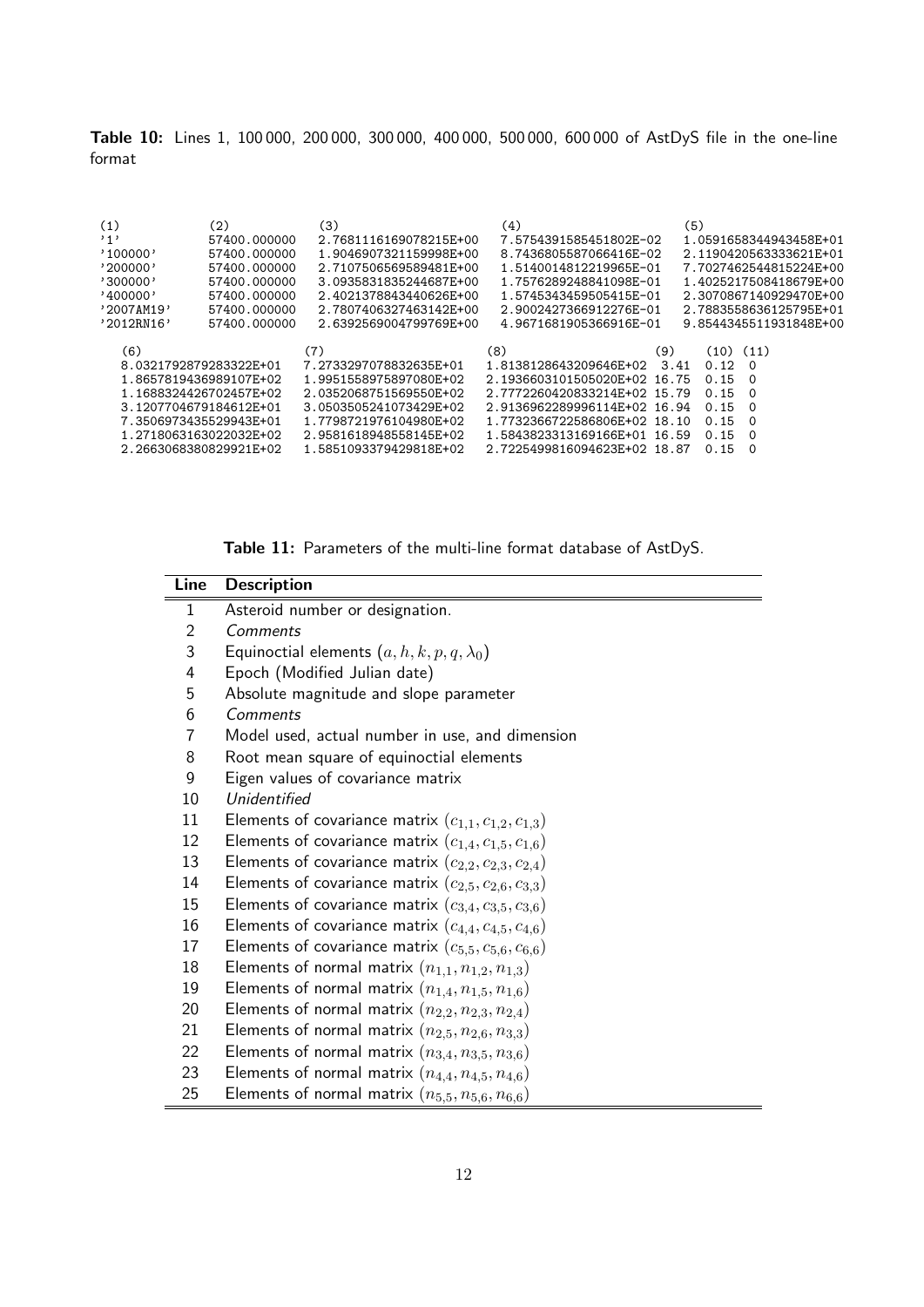Table 12: Extract of AstDyS file in the multi-line format for (1) Ceres Table 12: Extract of AstDyS file in the multi-line format for (1) Ceres

<span id="page-16-0"></span>! Equinoctial elements: a, e\*sin(LP), e\*cos(LP), tan(i/2)\*sin(LN), tan(i/2)\*cos(LN), mean long.<br>EQU 2.7681116169078215E+00 0.034326859130790 -0.067530693663673 0.091374508943275 0.015583162716141 334.4363763902124 EQU 2.7681116169078215E+00 0.034326859130790 0.0913069366367301304508943275 0.015583162716141 334.4363763902124<br>Design and the state of the state of the state of the state of the state of the state of the state of the stat ! Equinoctial elements: a, e\*sin(LP), e\*cos(LP), tan(i/2)\*sin(LN), tan(i/2)\*cos(LN), mean long. 3.80153E-06<br>6.65009E-08 ! RMS 2.76796E-09 3.21544E-08 3.03417E-08 3.27605E-08 3.25629E-08 3.80153E-06 ! EIG 1.84041E-09 3.03124E-08 3.18154E-08 3.18923E-08 3.35270E-08 6.65009E-08 3.25629E-08  $3.35270E - 08$ 4.879110439596681E+15 1.154810557881792E+13 -2.35561489061002E+13 2.851501247440358E+12 1.563140923377718E+14 1.168070624586576E+15 COV 7.661614241771086E-18 -7.553039038420972E-18 -1.340900538839854E-17 COV 2.522684283786375E-18 9.852438596650412E-19 -7.593646395191519E-15 COV 1.033903715593665E-15 2.764301414002037E-18 2.390781623466092E-17 COV 1.432654630213862E-17 7.512167037386238E-15 9.206213122400182E-16 COV -4.795863455677349E-18 8.168220857310949E-18 -3.520961611864012E-15 COV 1.073248366471610E-15 5.285497514689421E-17 -4.069462879575108E-15 COV 1.060343975217913E-15 -9.674304701947593E-15 1.445161317227356E-11 NOR 2.948754600670712E+17 9.936013962849662E+14 4.879110439596681E+15 NOR -1.553509152128935E+14 1.108912287204146E+15 1.563140923377718E+14 NOR 9.751361004933434E+14 1.154810557881792E+13 -2.335561489061002E+13 NOR -1.299830185382992E+13 2.735921966479937E+09 1.168070624586576E+15 NOR 3.707973035426126E+12 1.214388018884637E+13 2.851501247440358E+12 1.649181700235446E+11 NOR 9.354792138129251E+14 -4.469482242148598E+13 1.649181700235446E+11 1.528882494407523E+11 NOR 9.554957059900151E+14 1.219446148559463E+12 1.528882494407523E+11 Non-grav parameters: model used, actual number in use, dimension ! Non-grav parameters: model used, actual number in use, dimension ! WEA 0.02997 -0.03827 0.01744 0.02167 0.05031 -0.99716 3.27605E-08 3.18923E-08 1.108912287204146E+15 1.219446148559463E+12 9.936013962849662E+14 2.735921966479937E+09 1.214388018884637E+13 -4.469482242148598E+13 3.03417E-08<br>3.18154E-08 3.21544E-08  $3.03124E - 08$ 3.707973035426126E+12<br>9.354792138129251E+14<br>9.554957059900151E+14 9.751361004933434E+14 57400.000000000 TDT 2.948754600670712E+17  $-1.553509152128935E+14$  $-1.299830185382992E+13$ MJD 57400.000000000 TDT 2.76796E-09 1.84041E-09  $3.414$   $0.120$ MAG 3.414 0.120  $\circ$ LSP 0 0 6  $\overline{0}$ EIG **WEA**<br>COV RMS មិន<br>មិន<br>ស្គង ់ខ្មែ  $\mathbf -$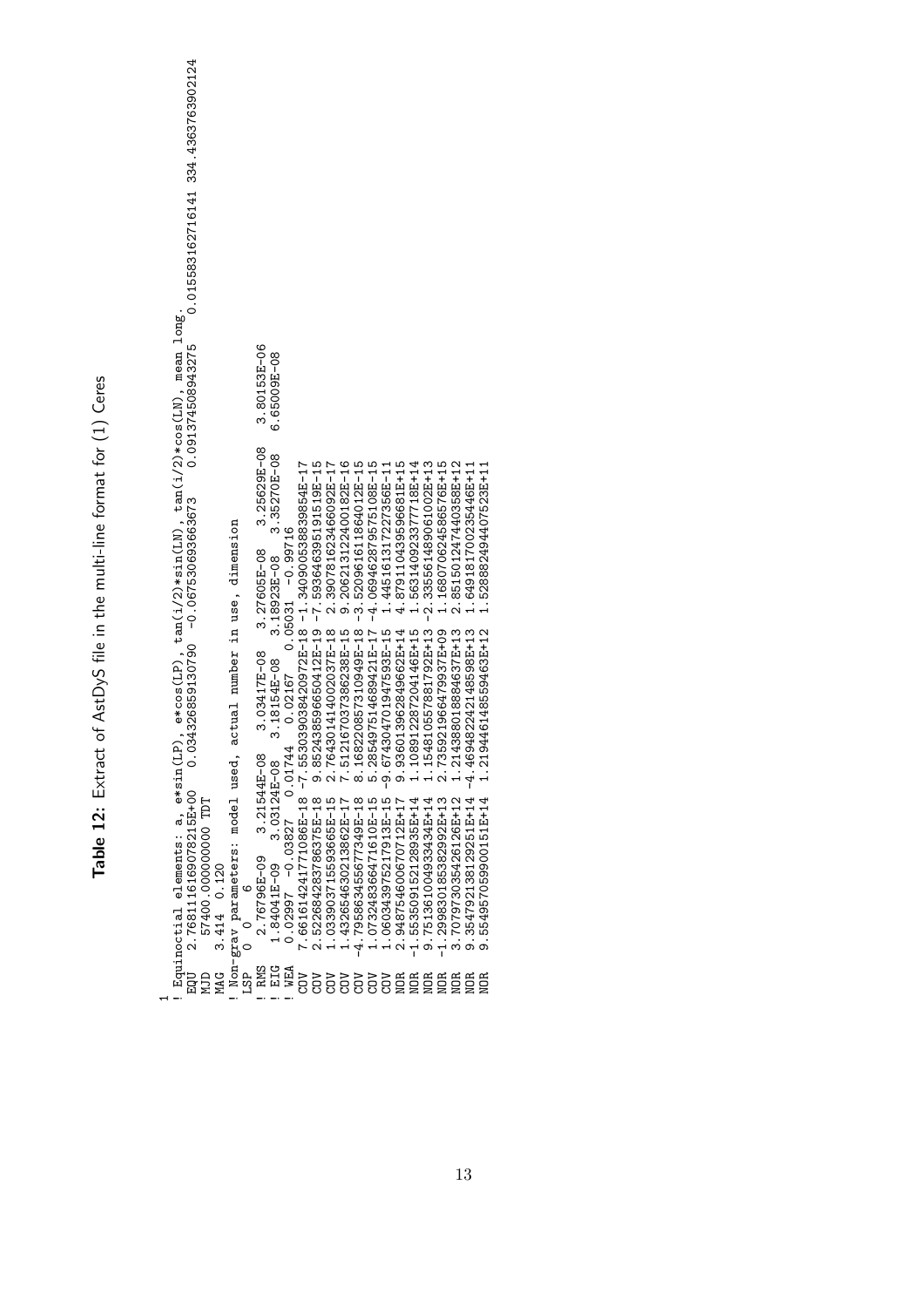## <span id="page-17-0"></span>5 Synthesis

#### 5.1 Analysis of parameters

As they provide the orbital elements for all asteroids, Astorb, MPCORB, and one-line format AstDyS databases can be considered as a good starting point for a new asteroid orbital database. They provide the same kind of parameters: number, name (or designation), orbital elements, observation arc, magnitude ( $H$ and  $G$  slope), date of computation, information about orbital uncertainty. In particular, several parameters are doublons and some parameters provide the same kind of information and have to be unified in a new database (indicated by TBU). Table [13](#page-17-1) lists the parameters provided by the databases and presents the utility (in the sense of the parameter can be useful in a database,  $\checkmark$  means yes,  $\checkmark$  means no, ? means undefined status) and the possibility to compute these parameters in an independant process. For this point, ✓ means yes, p means probably with a correct definition of the parameter, TBU means that the parameter should be unified (for example, for the orbital arc, first and last year of observations or a period in days), TBI means to be improved (for example for diameter, more recent values can be found), X means no.

| <b>Number</b>          | <b>Description</b>                                                    | <b>Utility</b>     | Computable         |  |  |  |
|------------------------|-----------------------------------------------------------------------|--------------------|--------------------|--|--|--|
| Parameters from Astorb |                                                                       |                    |                    |  |  |  |
| (1)                    | Asteroid number (blank if unnumbered)                                 |                    |                    |  |  |  |
| (2)                    | Name or preliminary designation.                                      |                    |                    |  |  |  |
| (3)                    | Orbit computer.                                                       | Х                  | Х                  |  |  |  |
| (4)                    | Absolute magnitude $H$                                                |                    |                    |  |  |  |
| (5)                    | Slope parameter $G$                                                   |                    |                    |  |  |  |
| (6)                    | Color index B-V, mag                                                  | 7                  | Х                  |  |  |  |
| (7)                    | IRAS diameter, km                                                     | TBI                | Х                  |  |  |  |
| (8)                    | IRAS Taxonomic classification                                         | TBI                | $\pmb{\mathsf{X}}$ |  |  |  |
| (9)                    | Six integer codes (see Table 2 for explanation).                      | $\boldsymbol{x}$   |                    |  |  |  |
| (10)                   | Orbital arc, days, spanned by observations used in orbit com-         | <b>TBU</b>         |                    |  |  |  |
|                        | putation.                                                             |                    |                    |  |  |  |
| (11)                   | Number of observations used in orbit computation.                     | <b>TBU</b>         | ✓                  |  |  |  |
| (12)                   | Epoch of osculation, yyyymmdd (TDT)                                   |                    |                    |  |  |  |
| (13)                   | Mean anomaly, deg.                                                    |                    |                    |  |  |  |
| (14)                   | Argument of perihelion, deg (J2000.0).                                |                    |                    |  |  |  |
| (15)                   | Longitude of ascending node, deg (J2000.0).                           |                    |                    |  |  |  |
| (16)                   | Inclination, deg (J2000.0).                                           |                    |                    |  |  |  |
| (17)                   | Eccentricity.                                                         |                    |                    |  |  |  |
| (18)                   | Semimajor axis, au.                                                   |                    |                    |  |  |  |
| (19)                   | Date of orbit computation, yymmdd ( $MST$ , = UTC - 7 hr).            | <b>TBU</b>         |                    |  |  |  |
| (20)                   | Absolute value of the current $1-\sigma$ ephemeris uncertainty (CEU), | ✓                  |                    |  |  |  |
|                        | arcsec.                                                               |                    |                    |  |  |  |
| (21)                   | Rate of change of CEU, arcsec/day.                                    | ?                  | p                  |  |  |  |
| (22)                   | Date of CEU, yyyymmdd (0 hr UT).                                      | <b>TBU</b>         |                    |  |  |  |
| (23)                   | Next peak ephemeris uncertainty (PEU), arcsec, from date of           | $\overline{\cdot}$ | p                  |  |  |  |
|                        | CEU, and date of its occurrence, yyyymmdd.                            |                    |                    |  |  |  |

<span id="page-17-1"></span>Table 13: Utility and independant calculability of parameters in Astorb, MPCORB, and AstDyS/NEODyS.

Continued on the next page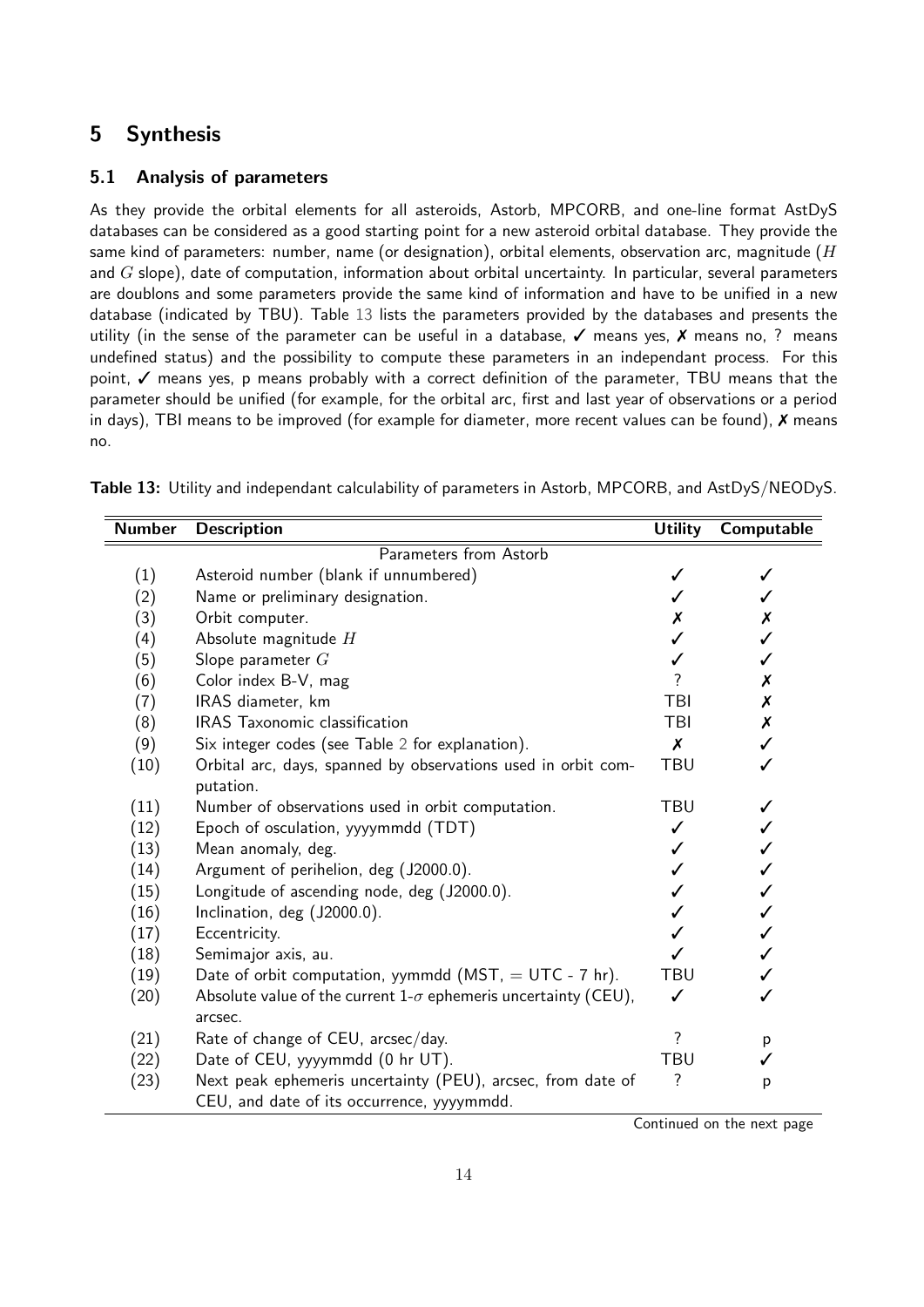| <b>Number</b>     | <b>Description</b>                                                              | <b>Utility</b>           | Computable               |
|-------------------|---------------------------------------------------------------------------------|--------------------------|--------------------------|
| (24)              | Greatest PEU, arcsec, in 10 years from date of CEU, and date                    | ?                        | p                        |
|                   | of its occurrence, yyyymmdd.                                                    |                          |                          |
| (25)              | Greatest PEU, arcsec, in 10 years from date of next PEU, and                    | $\overline{?}$           | p                        |
|                   | date of its occurrence, yyyymmdd.                                               |                          |                          |
|                   | Parameters from MPCORB                                                          |                          |                          |
| (1)               | Number or provisional designation (in packed form)                              |                          |                          |
| (2)               | Absolute magnitude, H                                                           |                          |                          |
| (3)               | Slope parameter, $G$                                                            |                          | $\overline{\mathcal{E}}$ |
| (4)               | Epoch (in packed form, .0 TT)                                                   |                          | ✓                        |
| (5)               | Mean anomaly at the epoch, in degrees                                           |                          | ✓                        |
| (6)               | Argument of perihelion, J2000.0 (degrees)                                       |                          | ✓                        |
| (7)               | Longitude of the ascending node, J2000.0 (degrees)                              |                          | ✓                        |
| (8)               | Inclination to the ecliptic, J2000.0 (degrees)                                  |                          | ✓                        |
| (9)               | Orbital eccentricity                                                            |                          | $\checkmark$             |
| (10)              | Mean daily motion (degrees per day)                                             |                          | ✓                        |
| (11)              | Semimajor axis (AU)                                                             |                          | ✓                        |
| (12)              | Uncertainty parameter, $U$                                                      | ✓                        | ✓                        |
| (13)              | Reference                                                                       | Х                        | Х                        |
| (14)              | Number of observations                                                          | ✓                        | ✓                        |
| (15)              | Number of oppositions                                                           | $\overline{\phantom{a}}$ | ✓                        |
| (16)              | Years of first and last observations                                            | <b>TBU</b>               | ✓                        |
|                   | Arc length (days)                                                               | <b>TBU</b>               | ✓                        |
| (17)              | r.m.s residual (arcsec)                                                         | ✓                        | ✓                        |
| (18)              | Coarse indicator of perturbers (blank if unperturbed one-<br>opposition object) | <b>TBU</b>               |                          |
| (19)              | Precise indicator of perturbers (blank if unperturbed one-                      | <b>TBU</b>               | ✓                        |
|                   | opposition object)                                                              |                          |                          |
| (20)              | Computer name                                                                   | Х                        | Х                        |
| (21)              | 4-hexdigit flags                                                                | $\overline{?}$           | $\overline{?}$           |
| (22)              | Readable designation                                                            | ?                        | Х                        |
| (23)              | Date of last observation included in orbit solution (YYYYM-<br>MDD format)      | <b>TBU</b>               |                          |
|                   | Parameters from AstDyS (one-line format)                                        |                          |                          |
| (1)               | Asteroid number or designation                                                  |                          |                          |
| $\left( 2\right)$ | Epoch (Modified Julian date)                                                    |                          |                          |
| (3)               | Semi-major axis (au)                                                            |                          |                          |
| (4)               | Eccentricity                                                                    |                          |                          |
| (5)               | Inclination to the ecliptic (degrees)                                           |                          |                          |
| (6)               | Longitude of the ascending node (degrees)                                       |                          |                          |
| (7)               | Argument of perihelion (degrees)                                                |                          |                          |
| (8)               | Mean anomaly at the epoch (degrees)                                             |                          |                          |
| (9)               | Absolute magnitude                                                              |                          |                          |
| (10)              | Slope parameter                                                                 |                          |                          |
|                   | Parameters from AstDyS (multi-line format)                                      |                          |                          |
|                   | Equinoctial elements                                                            | TBU                      |                          |

Continued on the next page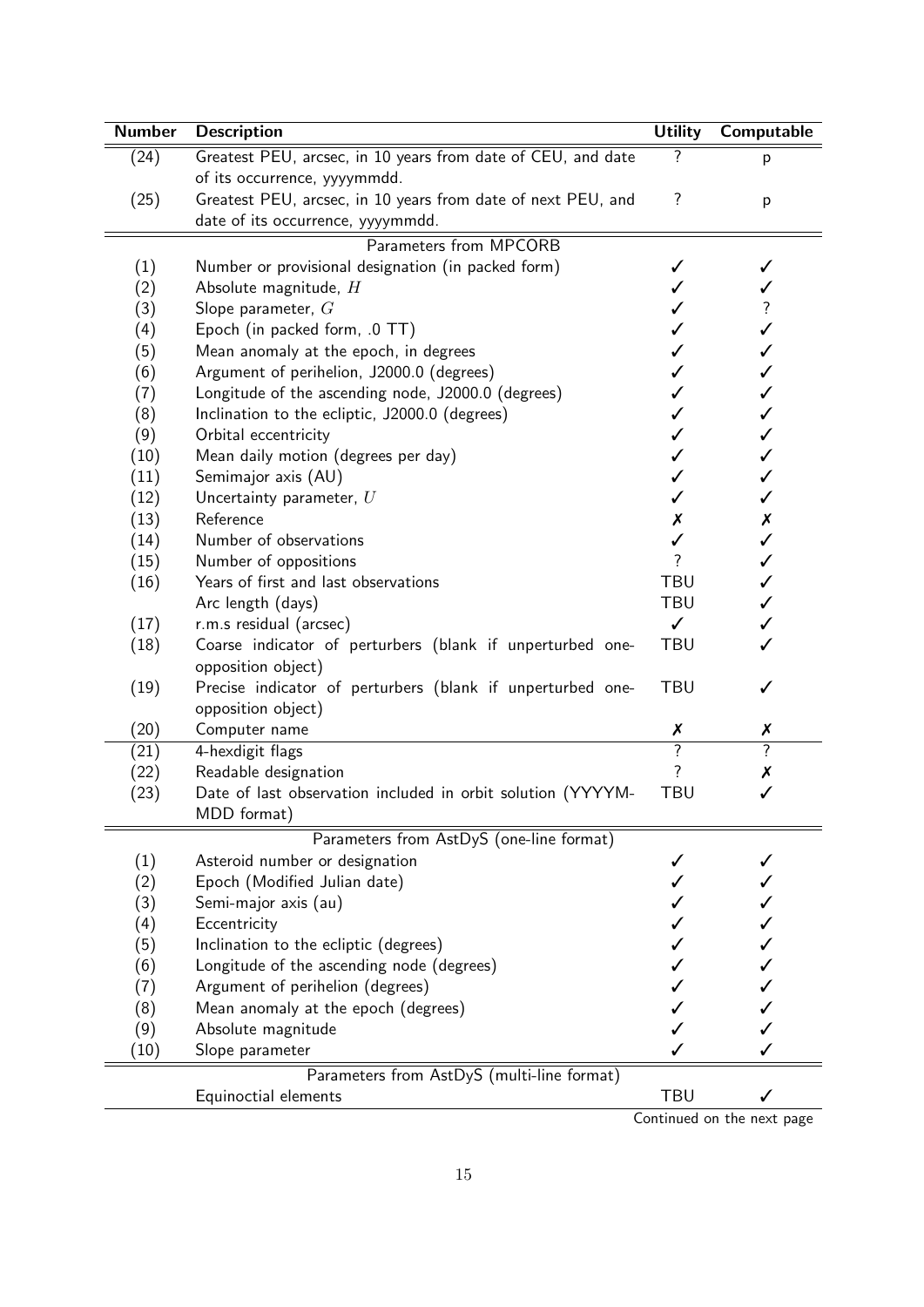| <b>Number</b> | <b>Description</b>                                       | <b>Utility</b> | Computable |  |  |  |  |
|---------------|----------------------------------------------------------|----------------|------------|--|--|--|--|
|               | Epoch                                                    |                |            |  |  |  |  |
|               | Magnitude parameters                                     |                |            |  |  |  |  |
|               | Model information                                        | TBU            |            |  |  |  |  |
|               | Root mean squares of equinoctial elements                | TBU            |            |  |  |  |  |
|               | Eigenvalues of covariance matrix                         | TBU            |            |  |  |  |  |
|               | Perihelion                                               |                |            |  |  |  |  |
|               | Aphelion                                                 |                |            |  |  |  |  |
|               | Ascending node-Earth separation                          |                |            |  |  |  |  |
|               | Descending node-Earth separation                         |                | D          |  |  |  |  |
|               | Earth MOID                                               |                |            |  |  |  |  |
|               | Orbital period                                           |                |            |  |  |  |  |
|               | Note: TBU means 'to be unified' among the two databases. |                |            |  |  |  |  |

Each parameter has also to be defined in a consistent unit. For example, MPCORB provides the observational arc in two different format (first and last years of observations or in days if the arc is smaller than one year). In addition, a parameter should remain blank if it is unknown. For example, in Astorb, the absolute magnitude H is assumed to be  $H = 14$  when unknown.

### 5.2 Analysis of orbit computation and orbital uncertainty

Moreover, the indication about orbital uncertainty is very important. A parameter like CEU, which correspond to physical and measurable parameter is preferable to  $U$  parameter provided in MPCORB. Actually, the root mean squares (r.m.s) of observations also provide indication of orbit quality whereas CEU provides indication of orbital extrapolation. The CEU can be computed at a specific epoch as in Astorb or could be computed  $N$  days after the last computation. This last point may be correlated to rms and should be studied.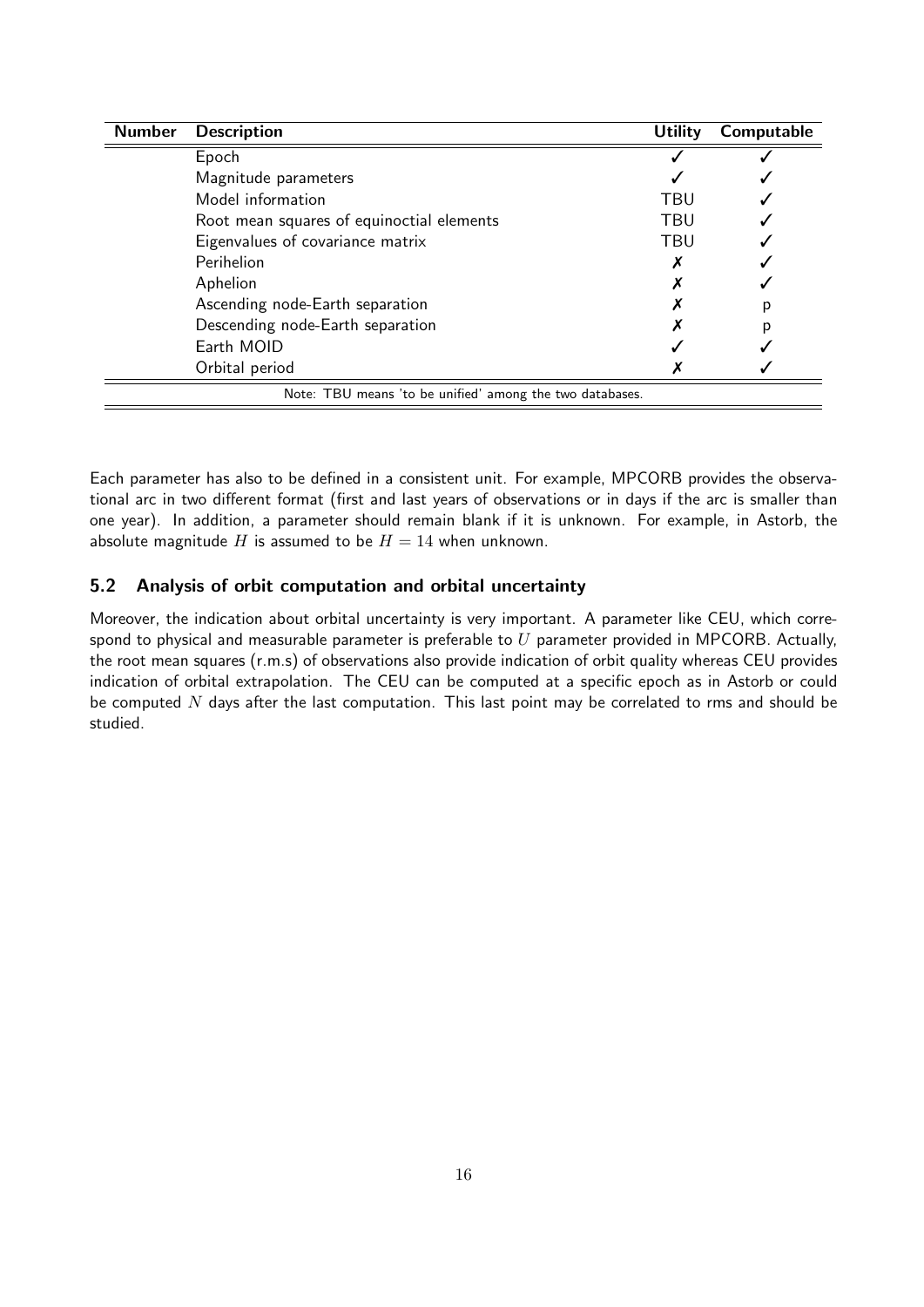<span id="page-20-0"></span>Part II

## Description of parameters in DynAstVO

## <span id="page-20-1"></span>1 Introduction

According to Sect. [5,](#page-17-0) we finally decided to provide parameters that appear to be useful to users and not redundant with other parameters. In this section, we provide the list of parameters given in DynAstVO and we describe each of these parameters.

## <span id="page-20-2"></span>2 Description of DynAstVO

#### 2.1 Parameters provided by DynAstVO

DynAstVO is the main database that merges all the parameters related to asteroid orbits. The epoch is defined as the mean of all the asteroid observations and so different for all asteroids. Table [14](#page-20-3) presents parameters for a DynAstVO database. This database is built in order to be consistent for all asteroids (MBA, NEA, TNO, etc).

The second database DynAstVOs is a light version of DynAstVO where the epoch is the first of July of the current year and so identical for all asteroids. Information about precision of parameters as well as the covariance matrix are not provided in the light version of DynAstVO. Table [15](#page-22-0) presents parameters given in the light version of DynAstVO.

<span id="page-20-3"></span>

| <b>Number</b>     | <b>Format</b>  | Parameter      | <b>Description</b>                         | Unit    |
|-------------------|----------------|----------------|--------------------------------------------|---------|
| (1)               | string         | objid          | number or designation                      |         |
| $\left( 2\right)$ | integer        | number         | asteroid number                            |         |
| (3)               | string         | name           | asteroid name                              |         |
| (4)               | string         | designation    | asteroid designation                       |         |
| (5)               | float          | $\overline{a}$ | semi-major axis                            | au      |
| (6)               | float          | $\epsilon$     | eccentricity                               |         |
| (7)               | float          | i              | inclination to the ecliptic (J2000)        | degrees |
| (8)               | float          | Ω              | longitude of the ascending node (J2000.0)  | degrees |
| (9)               | float          | $\omega$       | argument of perihelion (J2000.0)           | degrees |
| (10)              | float          | $M_0$          | mean anomaly at the epoch                  | degrees |
| (11)              | float          | epoch          | epoch (TDB) in Julian date                 | day     |
| (12)              | ISO8601-string | epochc         | epoch (TDB) in ISO format                  |         |
| (13)              | string         | orbityp        | asteroid dynamical type                    |         |
| (14)              | integer        | noba           | number of optical observations used in the |         |
|                   |                |                | fit                                        |         |
| (15)              | integer        | nobr           | number of optical observations rejected in |         |
|                   |                |                | the fit                                    |         |
| (16)              | integer        | nobrr          | number of radar ranging                    |         |

#### Table 14: Parameters of the DynAstVO database

Continued on the next page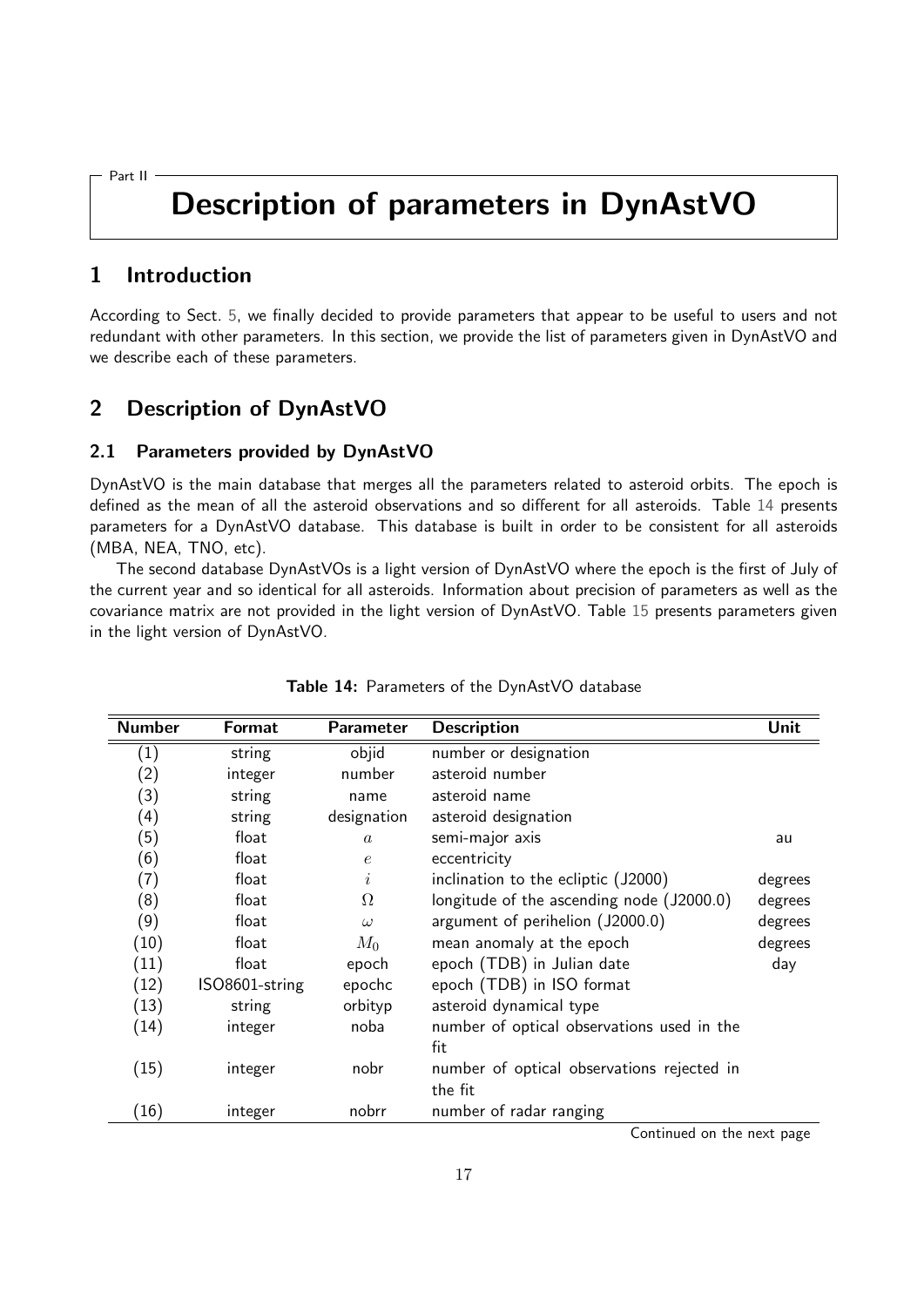| <b>Number</b> | Format         | <b>Parameter</b>   | <b>Description</b>                                   | Unit    |
|---------------|----------------|--------------------|------------------------------------------------------|---------|
| (17)          | integer        | nobvr              | number of radar doppler                              |         |
| (18)          | float          | jdmin              | date of first observation used in Julian date        | day     |
| (19)          | ISO8601-string | jdminc             | date of first observation used in ISO format         |         |
| (20)          | float          | jdmax              | date of last observation used in Julian date         | day     |
| (21)          | ISO8601-string | jdmaxc             | date of last observation used in ISO format          |         |
| (22)          | float          | rms                | root mean square of observations                     | arcsec  |
| (23)          | float          | $\boldsymbol{H}$   | absolute magnitude                                   |         |
| (24)          | float          | G                  | slope parameter                                      |         |
| (25)          | float          | SPU                | sky-plane uncertainty at epoch                       | arcsec  |
| (26)          | string         | perturb            | perturbations included in the model                  |         |
| (27)          | ISO8601-string | datecomp           | date of computation in ISO format                    |         |
| (28)          | float          | $\sigma_a$         | standard deviation of semi-major axis                | au      |
| (29)          | float          | $\sigma_e$         | standard deviation of eccentricity                   |         |
| (30)          | float          | $\sigma_i$         | standard deviation of inclination                    | degrees |
| (31)          | float          | $\sigma_\Omega$    | standard deviation of longitude of ascending<br>node | degrees |
| (32)          | float          | $\sigma_{\omega}$  | standard deviation of argument of perihelion         | degrees |
| (33)          | float          | $\sigma_{M_0}$     | standard deviation of mean anomaly                   | degrees |
| (34)          | float          | $\boldsymbol{x}$   | state-vector $x$ position component                  | au      |
| (35)          | float          | $\boldsymbol{y}$   | state-vector $y$ position component                  | au      |
| (36)          | float          | $\boldsymbol{z}$   | state-vector $z$ position component                  | au      |
| (37)          | float          | $v_x$              | state-vector $v_x$ velocity component                | au/d    |
| (38)          | float          | $v_y$              | state-vector $v_y$ velocity component                | au/d    |
| (39)          | float          | $\boldsymbol{v_z}$ | state-vector $v_z$ velocity component                | au/d    |
| (40)          | float          | $c_{1,1}$          | Covariance matrix $c_{1,1}$ component                |         |
| (41)          | float          | $c_{1,2}$          | Covariance matrix $c_{1,2}$ component                |         |
| (42)          | float          | $c_{1,3}$          | Covariance matrix $c_{1,3}$ component                |         |
| (43)          | float          | $c_{1,4}$          | Covariance matrix $c_{1,4}$ component                |         |
| (44)          | float          | $c_{1,5}$          | Covariance matrix $c_{1,5}$ component                |         |
| (45)          | float          | $c_{1,6}$          | Covariance matrix $c_{1,6}$ component                |         |
| (46)          | float          | $c_{2,2}$          | Covariance matrix $c_{2,2}$ component                |         |
| (47)          | float          | $c_{2,3}$          | Covariance matrix $c_{2,3}$ component                |         |
| (48)          | float          | $c_{2,4}$          | Covariance matrix $c_{2,4}$ component                |         |
| (49)          | float          | $c_{2,5}$          | Covariance matrix $c_{2,5}$ component                |         |
| (50)          | float          | $c_{2,6}$          | Covariance matrix $c_{2,6}$ component                |         |
| (51)          | float          | $c_{3,3}$          | Covariance matrix $c_{3,3}$ component                |         |
| (52)          | float          | $c_{3,4}$          | Covariance matrix $c_{3,4}$ component                |         |
| (53)          | float          | $c_{3,5}$          | Covariance matrix $c_{3,5}$ component                |         |
| (54)          | float          | $c_{3,6}$          | Covariance matrix $c_{3,6}$ component                |         |
| (55)          | float          | $c_{4,4}$          | Covariance matrix $c_{4,4}$ component                |         |
| (56)          | float          | $c_{4,5}$          | Covariance matrix $c_{4,5}$ component                |         |
| (57)          | float          | $c_{4,6}$          | Covariance matrix $c_{4,6}$ component                |         |
| (58)          | float          | $c_{5,5}$          | Covariance matrix $c_{5,5}$ component                |         |
| (59)          | float          | $c_{5,6}$          | Covariance matrix $c_{5,6}$ component                |         |
| (60)          | float          | $c_{6,6}$          | Covariance matrix $c_{6,6}$ component                |         |

.<br>Continued on the next page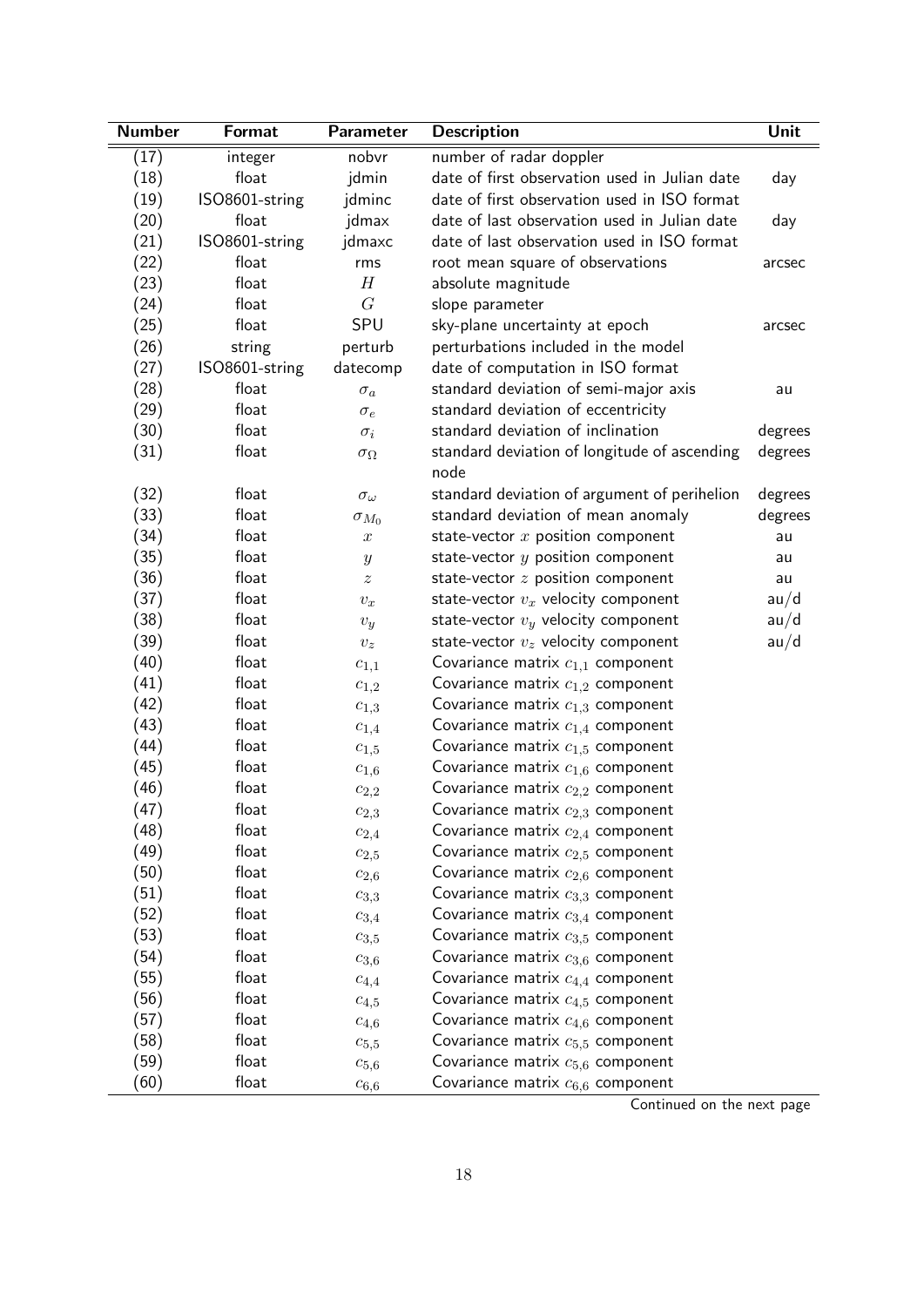| <b>Number</b> | <b>Format</b> | <b>Parameter</b> | <b>Description</b>                          | Unit |
|---------------|---------------|------------------|---------------------------------------------|------|
| (61)          | float         | <b>MOID</b>      | Minimum Orbital Intersection Distance with  | au   |
|               |               |                  | Earth orbit                                 |      |
| (62)          | string        | SPK-ID           | NAIF integer ID code (see Sect.3.7.5)       |      |
| (63)          | string        | DOU-version      | Last Daily Orbit Update related to asteroid |      |

Table 15: Parameters for the light version of DynAstVO database

<span id="page-22-0"></span>

| <b>Number</b> | Format         | <b>Parameter</b> | <b>Description</b>                            | Unit    |
|---------------|----------------|------------------|-----------------------------------------------|---------|
| (1)           | string         | objid            | number or designation                         |         |
| (2)           | integer        | number           | asteroid number                               |         |
| (3)           | string         | name             | asteroid name                                 |         |
| (4)           | string         | designation      | asteroid designation                          |         |
| (5)           | float          | $\boldsymbol{a}$ | semi-major axis                               | au      |
| (6)           | float          | $\epsilon$       | eccentricity                                  |         |
| (7)           | float          | i                | inclination to the ecliptic (J2000)           | degrees |
| (8)           | float          | $\Omega$         | longitude of the ascending node (J2000.0)     | degrees |
| (9)           | float          | $\omega$         | argument of perihelion (J2000.0)              | degrees |
| (10)          | float          | $M_0$            | mean anomaly at the epoch                     | degrees |
| (11)          | float          | epoch            | epoch (TDB) in Julian date                    | day     |
| (12)          | ISO8601-string | epochc           | epoch (TDB) in ISO format                     |         |
| (13)          | string         | orbityp          | asteroid dynamical type                       |         |
| (14)          | integer        | noba             | number of optical observations used in the    |         |
|               |                |                  | fit                                           |         |
| (15)          | integer        | nobr             | number of optical observations rejected in    |         |
|               |                |                  | the fit                                       |         |
| (16)          | integer        | nobrr            | number of radar ranging                       |         |
| (17)          | integer        | nobvr            | number of radar doppler                       |         |
| (18)          | float          | jdmin            | date of first observation used in Julian date | day     |
| (19)          | ISO8601-string | jdminc           | date of first observation used in ISO format  |         |
| (20)          | float          | jdmax            | date of last observation used in Julian date  | day     |
| (21)          | ISO8601-string | jdmaxc           | date of last observation used in ISO format   |         |
| (22)          | float          | rms              | root mean square of observations              | arcsec  |
| (23)          | float          | H                | absolute magnitude                            |         |
| (24)          | float          | G                | slope parameter                               |         |
| (25)          | float          | SPU              | sky-plane uncertainty at epoch                | arcsec  |
| (26)          | string         | perturb          | perturbations included in the model           |         |
| (27)          | ISO8601-string | datecomp         | date of orbit computation in ISO format       |         |
| (28)          | ISO8601-string | dateprop         | date of orbit propagation in ISO format       |         |
| (29)          | float          | $\boldsymbol{x}$ | state-vector $x$ position component           | au      |
| (30)          | float          | $\boldsymbol{y}$ | state-vector $y$ position component           | au      |
| (31)          | float          | $\tilde{z}$      | state-vector $z$ position component           | au      |
| (32)          | float          | $v_x$            | state-vector $v_x$ velocity component         | au/d    |
| (33)          | float          | $v_y$            | state-vector $v_y$ velocity component         | au/d    |

Continued on the next page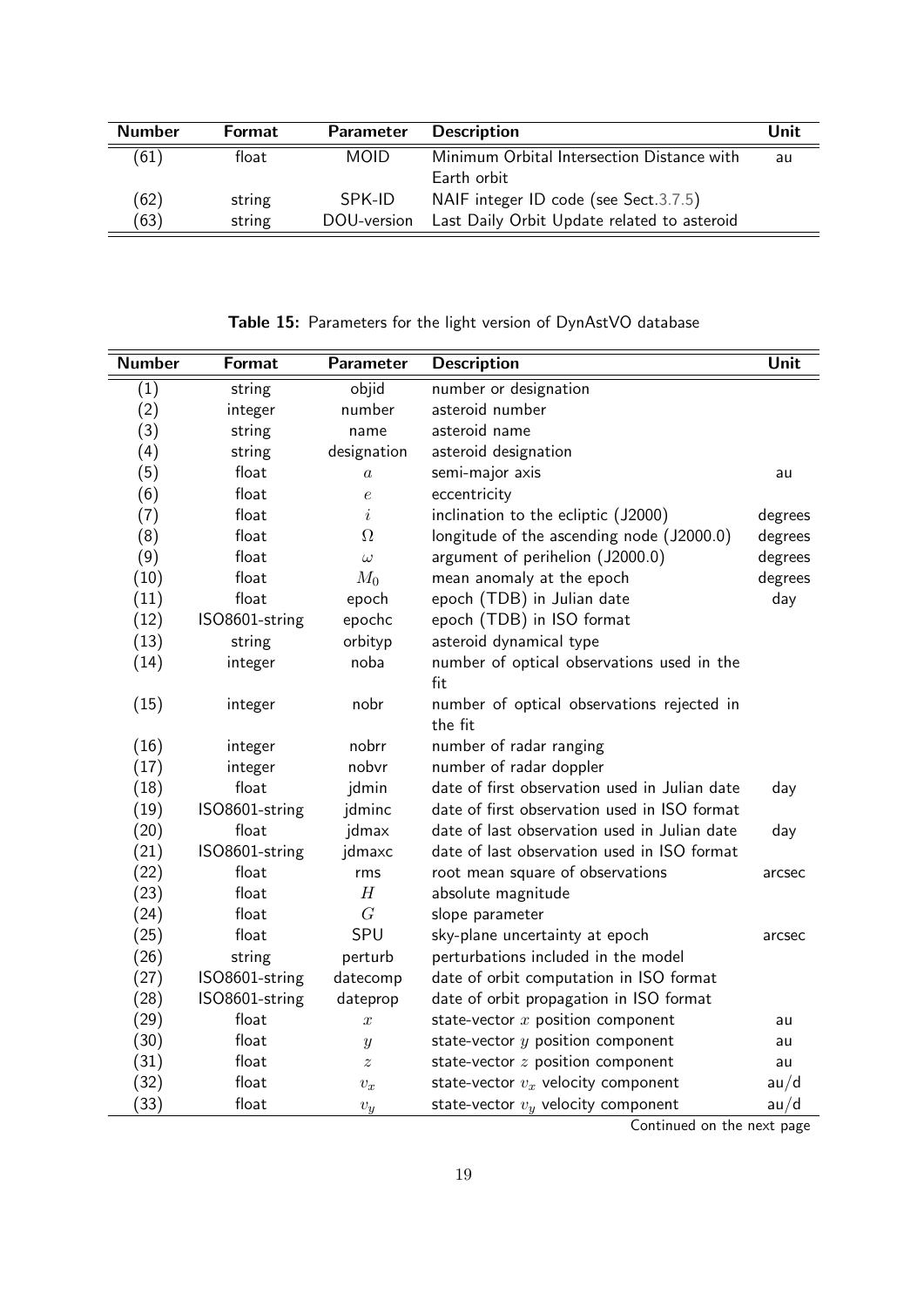| <b>Number</b> | <b>Format</b> | <b>Parameter</b> | <b>Description</b>                          | Unit |
|---------------|---------------|------------------|---------------------------------------------|------|
| (34)          | float         | $v_{\rm z}$      | state-vector $v_z$ velocity component       | au/d |
| (35)          | float         | <b>MOID</b>      | Minimum Orbital Intersection Distance with  | au   |
|               |               |                  | Earth orbit                                 |      |
| (36)          | string        | SPK-ID           | NAIF integer ID code (see Sect.3.7.5)       |      |
| (37)          | string        | DOU-version      | Last Daily Orbit Update related to asteroid |      |

## <span id="page-23-0"></span>3 Description of parameters

This section describes the parameters provided in DynAstVO database. When the computation of the parameter is long, the full description is provided in the next part

#### 3.1 Object identification

When it is discovered, an asteroid received a provisional designation. After several apparitions, when the orbit is well determined, the object can receive a number and finally sometimes a name.

In that context, the object designation is the number when asteroid has a number or the designation otherwise.

#### <span id="page-23-2"></span>3.2 Asteroid designation

This part comes from MPC website<sup>[11](#page-23-1)</sup> explaining the designation process of newly discovered asteroids.

The Minor Planet Center assigns new provisional designations when it is in possession of at least two nights of observations of an object that cannot be identified immediately with some already designated object.

The standard designation consists of the following parts, all of which are related to the date of discovery of the object: a 4-digit number indicating the year; a space; a letter to show the half-month; another letter to show the order within the half-month; and an optional number to indicate the number of times the second letter has been repeated in that half-month period.

The half-month of discovery is indicated using the following scheme:

<span id="page-23-1"></span> $11$ http://www.minorplanetcenter.net/iau/info/OldDesDoc.html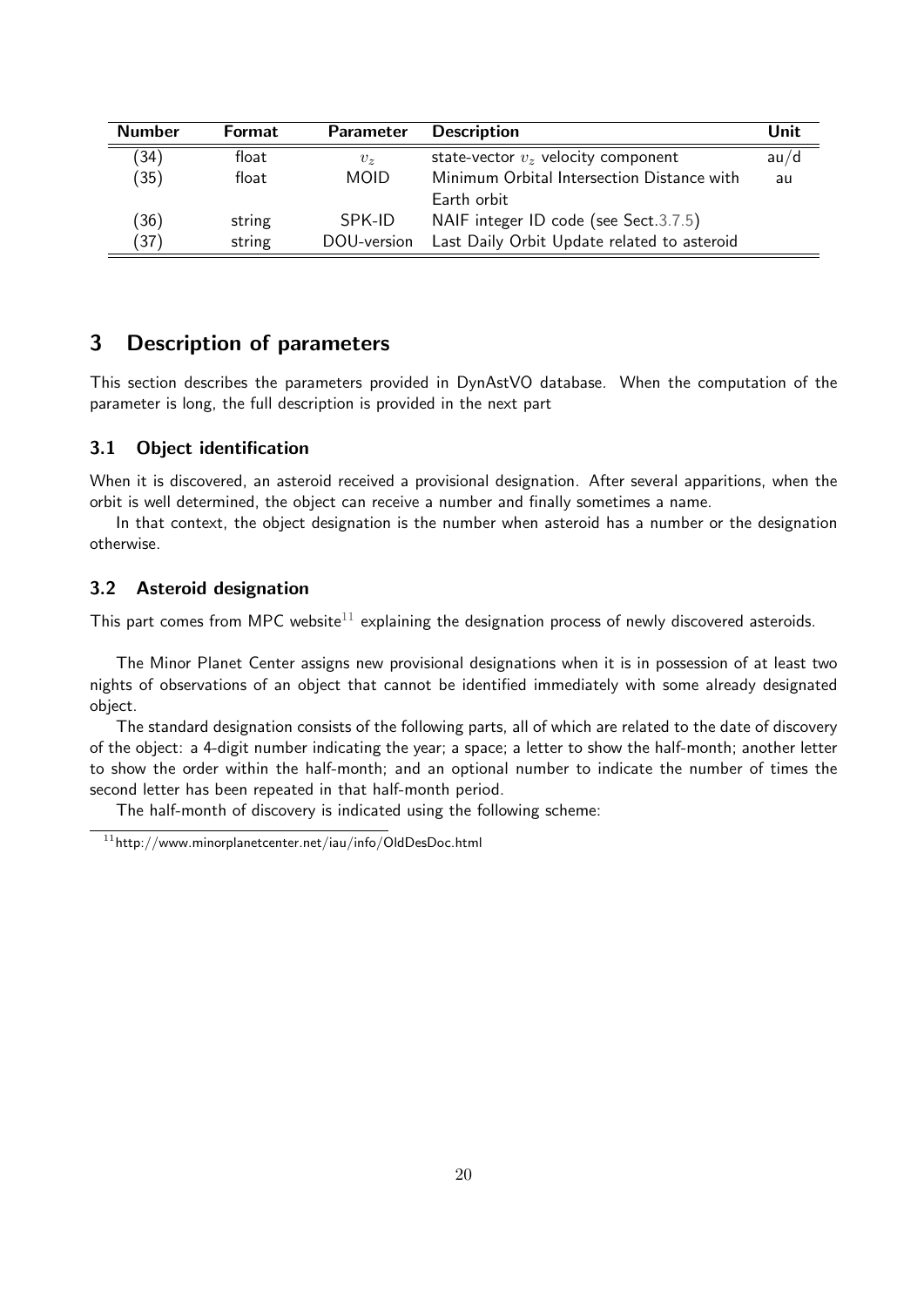| l etter | Dates                        | Letter | Dates      |
|---------|------------------------------|--------|------------|
| A       | Jan. 1-15                    | B      | Jan. 16-31 |
| C       | Feb. 1-15                    | D      | Feb. 16-29 |
| E       | Mar. 1-15                    | F      | Mar. 16-31 |
| G       | Apr. 1-15                    | н      | Apr. 16-30 |
| J       | May 1-15                     | K      | May 16-31  |
| L       | June 1-15                    | M      | June 16-30 |
| N       | <b>July 1-15</b>             | O      | July 16-31 |
| P       | Aug. 1-15                    | Q      | Aug. 16-31 |
| R       | Sept.1-15                    | S      | Sept.16-30 |
| т       | $Oct. 1-15$                  | U      | Oct. 16-31 |
| V       | Nov. 1-15                    | W      | Nov. 16-30 |
| X       | Dec. 1-15                    | Υ      | Dec. 16-31 |
|         | I is omitted and Z is unused |        |            |

The order within the month is indicated using letters as follows:

| $A = 1$ st $B = 2$ nd $C = 3$ rd $D = 4$ th $E = 5$ th      |              |  |
|-------------------------------------------------------------|--------------|--|
| $F = 6th$ $G = 7th$ $H = 8th$ $J = 9th$ $K = 10th$          |              |  |
| $L = 11$ th $M = 12$ th $N = 13$ th $Q = 14$ th $P = 15$ th |              |  |
| $Q = 16$ th R = 17th S = 18th T = 19th U = 20th             |              |  |
| $V = 21$ st $W = 22$ nd $X = 23$ rd $Y = 24$ th $Z = 25$ th |              |  |
|                                                             | I is omitted |  |

If there are more than 25 discoveries in any one half-month period, the second letter is recycled and a numeral '1' is added to the end of the designation. If more than 50 discoveries, the second-letter is again recycled, with a numeral '2' appended after the second letter. Discoveries 76-100 have numeral '3' added, numbers 101-125 numeral '4', etc. When possible, these additional numbers should be indicated using subscript characters.

Thus the order of assignment of designations in a particular half-month period is as follows: 1995 SA, 1995 SB, ..., 1995 SY, 1995 SZ, 1995 SA1, ..., 1995 SZ1, 1995 SA2, ..., 1995 SZ9, 1995 SA10, etc.

#### 3.3 Osculating elements

The osculating elements at the epoch represent the orbital elements of a Keplerian orbit around the Sun in the case where no perturbations are present. There are six elements to describe the orbit which are :

- $\bullet$  the semi major axis  $a$  represents the size of the orbit;
- $\bullet$  the eccentricity  $e$  represents the shape of the orbit;
- $\bullet$  the inclination i is the vertical tilt of the orbit with respect to the reference plane (ecliptic J2000);
- the longitude of ascending node  $\Omega$  horizontally orients the ascending node of the ellipse (the point where orbit passes upward through the reference plane) with respect to the vernal point;
- the argument of periapse  $\omega$  is the orientation of the ellipse in the orbital plane;
- the mean anomaly at epoch  $M_0$  is the position of the object along the orbit at the specific time ("epoch").

The two first parameters describe the size and the shape of the orbit whereas the four last angles describe the orientation of the orbit (see Fig. [1\)](#page-25-0).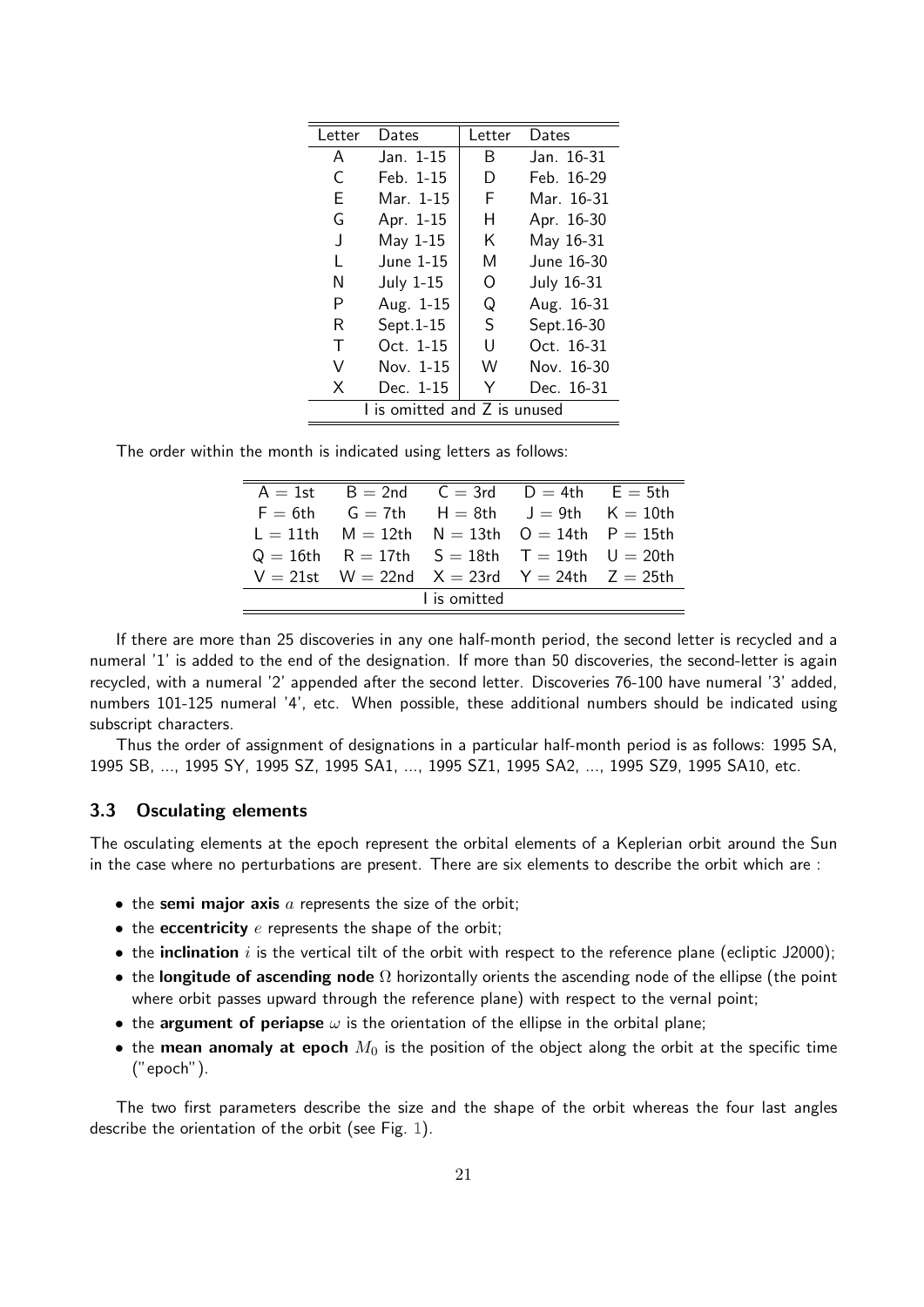<span id="page-25-0"></span>

Figure 1: Orbital parameters of an orbit (Source: Wikipedia)

#### 3.4 Type of object

The parameter type of object specifies the dynamical class of the object. The osculating elements  $(a, e, i)$ are used for the classification, meaning that the dynamical class is defined for the epoch of osculating elements $^{\rm 12}.$  $^{\rm 12}.$  $^{\rm 12}.$ 

The dynamical classification of asteroids in DynAstVO is made according to Minor Planet Center<sup>[13](#page-25-2)</sup> and Project Pluto website<sup>[14](#page-25-3)</sup> and presented in Table [16.](#page-26-0)

In the database, asteroids are divided in four main classes which are Near-Earth asteroids with an orbit close to the Earth, Main-Belt asteroids belonging to the Main-Belt between Mars and Jupiter, Centaurs between Jupiter and Neptune orbits, and TransNeptunian objects (TNO) orbiting beyond Neptune.

### 3.5 Observational parameters

Several parameters are given in DynAstVO about the observation set used to determine the orbit:

- Number of accepted observations by the fitting process;
- number rejected observations by the fitting process;
- number of ranging measurements used for the fitting process;
- number of doppler measurements used for the fitting process;
- date of the first observation used for the fitting process;

<span id="page-25-1"></span> $12$ Due to close approaches with planets, some objects can change their orbit and so on, their dynamical class. For example, Apophis is currently an Aten and will be an Apollo after its 2029-close approach with Earth.

<span id="page-25-2"></span><sup>13</sup><http://minorplanetcenter.net/blog/asteroid-classification-i-dynamics/>

<span id="page-25-3"></span><sup>14</sup>[http://www.projectpluto.com/mp\\_group.htm](http://www.projectpluto.com/mp_group.htm)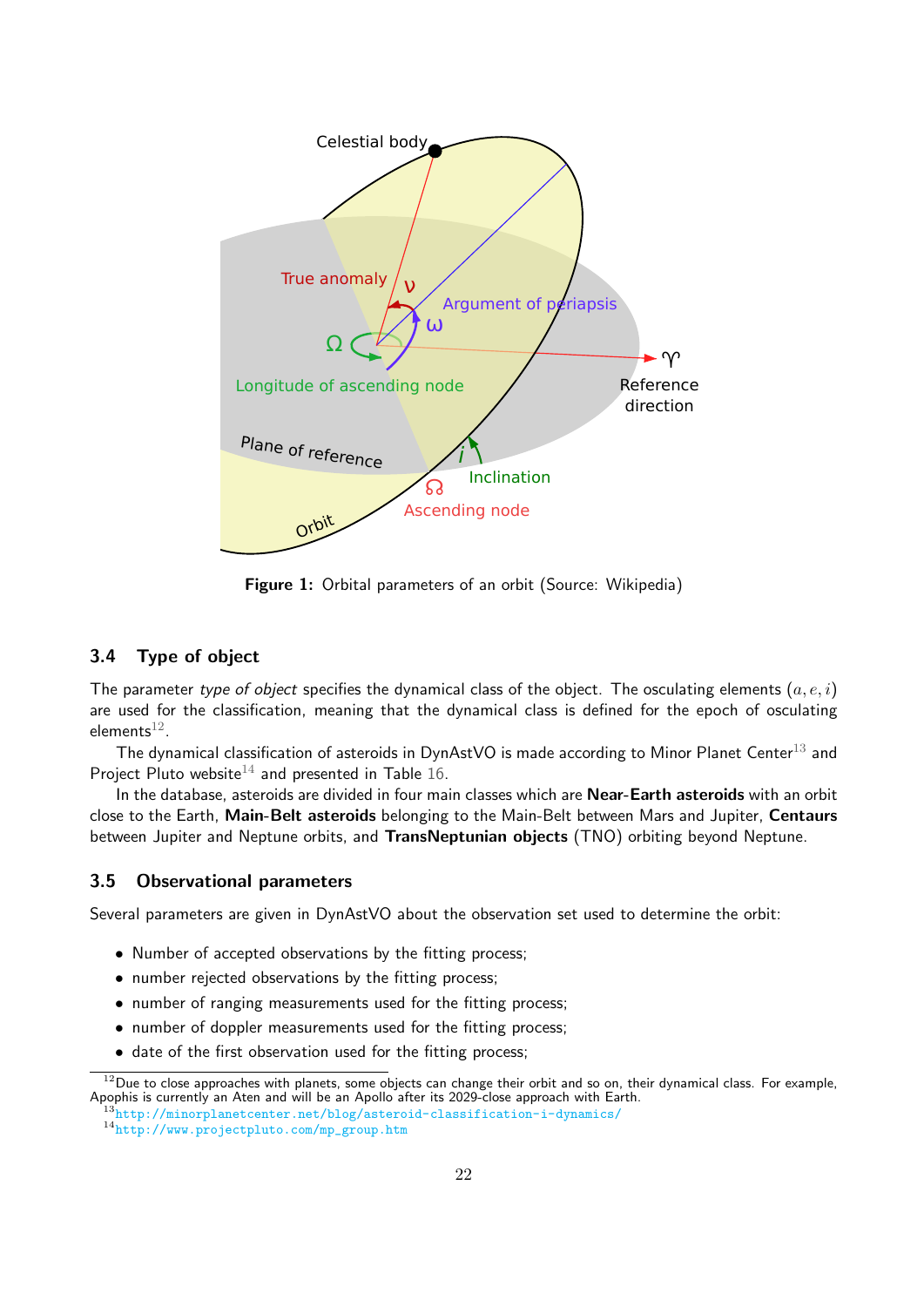<span id="page-26-0"></span>

| <b>NEA</b>  | $q < 1.3$ au                                        | Near-Earth asteroids                  |
|-------------|-----------------------------------------------------|---------------------------------------|
| NEA-Atira   | $a < 1.0$ au and $Q < 0.983$ au                     |                                       |
| NEA-Aten    | $a < 1.0$ au and $Q > 0.983$ au                     |                                       |
| NEA-Apollo  | $a > 1.0$ au and $q < 1.017$ au                     |                                       |
| NEA-Amor    | $a > 1.0$ au and $q > 1.017$ au                     |                                       |
| <b>PHA</b>  | MOID< 0.05 au and $H \leq 22$                       | Potentially Hazardous Asteroid with a |
|             |                                                     | minimal distance to the Earth smaller |
|             |                                                     | than 0.05 au and and a size bigger    |
|             |                                                     | than about 150m                       |
| <b>MBA</b>  | 1.78 au $\le a \le 5.4$ au                          | Main Belt asteroids                   |
| MBA-I       | 2.3 au $\le a \le 2.5$ au and $i \le 18^{\circ}$    | Asteroids in inner part of Main Belt  |
| MBA-IIa     | 2.5 au $\le a \le 2.706$ au and $i \le 33^{\circ}$  |                                       |
| MBA-IIb     | 2.706 au $\le a \le 2.82$ au and $i \le 33^{\circ}$ |                                       |
| MBA-IIIa    | 2.82 au $\le a \le 3.03$ au and $i \le 30^{\circ}$  |                                       |
|             | and $e \leq 0.35$                                   |                                       |
| MBA-IIIb    | 3.03 au $\le a \le 3.27$ au and $i \le 30^{\circ}$  |                                       |
|             | and $e \leq 0.35$                                   |                                       |
| Hungarias   | 1.78 au $\le a \le 2.00$ au and $16^{\circ} \le$    |                                       |
|             | $i \leq 34^{\circ}$ and $e \leq 0.18$               |                                       |
| Phocaeas    | 2.25 au $\le a \le 2.50$ au and $18^{\circ} \le$    |                                       |
|             | $i \leq 32^{\circ}$ and $e \geq 0.10$               |                                       |
| Cybeles     | 3.27 au $\le a \le 3.70$ au and $i \le 25^{\circ}$  |                                       |
|             | and $e \leq 0.30$                                   |                                       |
| Hildas      | 3.70 au $\le a \le 4.20$ au and $i \le 20^{\circ}$  |                                       |
|             | and $e \geq 0.07$                                   |                                       |
| Trojans     | 5.05 au $\le a \le 5.40$ au                         | Asteroids sharing their orbit with    |
|             |                                                     | Jupiter                               |
| Centaurs    | 5.40 au $\le a \le 30.0$                            | Asteroids between Jupiter and Nep-    |
|             |                                                     | tune orbits                           |
| <b>TNOs</b> | 30.0 au $\leq a$                                    | Asteroids beyond Neptune orbit        |

Table 16: Dynamical classification of asteroids

- date of the last observation used for the fitting process;
- root mean square of the observations (given in arcsec).

#### 3.6 Magnitude parameters

The absolute magnitude  $H$  and the  $G$  slope parameter allow to determine the apparent magnitude of an asteroid.

In DynAstVO, the magnitude of asteroids is provided by empirical formula [Simon et al.](#page-49-6) [\(1997\)](#page-49-6):

$$
m = 5\log(r\Delta) + H - 2.5\log((1 - G)\Phi_1 + G\Phi_2)
$$

with r the heliocentric distance of the asteroid,  $\Delta$  is the geocentric distance of the asteroid, H is the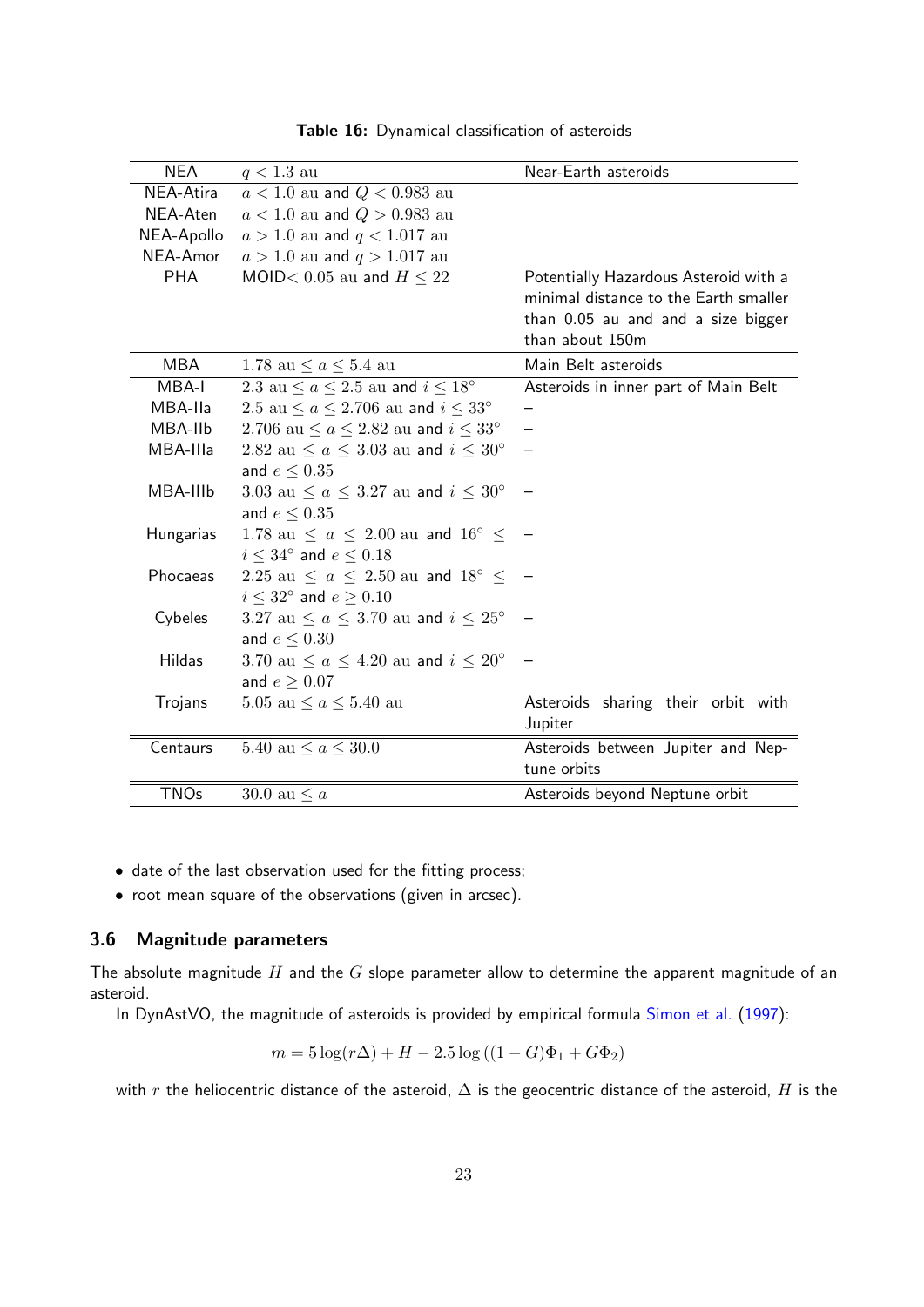absolute magnitude of the asteroid,  $G$  is the slope parameter and :

$$
\Phi_i = \exp\left(-A_i \tan^{B_i} \left(\frac{\beta}{2}\right)\right) \text{ pour } i = 1, 2
$$
  
avec  $A_1 = 3.33$ ,  $A_2 = 1.87$ ,  $B_1 = 0.63$  et  $B_2 = 1.22$ 

H and  $G$  are the two parameters related to the magnitude and that can be fitted with comparison to apparent magnitude. H is the apparent magnitude of the asteroid if it is placed at 1 au of the Earth and the Sun and with a phase angle of 0.  $G$  represents the variation of the magnitude related to all other parameters.

#### 3.7 Others parameters

#### 3.7.1 Perturbations

The dynamical model (see Sect. [4.1\)](#page-36-1) can takes into account :

- the gravitational perturbations of the Sun, the planets, Moon and Pluto, the four biggest asteroids (Ceres, Vesta, Pallas, Hygiea);
- the relativistic corrections;
- the solar quadrupole moment  $J_{2\odot}$ ;
- the Earth quadrupole moment  $J_{2\text{m}}$ .

Consequently, the parameter perturb indicates which perturbations are included in the orbit fitting to observations. The parameter consists in a character of 8 letters:

- 1. the number of planets (8 without Pluto, 9 with Pluto)
- 2. p (for planets)
- 3. M (if Moon and Earth are included separately) or B (if Earth-Moon barycenter is considered)
- 4. the number of massive asteroids
- 5. a (for asteroids)
- 6. R (if relativistic effects are included) or '-' (if not)
- 7. J (if solar quadrupole is included) or '-' (if not)
- 8. j (if Earth quadrupole is included) or '-' (if not)

For example, most of asteroids have '9pM4aR–' as perturbation parameter, indicating that gravitational perturbations of 9 planets (including Pluto), Earth and Moon considered separately, four massive asteroids and relativistic effects are taken into account.

Note that in some particular cases, we can consider only a Keplerian orbit and in that case, perturb is '2body'.

#### 3.7.2 MOID

The MOID (Minimum orbit intersection distance) is defined as the distance between the closest points of the osculating orbits of two bodies. It is used in order of estimating the risk of collision between an asteroid and a planet. In particular, the Earth MOID is used in the close approaches context and to identify Potentially Hazardous asteroids (PHA).

The MOID is only geometrical, meaning that a low MOID does not necessary mean that a collision is inevitable. Moreover, the MOID may change with time when the asteroid orbit is slightly modified during close approaches with planets.

The algorithm of MOID computation is described in [Sitarski](#page-50-2) [\(1968\)](#page-50-2).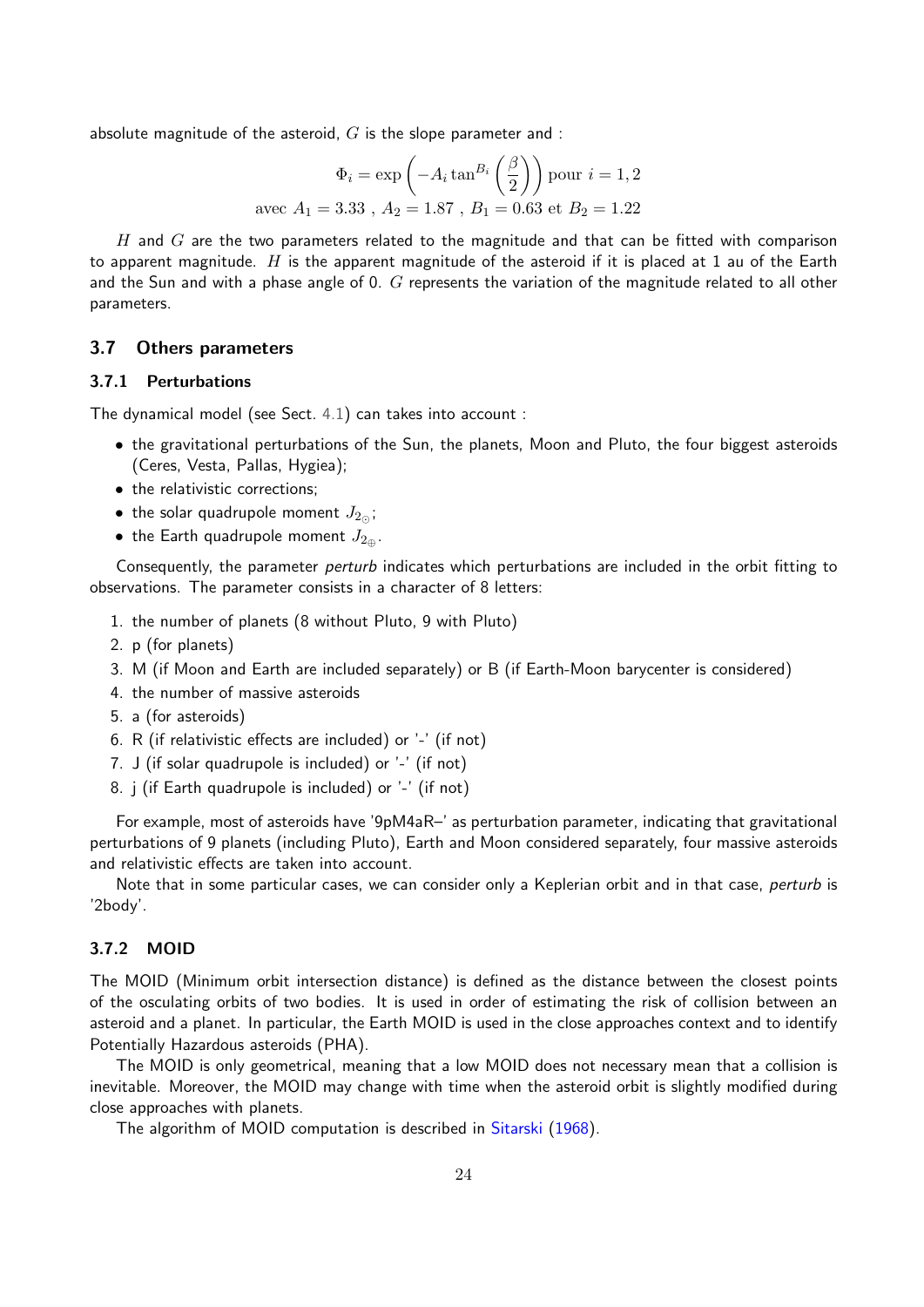#### 3.7.3 Covariance matrix

The covariance matrix of the system is computed in the fitting process. Numerically, the covariance matrix is:

$$
\Gamma = ({}^t B W B)^{-1}
$$

with the notation used in Sects. [4.4](#page-38-0) and [4.4.1.](#page-39-0)

Finally the elements of the covariance matrix can be written as  $(\rho_{ij}\sigma_i\sigma_j)$  where  $\sigma_i$  and  $\sigma_j$  are the standard deviations of parameters i and j and  $\rho_{ij}$  is the correlation factor between parameters i and j.

#### 3.7.4 Sky-plane uncertainty

The Sky-Plane Uncertainty (SPU) is computed at the specific date  $t$  by propagation of the covariance matrix from epoch  $t_0$  to the date  $t$  and by projection on the celestial sphere.

The SPU at date  $t$  is then computed by the equation:

$$
SPU(t) = \sqrt{\sigma_{\alpha}^2 \cos^2 \delta + \sigma_{\delta}^2} \tag{4}
$$

#### <span id="page-28-0"></span>3.7.5 NAIF SPK ID Code

The NAIF SPICE provides a library allowing computation of ephemerides (throught specific file with bsp extension). Each object (planet, moons, asteroids, comets, spacecrafts, ...) has an integer code usually called NAIF Integer ID Code<sup>[15](#page-28-1)</sup> used to identify object in the bsp files. In this part we only focus on asteroids.

For numbered asteroids, the NAIF ID code is  $2000000 + JPL$  Asteroid Number. For example, 4179 Toutatis has 2004179 for NAIF ID.

For historical reasons, there are three exceptions for asteroids 951 Gaspra (NAIF ID = 9511010), 243 Ida (NAIF ID = 2431010) and its satellite Dactyl (NAIF ID = 2431011).

In DynAstVO database, we assign the same number for numbered asteroid.

For unnumbered asteroids, JPL assigns 3000000-series in their own order. There is no formula to go from SPK-ID to provisional designation [\(Chamberlain,](#page-49-7) [2016\)](#page-49-7).

In that context, we develop a formula to assign a NAIF ID for unnumbered asteroids according to their provisional designation.

According to the scheme of provisional designation, the algorithm is divided in two parts : one (called id1) concerning the year and the half-month period, and the other (called id2) concerning the order of the asteroid within the half-month period. For better understanding, we provide example with 2016 RB1.

For the first part (id1), we count the number of half-month period since the  $1<sup>st</sup>$  of January 1800.

 $id1 =$  (year of designation - 1800)  $\times$  24 + half-month period

For example, 2016 RB1 has been discovered during the R half-month period (corresponding to 1-15 Sept.) of 2016 which is the 17<sup>th</sup> half month period of 2016. Consequently id1 = (2016-1800)  $\times$  24 + 17  $= 5201.$ 

For the second part (id2), we count the order of discovery during ther half-month period (see explanations in Sect[.3.2\)](#page-23-2). This number is given by the second letter of the designation and the following number (e.g. B1 for 2016 RB1).

<span id="page-28-1"></span> $^{15}\mathrm{http://naif.jpl.nasa.gov/pub/naif/toolkit\_docs/FORTRAN/req/naif\_ids.html}$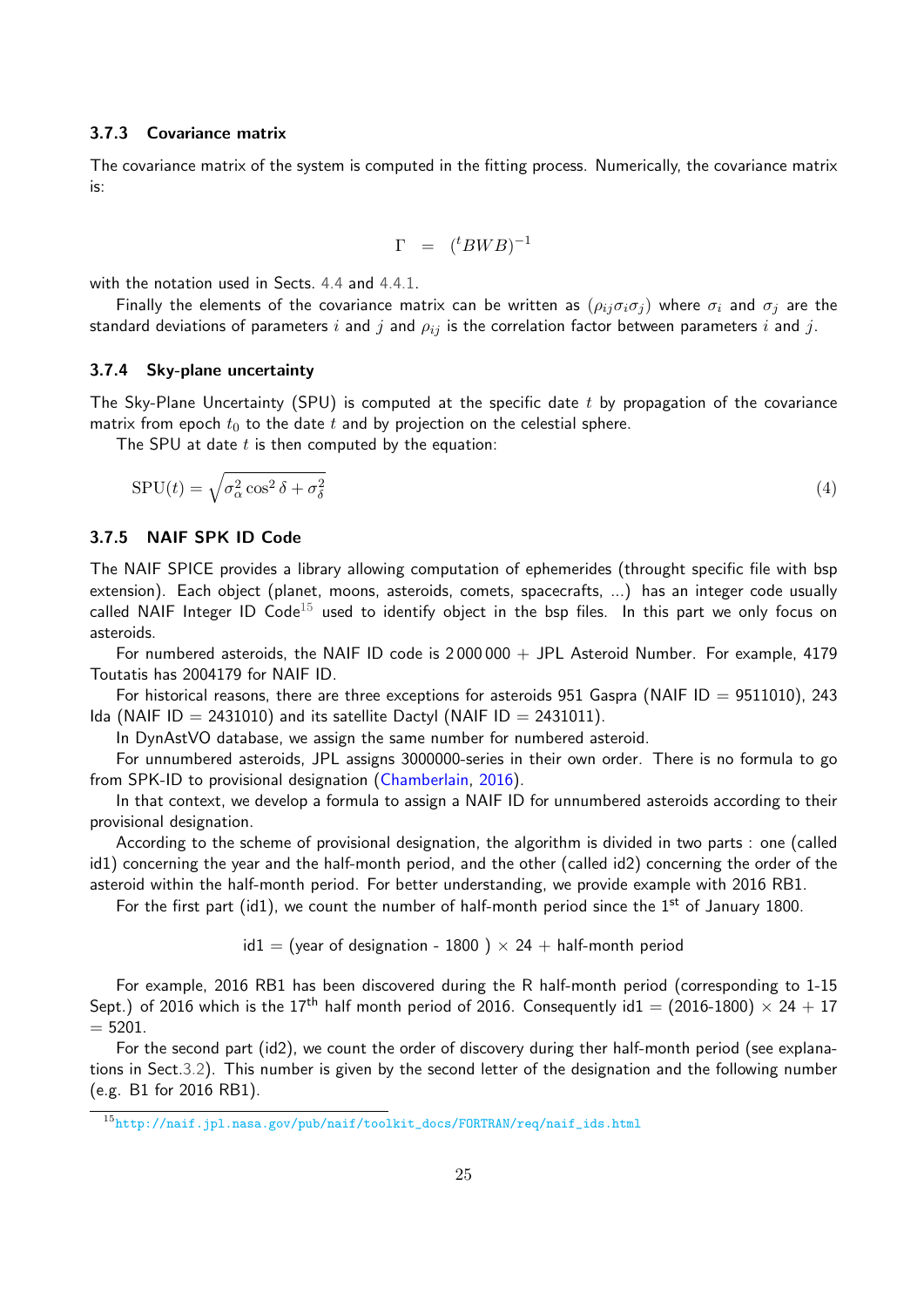$id2 =$  following number  $\times$  25 + second letter of designation

For example for 2016 RB1,  $id2 = 1 \times 25 + 2$  (corresponding to B) = 27. It means that 2016 RB1 was the 27<sup>th</sup> asteroid receiving a provisional designation during the R half-month period (corresponding to 1-15 Sept.) of 2016.

Finally the NAIF ID code is:

NAIF ID = 1 000 000 000 + id1  $\times$  100 000 + id2.

Note if more than 100 000 have a provisional designation during an half period (corresponding to a suffix designation greater than 4000), then the formula has to be changed.

We assign an additional 1 000 000 000 to avoid case of similar NAIF ID with numbered asteroids (for example, without this additional number, objects with year of designation between 1808 and 1812 may have a NAIF ID belonging to 2000000-series, reserved for numbered asteroids).

With our example 2016RB1, NAIF ID is 1520100027.

For each provisional designation, there is one single NAIF ID and the provisional designation can be found by a reverse algorithm.

#### 3.7.6 Last DOU version

The last DOU version provided the code of the last MPECs where the object appears in the MPECs. During first computation of the database, this parameter is assigned as 'INITIA'.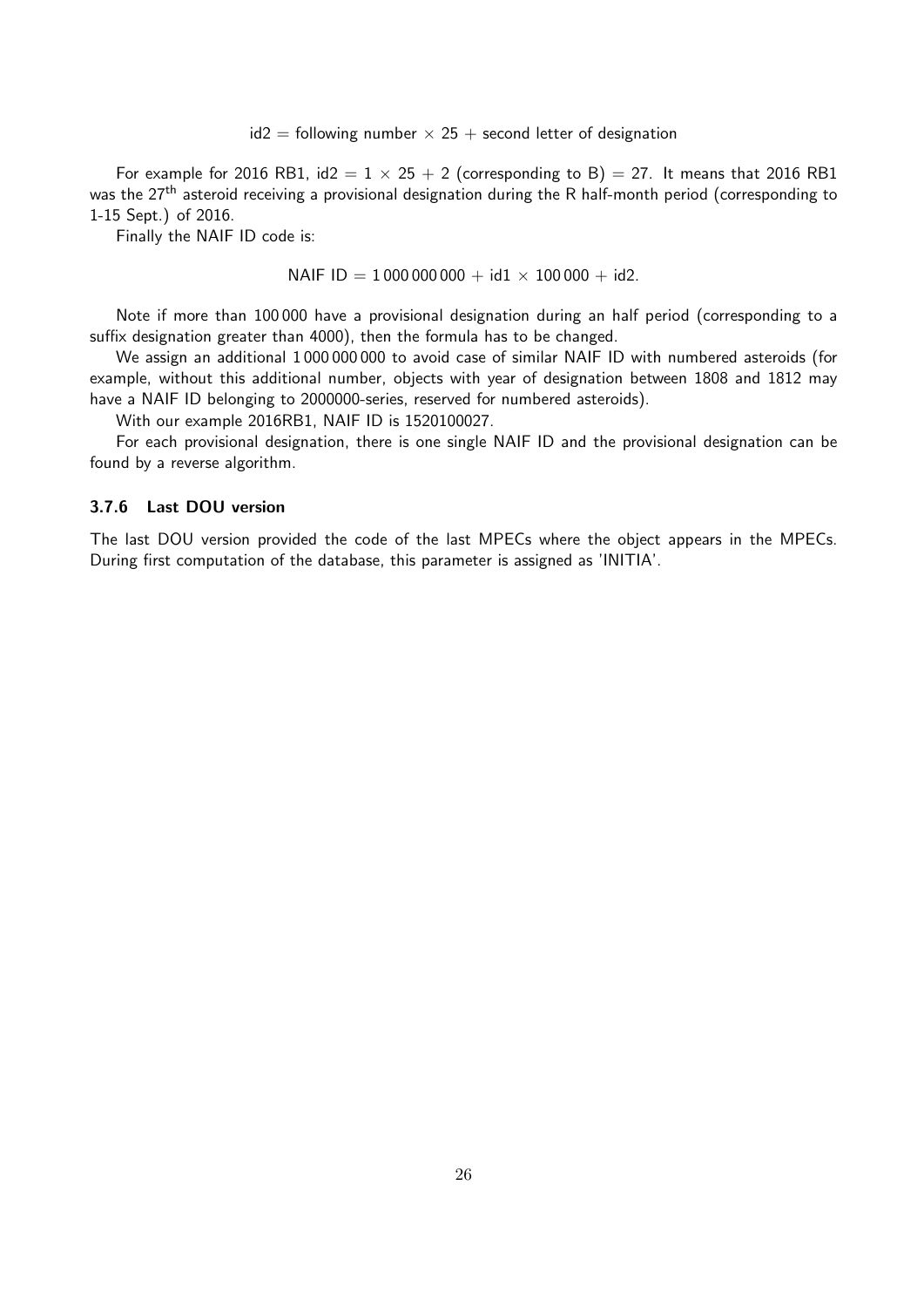<span id="page-30-0"></span>Part III

## DynAstVO database processing

This part presents the processing of the DynAstVO database. The global processing is presented in Sect. [1](#page-30-1) and the orbit determination is detailed in Sect [4](#page-36-0) and astrometric measurements used for orbit determination are presented in Sect [3](#page-31-1)

## <span id="page-30-1"></span>1 Global processing of DynAstVO

<span id="page-30-2"></span>DynAstVO is updated daily following the block diagram presented on Fig. [2](#page-30-2)

![](_page_30_Figure_5.jpeg)

Figure 2: Block diagram of DynAstVO processing

Every day, DynAstVO processing downloads DOU from MPC and identifies objects with new observations. For each of these identified objects, the processing is :

• extraction of the preliminary orbital elements and the whole set of observations (see Sect [3\)](#page-31-1) from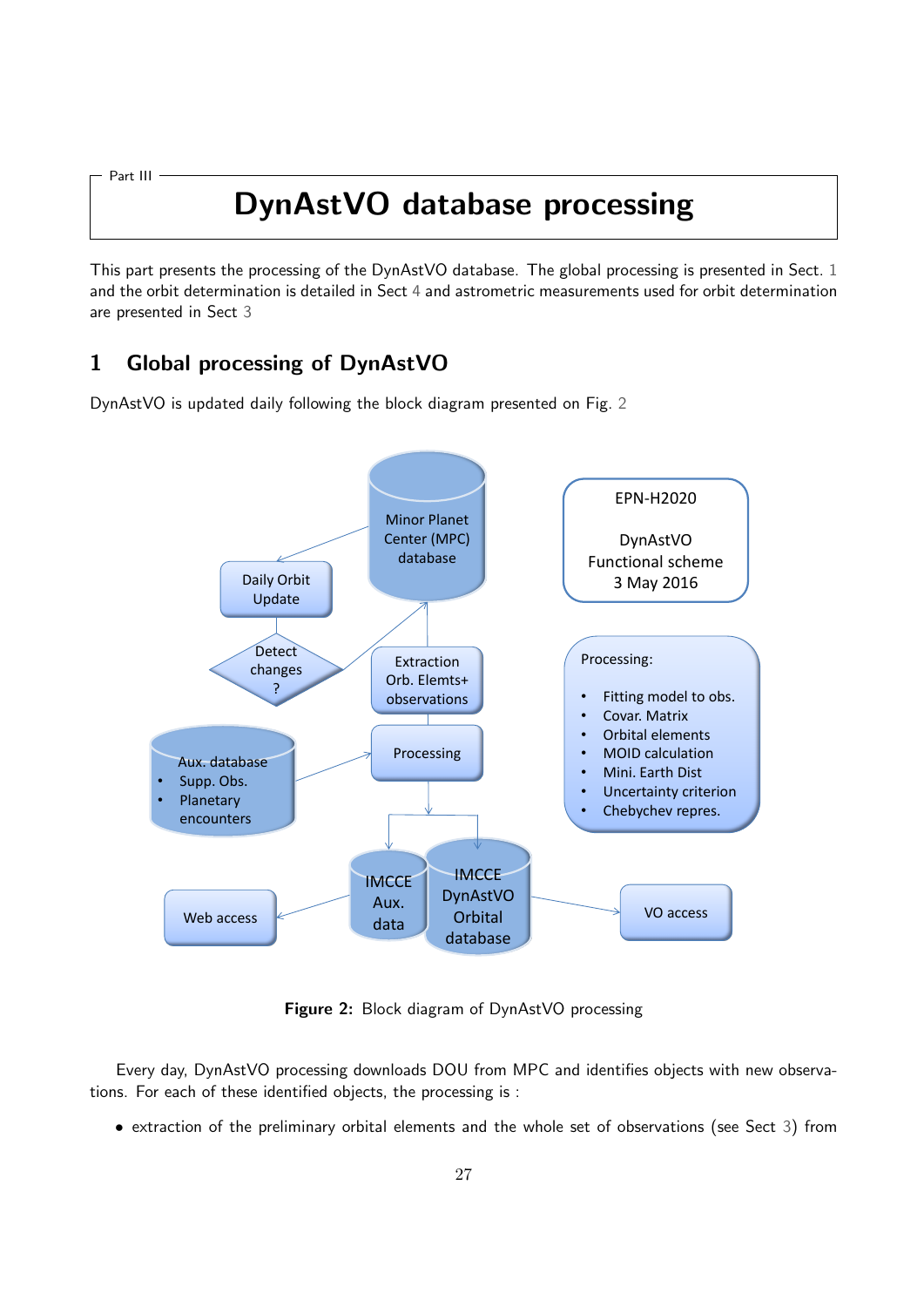MPC database;

- fitting to observations (see details in Sect [4.4\)](#page-38-0);
- production of individual line of DynAstVO database (with orbital elements, covariance matrix, MOID, uncertainty criterion, ...);

<span id="page-31-0"></span>Then the database is updated by adding (for new discovered objects) or replacing the line of object.

### 2 Minor Planet Electronic Circulars

Among the notes published every day, the MPC also publishes a Daily Orbit Update (DOU) containing new objects or identifications:

- identification of new objects: recently discovered;
- new 1-opposition objects: with only a unperturbed keplerian orbit;
- new 1-opposition objects with a perturbed orbit;
- new muti-opposition objects: objects observed during more than one opposition;
- new double designation objects: objects with an orbit corresping to an other object in the previous database;
- errors of identification;
- errors of double identification;
- errors of double designation;
- astrometric positions of recently observed objects.

The program identifies objects with new observations (new discovered and already known objects) in the DOU and proceeds to update or determination of the orbit.

## <span id="page-31-1"></span>3 Astrometric measurements

Astrometric measurements for a single asteroid are available on the MPC website. Basically, there are two types of measurements: optical observations that are an angular measurement of the position and radar measurements than can be a measure of the distance or a measure of the velocity of the object.

#### 3.1 Optical observations

For asteroids, optical observation consists in a date of observation (in UTC), the right ascension and the declination of the object. The position of the observer is also required and usually the position is given by the IAU observatory code $^{16}.$  $^{16}.$  $^{16}.$ 

The MPC also provide the type of observations that can be photographic, CCD, micrometer, etc (see Table [17\)](#page-33-0).

<span id="page-31-2"></span> $16$ The IAU observatories code is available on the MPC website at [http://www.minorplanetcenter.org/iau/lists/](http://www.minorplanetcenter.org/iau/lists/ObsCodes.html) [ObsCodes.html](http://www.minorplanetcenter.org/iau/lists/ObsCodes.html)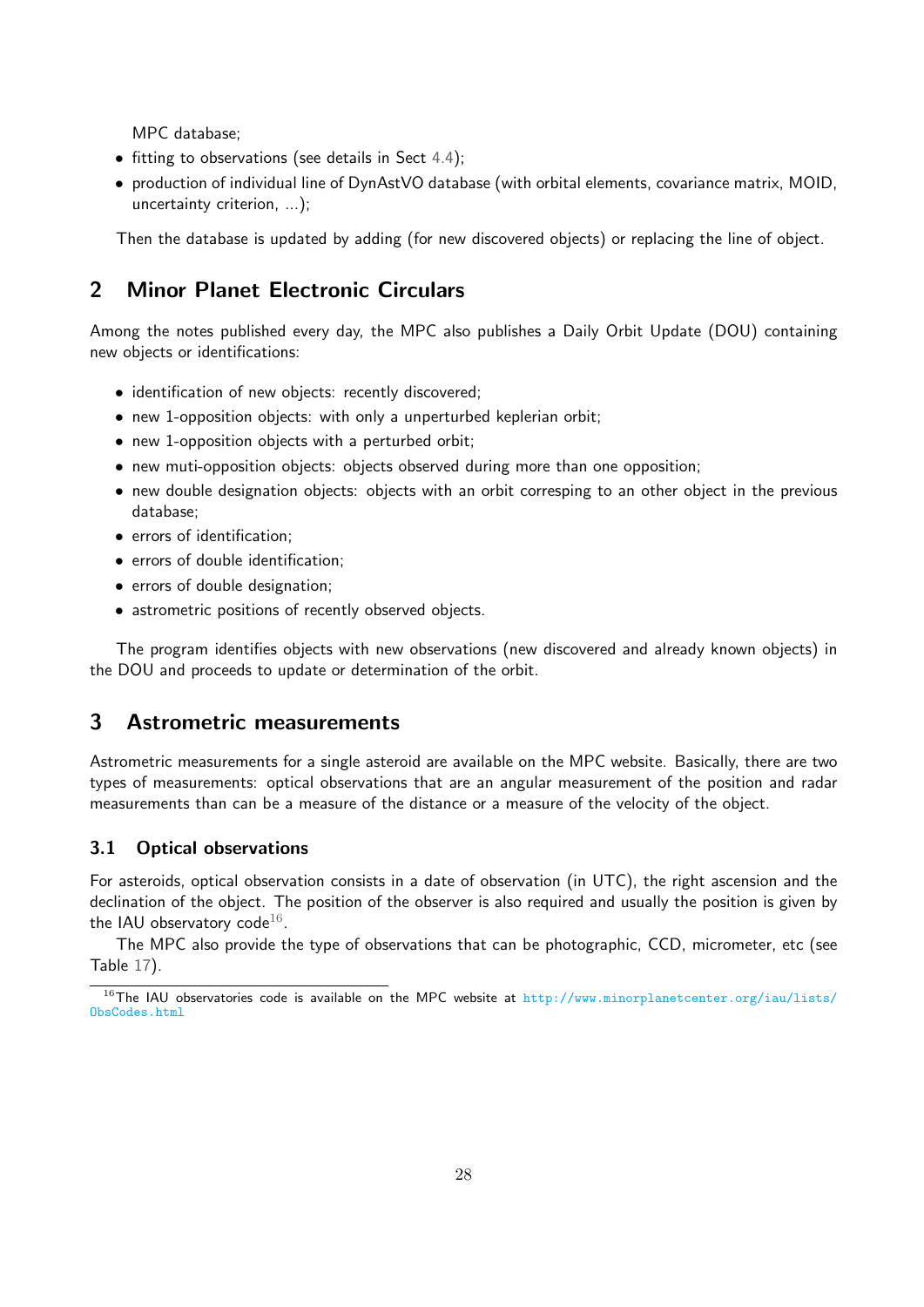#### 3.2 Radar measurements

Radar provides two types of measurements: ranging which is a measure of time between the emission and the reception of a signal or a doppler which is a measure of an offset between the emitted frequency and the received frequency.

Ranging can be related to a measure of distance between the observer and the object and the doppler can be transformed in a measure of radial velocity. The methods to compute and derive the radar measurements are fully described in [Yeomans et al.](#page-50-3) [\(1992\)](#page-50-3), [Moyer](#page-49-8) [\(1971\)](#page-49-8).

### 3.3 MPC observation file

The MPC file of observations contains optical and radar measurements in a 80-column record.

The format is presented in Tables [17](#page-33-0) and [19.](#page-35-0)

Column 72 is affected to astrometric reference catalogue and the correspondance between flag and catalogue is presented in Table [18.](#page-34-0)

The following table presents a sample of the mpc file of observations for (99942) Apophis.

| 99942K04M04N<br>99942K04M04N<br>99942K04M04N<br>99942K04M04N |  | C2004 03 15.10789 04 06 08.08 +16 55 04.6  |  |             |                          |        | C2004 03 15.11039 04 06 08.58 +16 55 06.1 MPS123345<br>C2004 03 15.12365 04 06 11.75 +16 55 15.5 MPS123345<br>C2004 03 15.12628 04 06 12.40 +16 55 17.7 MPS123345 |          | om6394691<br>053585691<br>053585691<br>053585691 |
|--------------------------------------------------------------|--|--------------------------------------------|--|-------------|--------------------------|--------|-------------------------------------------------------------------------------------------------------------------------------------------------------------------|----------|--------------------------------------------------|
| 99942                                                        |  | KC2015 01 03.23411 14 43 01.20 -17 27 36.8 |  |             |                          |        |                                                                                                                                                                   |          | 21.6 Rq~1GJQ586                                  |
| 99942                                                        |  | KC2015 01 03.24047 14 43 02.63 -17 27 42.2 |  |             |                          |        |                                                                                                                                                                   |          | 21.5 Rq~1GJQ586                                  |
| 99942                                                        |  | KC2015 01 03.24580 14 43 03.82 -17 27 47.1 |  |             |                          |        |                                                                                                                                                                   |          | 21.5 Rq~1GJQ586                                  |
| 99942                                                        |  | KC2015 01 03.25200 14 43 05.22 -17 27 52.9 |  |             |                          |        |                                                                                                                                                                   |          | 21.7 Rq~1GJQ586                                  |
| 99942                                                        |  | KC2015 01 03.25775 14 43 06.52 -17 27 58.2 |  |             |                          |        |                                                                                                                                                                   |          | 21.3 Rq~1GJQ586                                  |
| 99942                                                        |  | KC2015 01 03.26308 14 43 07.72 -17 28 03.2 |  |             |                          |        |                                                                                                                                                                   |          | 21.3 Rq~1GJQ586                                  |
| 99942                                                        |  | R2005 01 27.979861                         |  |             |                          | $  \,$ | 10084914                                                                                                                                                          | 2380 251 | JPLRS251                                         |
| 99942                                                        |  | r2005 01 27.979861C                        |  |             |                          |        | 0250                                                                                                                                                              |          | 251 JPLRS251                                     |
| 99942                                                        |  | R2005 01 29.000000                         |  | 19202850713 | $\overline{\phantom{0}}$ |        | 10251291                                                                                                                                                          |          | 2380 251 JPLRS251                                |
| 99942                                                        |  | r2005 01 29.000000C                        |  |             | 4000                     |        | 025                                                                                                                                                               |          | 251 JPLRS251                                     |

Some particular cases of measurements such as 'roving observer' or satellite observation have their own format that is fully explained on the MPC website<sup>[17](#page-32-0)</sup> but as they are few in number, they are not explained in this document.

<span id="page-32-0"></span><sup>&</sup>lt;sup>17</sup>Format for roving observer is explained on <http://www.minorplanetcenter.net/iau/info/RovingObs.html> and for satellite on <http://www.minorplanetcenter.net/iau/info/SatelliteObs.html>.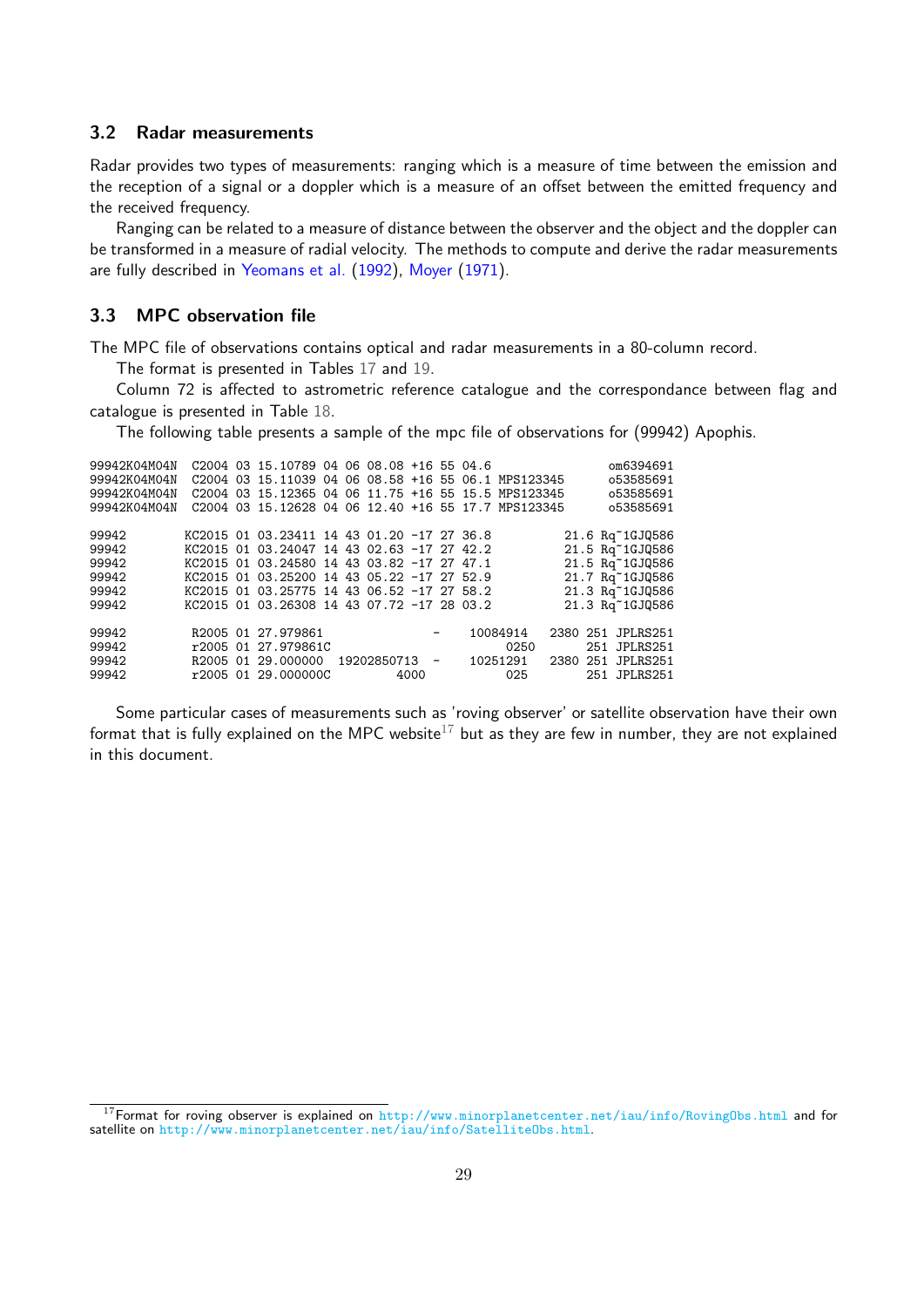<span id="page-33-0"></span>Table 17: Description of MPC observation file (Source: [http://www.minorplanetcenter.net/iau/](http://www.minorplanetcenter.net/iau/info/OpticalObs.html) [info/OpticalObs.html](http://www.minorplanetcenter.net/iau/info/OpticalObs.html))

| <b>Columns</b> | Format         | <b>Use</b>                                                                          |  |  |  |  |  |  |
|----------------|----------------|-------------------------------------------------------------------------------------|--|--|--|--|--|--|
| $1 - 5$        | A <sub>5</sub> | Minor planet number                                                                 |  |  |  |  |  |  |
| $6 - 12$       | A7             | Provisional or temporary designation                                                |  |  |  |  |  |  |
| 13             | A1             | Discovery asterisk                                                                  |  |  |  |  |  |  |
| 14             | A1             | This column contains a alphabetical publishable note or (those sites                |  |  |  |  |  |  |
|                |                | that use program codes) an alphanumeric or non-alphanumeric char-                   |  |  |  |  |  |  |
|                |                | acter program code. The list of standard codes used for observations                |  |  |  |  |  |  |
|                |                | of minor planets is given in each batch of MPCs.                                    |  |  |  |  |  |  |
| 15             | A1             | Type of observation/measurement                                                     |  |  |  |  |  |  |
|                |                | Converted to the J2000.0 system by rotating B1950.0 coordi-<br>A                    |  |  |  |  |  |  |
|                |                | nates                                                                               |  |  |  |  |  |  |
|                |                | P<br>Photographic (default if column is blank)                                      |  |  |  |  |  |  |
|                |                | Encoder<br>e                                                                        |  |  |  |  |  |  |
|                |                | $\mathsf C$<br><b>CCD</b>                                                           |  |  |  |  |  |  |
|                |                | T<br>Meridian or transit circle                                                     |  |  |  |  |  |  |
|                |                | M<br>Micrometer                                                                     |  |  |  |  |  |  |
|                |                | V/v<br>"Roving Observer" observation                                                |  |  |  |  |  |  |
|                |                | R/r<br>Radar observation                                                            |  |  |  |  |  |  |
|                |                | S/s<br>Satellite observation                                                        |  |  |  |  |  |  |
|                |                | Corrected-without-republication CCD observation<br>C                                |  |  |  |  |  |  |
|                |                | E<br>Occultation-derived observations                                               |  |  |  |  |  |  |
|                |                | $\overline{O}$<br>Offset observations (used only for observations of natural satel- |  |  |  |  |  |  |
|                |                | lites)                                                                              |  |  |  |  |  |  |
|                |                | H<br>Hipparcos geocentric observations                                              |  |  |  |  |  |  |
|                |                | N<br>Normal place                                                                   |  |  |  |  |  |  |
|                |                | Mini-normal place derived from averaging observations from<br>n                     |  |  |  |  |  |  |
|                |                | video frames                                                                        |  |  |  |  |  |  |
| $16 - 32$      |                | Date of observation, the format is "YYYY MM DD.dddddd"                              |  |  |  |  |  |  |
| $33 - 44$      |                | Observed RA (J2000.0), the format is "HH MM SS.ddd"                                 |  |  |  |  |  |  |
| $45 - 56$      |                | Observed Decl. (J2000.0), the format is "sDD MM SS.dd" (with "s" being the sign)    |  |  |  |  |  |  |
| $57 - 65$      | 9X             | Must be blank                                                                       |  |  |  |  |  |  |
| $66 - 71$      | F5.2,A1        | Observed magnitude and band                                                         |  |  |  |  |  |  |
| $72 - 77$      | X              | Must be blank                                                                       |  |  |  |  |  |  |
| $78 - 80$      | A3             | Observatory code                                                                    |  |  |  |  |  |  |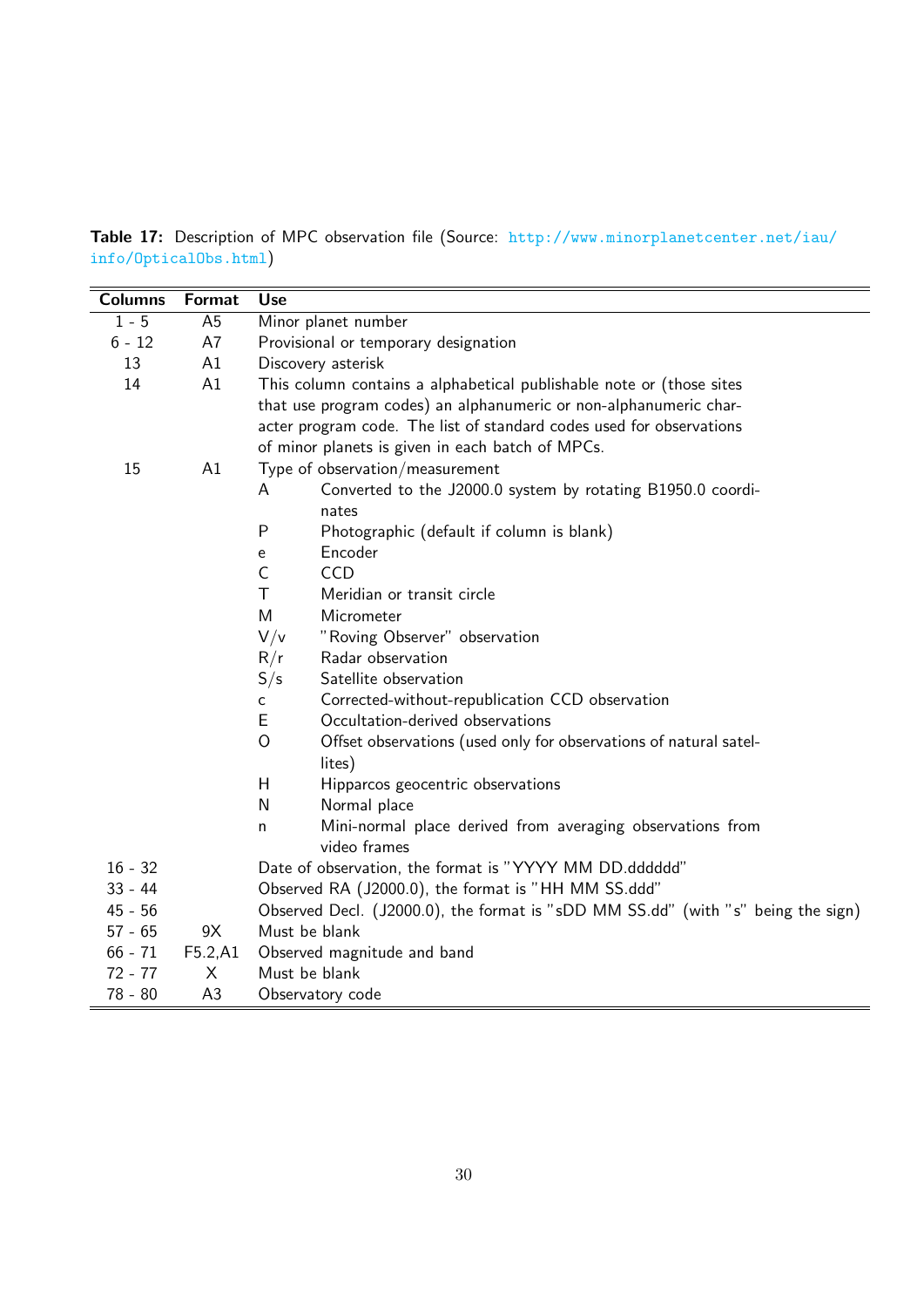<span id="page-34-0"></span>Table 18: Description of MPC flag of astrometric catalogues (Source: [http://www.](http://www.minorplanetcenter.org/iau/info/CatalogueCodes.html) [minorplanetcenter.org/iau/info/CatalogueCodes.html](http://www.minorplanetcenter.org/iau/info/CatalogueCodes.html))

| Char | Catalogue        | Char<br>Catalogue |                  | Char | Catalogue        |
|------|------------------|-------------------|------------------|------|------------------|
| a    | <b>USNO-A1.0</b> | q                 | UCAC-4           | G    | Lick Gaspra Cat. |
| b    | USNO-SA1.0       | r                 | UCAC-2           | н    | Ida93 Cat.       |
| C    | <b>USNO-A2.0</b> | S                 | <b>USNO-B2.0</b> |      | Perth 70         |
| d    | USNO-SA2.0       | t                 | <b>PPMXL</b>     |      | COSMOS/UKST      |
| e    | UCAC-1           | u                 | UCAC-3           | Κ    | Yale             |
| f    | Tycho-1          | $\vee$            | <b>NOMAD</b>     |      | 2MASS            |
| g    | Tycho-2          | W                 | $CMC-14$         | M    | $GSC-2.3$        |
| h    | $GSC-1.0$        | X                 | Hipparcos 2      | N    | SDSS-DR7         |
|      | $GSC-1.1$        | y                 | <b>Hipparcos</b> | O    | SST-RC1          |
|      | $GSC-1.2$        | z                 | GSC (unspec)     | P    | MPOSC3           |
| k    | $GSC-2.2$        | A                 | AC               | Q    | $CMC-15$         |
|      | ACT              | B                 | SAO 1984         | R    | SST-RC4          |
| m    | GSC-ACT          | C                 | SAO              | S    | URAT-1           |
| n    | SDSS-DR8         | D                 | AGK <sub>3</sub> | Τ    | URAT-2           |
| O    | <b>USNO-B1.0</b> | E                 | FK4              | U    | Gaia-DR1         |
| р    | <b>PPM</b>       | F                 | <b>ACRS</b>      | V    | Gaia-DR2         |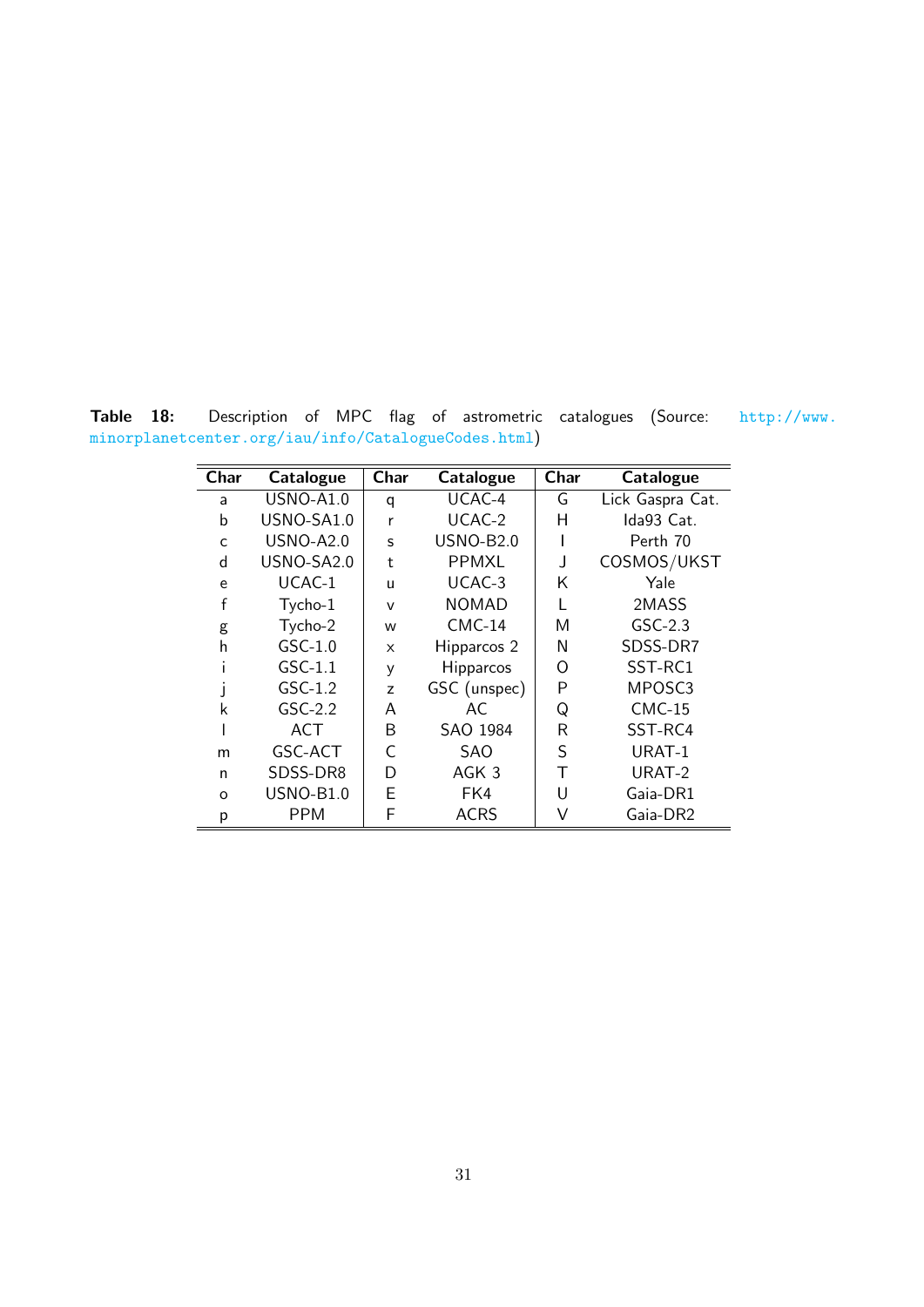<span id="page-35-0"></span>Table 19: Description of MPC observation file (Source: [http://www.minorplanetcenter.net/iau/](http://www.minorplanetcenter.net/iau/info/RadarObs.html) [info/RadarObs.html](http://www.minorplanetcenter.net/iau/info/RadarObs.html))

| <b>Columns</b> | <b>Use</b>                                                                                                          |  |  |  |  |  |
|----------------|---------------------------------------------------------------------------------------------------------------------|--|--|--|--|--|
|                | First line of the record                                                                                            |  |  |  |  |  |
| $1 - 12$       | Identical to columns 1-12 for optical observations                                                                  |  |  |  |  |  |
| 15             | "R"                                                                                                                 |  |  |  |  |  |
| $16 - 32$      | Identical to columns 16-32 for optical observations                                                                 |  |  |  |  |  |
| $33 - 47$      | Time delay (in $\mu$ s), implicit decimal point between columns 43 and<br>44                                        |  |  |  |  |  |
| $48 - 62$      | Doppler shift (in Hz), with the sign always in column 48 and an<br>implicit decimal point between columns 58 and 59 |  |  |  |  |  |
| $63 - 68$      | Transmitter frequency (in MHz), implicit decimal point between<br>columns 67 and 68                                 |  |  |  |  |  |
| $69 - 71$      | Observatory code for transmitter site                                                                               |  |  |  |  |  |
| $72 - 77$      | <b>Blank</b>                                                                                                        |  |  |  |  |  |
| $78 - 80$      | Observatory code for reception site (often identical to columns 69-71)                                              |  |  |  |  |  |
|                | Second line of the record                                                                                           |  |  |  |  |  |
| $1 - 14$       | Identical to columns 1-12 of first record                                                                           |  |  |  |  |  |
| 15             | "r"                                                                                                                 |  |  |  |  |  |
| $16 - 32$      | Identical to columns 16-32 of first record                                                                          |  |  |  |  |  |
| 33             | "S" for surface-returned signals                                                                                    |  |  |  |  |  |
|                | "C" for signals from the (hypothetical) center of mass                                                              |  |  |  |  |  |
| $34 - 47$      | Uncertainty on the time delay (in s), implicit decimal point between<br>columns 43 and 44                           |  |  |  |  |  |
| $48 - 62$      | Uncertainty on Doppler shift (in Hz), implicit decimal point between<br>columns 58 and 59                           |  |  |  |  |  |
| $63 - 68$      | Continuation of transmitter frequency, if necessary, blank otherwise                                                |  |  |  |  |  |
| $69 - 80$      | Identical to columns 69-80 of first record                                                                          |  |  |  |  |  |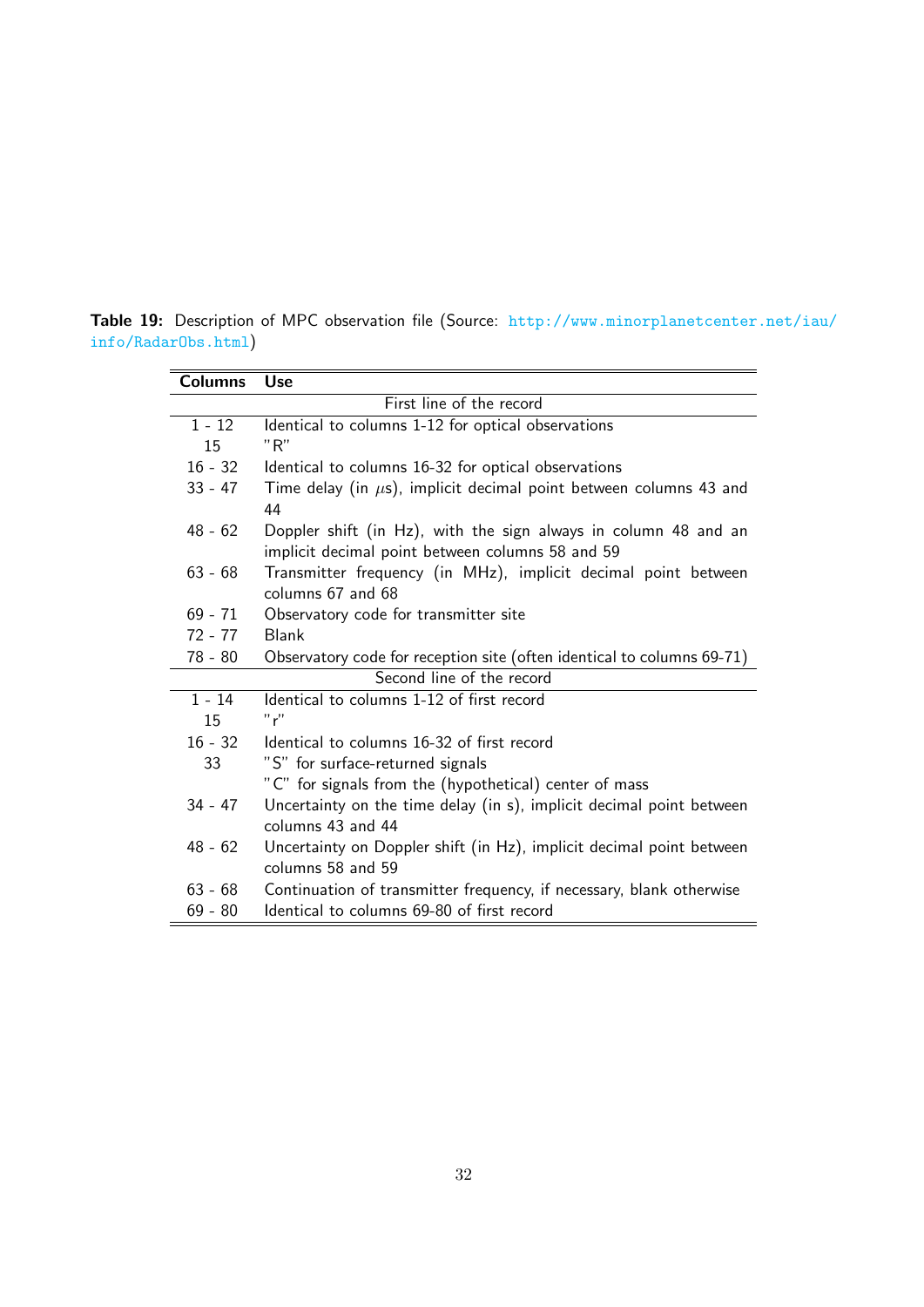#### <span id="page-36-0"></span>4 Orbit determination process

The orbit determination process is based on [Desmars](#page-49-9) [\(2015\)](#page-49-9). It consists on the numerical integration of the equation of motion that provides the position and velocity vector of the asteroid at any date  $t$  related to a state vector (*i.e.* the position and velocity vector at epoch  $t_0$ ). The equations of motion depend on the dynamical model.

The orbit determination consists in the determination of the state vector that minimises the O-C (difference between observed and computed positions) and is performed throught a Levenberg-Marquardt algorithm (*i.e.* iterative corrections of the state vector by the least-square method).

#### <span id="page-36-1"></span>4.1 Dynamical model and equations of motion

The equations of motion are differential equations related to the heliocentric position vector of the object r. The acceleration of the vector  $\ddot{r}$  is equal to accelerations related to perturbations included in the dynamical model.

$$
\ddot{\mathbf{r}} = \sum_{k} \mathfrak{a}_k \tag{5}
$$

#### 4.1.1 Gravitational perturbations

Considering the gravitational perturbations of the Sun, the planets, Pluto,the Moon and biggest asteroids, then the acceleration  $a_G$  for gravitational perturbations are:

$$
\mathbf{a}_{\mathbf{G}} = -\frac{G(m_{\odot} + m)}{r^3} \mathbf{r} - G \sum_{i} m_{i} \left( \frac{\mathbf{r} - \mathbf{r}_{i}}{\Delta_{i}^{3}} + \frac{\mathbf{r}_{i}}{r_{i}^{3}} \right)
$$
(6)

where  $m$  is the mass of the asteroid,  $m_\odot$  is the Sun's mass,  $m_i$  is the mass of the body  $i$ ,  ${\bf r_i}$  is the heliocentric position of body i, r and  $r_i$  are the heliocentric distances of asteroid and body i, and  $\Delta_i=|{\bf r}-{\bf r_i}|$ 

The heliocentric positions of perturbing bodies are given by planetary ephemerides INPOP13c [\(Fienga](#page-49-10) [et al.,](#page-49-10) [2014\)](#page-49-10) for planets and by pre-computed Chebyshev polynomia for biggest asteroids.

Regarding to Fig. [3](#page-37-0) that provides the distribution of the masses of the biggest Main-Belt asteroids used in INPOP13 ephemeris [\(Fienga et al.,](#page-49-10) [2014\)](#page-49-10), we have decided to take into account the four biggest asteroids in the perturbations: (1) Ceres, (4) Vesta, (2) Pallas, and (10) Hygiea.

#### 4.1.2 Corrections of relativistic effects

The relativity can be taken into account by correction of relativistic effects. In that case, the acceleration associated to relativistic corrections  $a_R$  is:

$$
\mathbf{a_R} = \frac{Gm_{\odot}}{c^2} \left[ \left( 2(\beta + \gamma) \frac{Gm_{\odot}}{r^4} - \gamma \frac{\mathbf{v} \cdot \mathbf{v}}{r^3} \right) \mathbf{r} + 2(\gamma + 1) \frac{\mathbf{r} \cdot \mathbf{v}}{r^3} \mathbf{v} \right]
$$
(7)

where v is the heliocentric velocity,  $\beta$  and  $\gamma$  are relativistic parameters assumed to be equal to 1.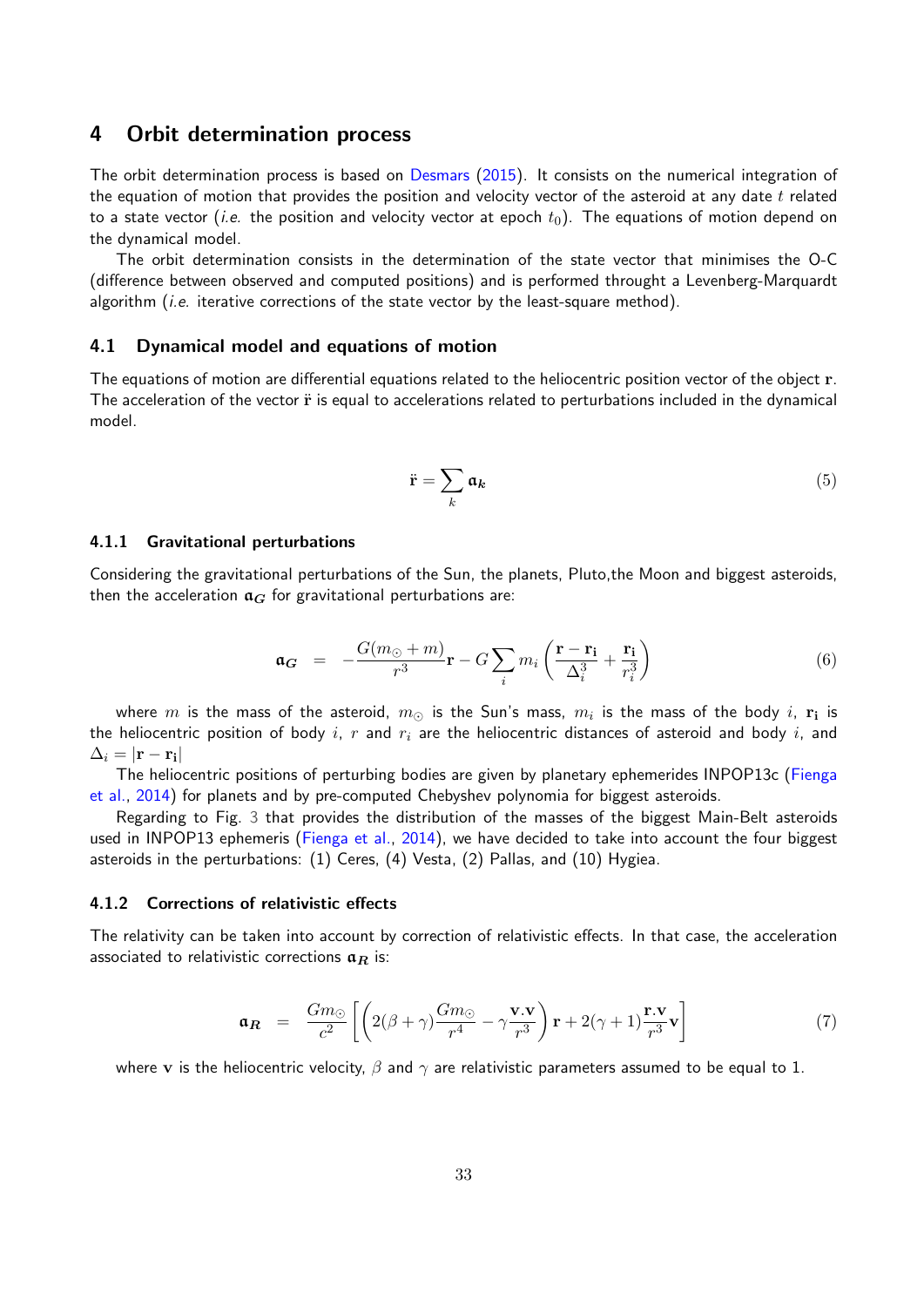<span id="page-37-0"></span>![](_page_37_Figure_0.jpeg)

Figure 3: Distribution of the masses of the biggest asteroids

#### 4.1.3 Flatness

The quadrupole moment  $J_2$  can be taken into account according to equation [8:](#page-37-1)

<span id="page-37-1"></span>
$$
\mathbf{a}_{J_{2\odot}} = -\frac{3}{2} G m_{\odot} a_{\odot}^2 \frac{J_{2\odot}}{r^7} \left( \left( 2(\mathbf{K}.\mathbf{r}) r^2 K_i + \left[ r^2 - 5(\mathbf{K}.\mathbf{r})^2 \right] r_i \right) \right)
$$
(8)

with  $a_{\odot}$  is the Sun radius, K is the unit vector associated to the direction of the north pole of the Sun. We have an equivalent relation for the flatness of the Earth.

#### 4.2 Comparison of the perturbations

Depending on the type of asteroids (NEA, MBA or TNO), the perturbations that have to be taken into account could be different. Figures [4,](#page-42-0) [5,](#page-43-0)& [6](#page-44-0) show the comparison in magnitude of the perturbations for specific asteroids over the period 2000-2020. For NEAs, perturbations due to relativity is generally greater than gravitational perturbations of Ceres. Moreover, perturbations of  $J_{2\alpha}$  and  $J_{2\alpha}$  can be temporarily greater than perturbations of Ceres.

For TNOs, perturbations due to Earth flatness is negligible and perturbations of Ceres is much important than relativistic acceleration.

#### 4.3 Equation of variation and numerical integration

In order to proceed to the fit of observations, we have also to determine the equations of variation that provide the partial derivative of the position and velocity related to the components  $(x_i)$  of the state vector.

As a general rule, if the equation of motion is:

$$
\frac{d^2}{dt^2}r_i = a_i, \text{ with } i = 1, ..., 3
$$
\n(9)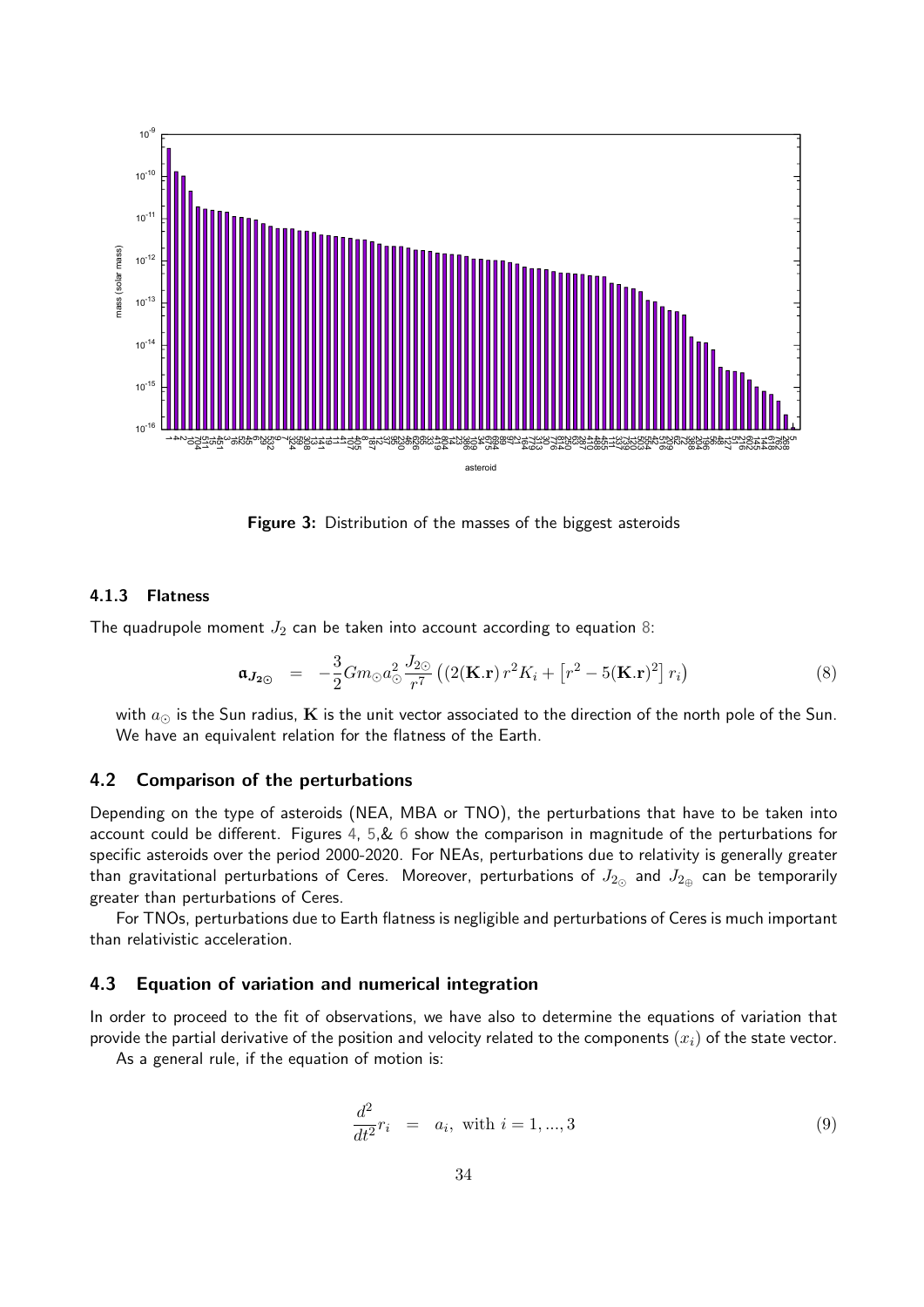then the associated equation of variation is:

<span id="page-38-1"></span>
$$
\frac{d^2}{dt^2} \left( \frac{\partial r_i}{\partial x_j} \right) = \frac{\partial a_i}{\partial x_j} + \sum_{k=1}^3 \left( \frac{\partial a_i}{\partial r_k} \frac{\partial r_k}{\partial x_j} + \frac{\partial a_i}{\partial \dot{r}_k} \frac{\partial \dot{r}_k}{\partial x_j} \right)
$$
(10)

 $\partial a_i$  $\frac{\partial a_i}{\partial x_j}, \frac{\partial a_i}{\partial r_k}$  $\frac{\partial a_i}{\partial r_k}$  and  $\frac{\partial a_i}{\partial r_k}$  are developed analytically and equation  $10$  is an ordinary differential equation that can be solved by numerical integration.

The equations of motion and the equations of variation of the dynamical model are numerically integrated by a Gauss Radau method developed in [Everhart](#page-49-11) [\(1985\)](#page-49-11).

#### <span id="page-38-0"></span>4.4 Fitting process

The heliocentric position and velocity  $\mathbf{u}(t) = (\mathbf{r}(t), \mathbf{v}(t))$  of the asteroid at time t is a function of time and a state vector (position-velocity at time  $t_0$ ).

$$
\mathbf{u}(t) = \mathcal{F}(\mathbf{u}_0, t)
$$

A variation  $\Delta u_0$  of the state vector implies a variation of the position-velocity of the asteroid.

$$
\mathbf{u}(t) + \Delta \mathbf{u} = \mathcal{F}(\mathbf{u}_0 + \Delta \mathbf{u}_0, t)
$$

We have the relation :

<span id="page-38-2"></span>
$$
\Delta \mathbf{u} = \mathcal{F}(\mathbf{u}_0 + \Delta \mathbf{u}_0, t) - \mathcal{F}(\mathbf{u}_0, t) \n\approx \frac{\partial \mathcal{F}(\mathbf{u}_0, t)}{\partial \mathbf{u}_0} \Delta \mathbf{u}_0
$$
\n(11)

When the variations are small enough, the problem is linear and the last relation can be used. With matrix notation, the relation [\(11\)](#page-38-2) becomes:

$$
Y = B.X
$$

with :

$$
Y = \Delta \mathbf{u} = \begin{pmatrix} \Delta r_i \\ \Delta v_i \end{pmatrix}
$$

$$
B = \frac{\partial \mathcal{F}(\mathbf{u}_0, t)}{\partial \mathbf{u}_0}
$$

$$
X = \Delta \mathbf{u}_0
$$

The fitting process consists in the determination of  $X$  while  $Y$  the difference between observed and computed poisition and  $B$  are known.

The least square method [\(Eichhorn,](#page-49-12) [1993\)](#page-49-12) provides the solution that minimise  $\|Y - BX\|^2$  :

$$
X = ({}^tBB)^{-1t}BY
$$
\n<sup>(12)</sup>

In practise,  $Y$  is the vector of the difference between observed and computed positions,  $X$  is the correction to applied to  $\mathbf{u}_0, t$ ).

The orbit determination follows the Levenberg-Marquardt algorithm with iterative corrections of the state vector: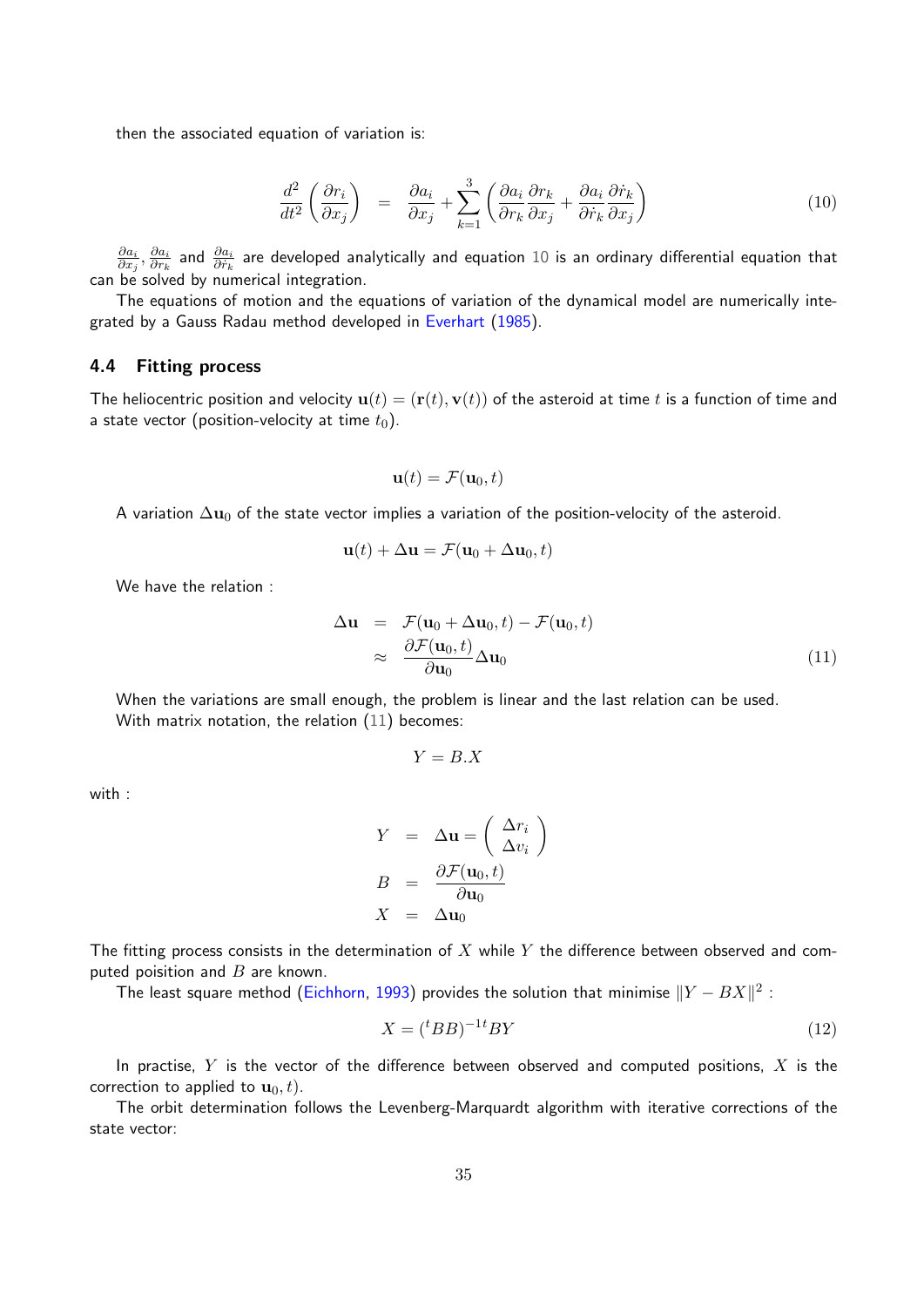- Partial derivatives  $B$  and computed positions are determined with preliminary state vector;
- Observed and computed positions are compared and give the  $Y$  vector;
- Least square method provides  $X$  the correction to applied to the state vector;
- The new state vector is computed :  $\mathbf{u}_0 + X$ ;
- Process is iterated while the corrections to apply are small enough.

The covariance matrix of the system is then given by :

$$
\Gamma_0 = ({}^tBB)^{-1}
$$

#### <span id="page-39-0"></span>4.4.1 Weighting scheme

The precision of measurements can be taken into account in the least square method by using a weighting matrix. Basically, the weighting matrix is a diagonal matrix where diagonal elements are  $w_i = 1/\sigma^2$  with  $\sigma$  is the standard deviation (precision) of measurement i.

The solution of least square method is then given by :

$$
X = ({}^{t}BWB)^{-1}{}^{t}BWY
$$
\n<sup>(13)</sup>

and the associated covariance matrix is :

$$
\Gamma_0 = ({}^t B W B)^{-1}
$$

The precision of measurements is hard to estimate. For radar measurements, the precision is given in the MPC database, but for optical measurements, there is no indication. A weighting scheme depending on the date of observation, the catalogue used for the reduction, and the observatory has been developed in previous studies [\(Carpino et al.,](#page-49-13) [2003,](#page-49-13) [Chesley et al.,](#page-49-14) [2010,](#page-49-14) [Farnocchia et al.,](#page-49-15) [2015\)](#page-49-15).

The weighting scheme adopted in DynAstVO follows [Farnocchia et al.](#page-49-15) [\(2015\)](#page-49-15). Table [20](#page-40-0) presents the estimated precision in arcsec of an observation according to the observatory (IAU observatory code) and the catalogue used for the reduction (MPC flag of the catalogue).

#### 4.4.2 Rejection criteria

To eliminate bad observations that could degrade the orbit determination, we apply a rejection criteria.

The rejection criteria takes into account the expected precision of the observations. For each observation, we compute :

$$
\chi^2 = \frac{(\alpha_o - \alpha_c)^2 \cos^2 \delta_o}{\sigma_\alpha^2} + \frac{(\delta_o - \delta_c)^2}{\sigma_\delta^2} \tag{14}
$$

and if  $\chi^2$  is greater than a fixed value, usually 9 corresponding to the classical 3- $\sigma$  criteria, then the observation is rejected.

We use an equivalent formulation of  $\chi^2$  for ranging and doppler measurements.

When too many observations are rejected, for example more than 50% of the set, then the rejection criteria is increased by 2 (from 9 to 11) and again while less than 50% of observations are rejected.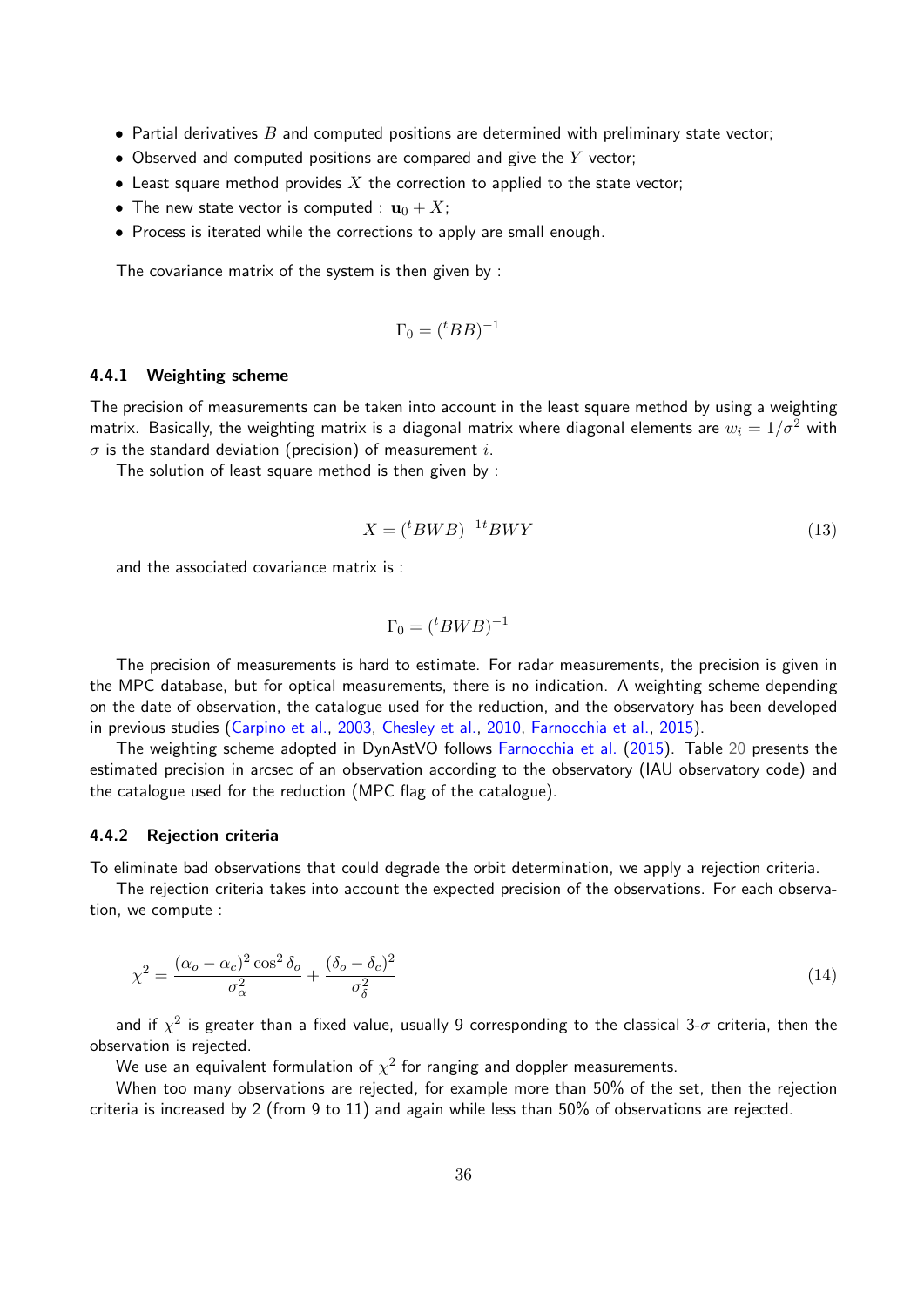| obs        | cat          | rmsRA | rmsDEC | obs | cat          | rmsRA | rmsDEC | obs             | cat          | rmsRA | rmsDEC |
|------------|--------------|-------|--------|-----|--------------|-------|--------|-----------------|--------------|-------|--------|
| <b>ALL</b> | $\mathsf{C}$ | 0.51  | 0.40   | 699 | $\mathsf{C}$ | 0.47  | 0.39   | 691             | $\circ$      | 0.25  | 0.28   |
| ALL        | d            | 0.51  | 0.40   | 699 | d            | 0.47  | 0.39   | 691             | S            | 0.25  | 0.28   |
| ALL        | e            | 0.33  | 0.30   | 691 | $\mathsf{C}$ | 0.32  | 0.34   | 689             | g            | 0.26  | 0.32   |
| ALL        | $\mathsf{q}$ | 0.33  | 0.30   | 691 | d            | 0.32  | 0.34   | 645             | e            | 0.15  | 0.15   |
| ALL        | r            | 0.33  | 0.30   | 608 | C            | 0.63  | 0.77   | F51             | L            | 0.15  | 0.15   |
| <b>ALL</b> | $\mathsf{u}$ | 0.33  | 0.30   | 608 | d            | 0.63  | 0.77   | F51             | t            | 0.15  | 0.15   |
| ALL        | $\mathbf t$  | 0.25  | 0.25   | 703 | C            | 0.62  | 0.57   | F <sub>52</sub> | L            | 0.15  | 0.15   |
| <b>ALL</b> | L            | 0.25  | 0.25   | 703 | $\mathsf{d}$ | 0.62  | 0.57   | F <sub>52</sub> | $\mathsf t$  | 0.15  | 0.15   |
| ALL        | $\circ$      | 0.50  | 0.41   | 644 | $\mathsf{C}$ | 0.24  | 0.28   | F51             | $\mathsf{t}$ | 0.15  | 0.15   |
| ALL        | s            | 0.50  | 0.41   | 644 | d            | 0.24  | 0.28   | 568             | L            | 0.15  | 0.15   |
| ALL        | a            | 0.59  | 0.51   | 703 | e            | 0.49  | 0.46   | 568             | t            | 0.13  | 0.13   |
| <b>ALL</b> | $\mathbf b$  | 0.59  | 0.51   | 703 | r            | 0.49  | 0.46   | 568             | $\circ$      | 0.25  | 0.25   |
| <b>ALL</b> | h            | 0.45  | 0.44   | G96 | e            | 0.25  | 0.21   | 568             | s            | 0.25  | 0.25   |
| <b>ALL</b> | i.           | 0.45  | 0.44   | G96 | r            | 0.25  | 0.21   | H01             | L            | 0.15  | 0.15   |
| ALL        | Ť            | 0.45  | 0.44   | E12 | e            | 0.41  | 0.43   | H01             | t            | 0.15  | 0.15   |
| <b>ALL</b> | z            | 0.45  | 0.44   | E12 | r            | 0.41  | 0.43   | 673             | $\ast$       | 0.30  | 0.30   |
| <b>ALL</b> | m            | 0.56  | 0.57   | 683 | e            | 0.61  | 0.78   | G45             | $\ast$       | 0.50  | 0.50   |
| <b>ALL</b> | W            | 0.44  | 0.36   | 683 | r            | 0.61  | 0.78   | 250             | $\ast$       | 1.30  | 1.30   |
| ALL        | f            | 0.73  | 0.64   | 699 | $\circ$      | 0.42  | 0.41   | 249             | $\ast$       | 60.00 | 60.00  |
| ALL        | g            | 0.73  | 0.64   | 699 | s            | 0.42  | 0.41   | C49             | $\ast$       | 60.00 | 60.00  |
| 704        | $\mathsf{C}$ | 0.62  | 0.60   | 644 | $\circ$      | 0.18  | 0.17   | C50             | $\ast$       | 60.00 | 60.00  |
|            |              |       |        |     |              |       |        | C51             | $\ast$       | 1.00  | 1.00   |

<span id="page-40-0"></span>Table 20: Weight used in DynAstVO (from [Farnocchia et al.](#page-49-15) [\(2015\)](#page-49-15)). obs is the observatory code, cat is the MPC flag for catalogue, rmsRA and rmsDE are the estimated standard deviation in arcsec associated to observatory and catalogue in right ascension and in declination

#### 4.5 Magnitude fitting

The magnitude of asteroids is provided by empirical formula [\(Simon et al.,](#page-49-6) [1997\)](#page-49-6):

$$
m = 5\log(r\Delta) + H - 2.5\log((1 - G)\Phi_1 + G\Phi_2)
$$

with r the heliocentric distance of the asteroid,  $\Delta$  is the geocentric distance of the asteroid, H is the absolute magnitude of the asteroid,  $G$  is the slope parameter and :

$$
\Phi_i = \exp\left(-A_i \tan^{B_i}\left(\frac{\beta}{2}\right)\right) \text{ for } i = 1, 2
$$
  
with  $A_1 = 3.33$ ,  $A_2 = 1.87$ ,  $B_1 = 0.63$  and  $B_2 = 1.22$ 

H and  $G$  are the two parameters related to the magnitude and that can be fitted with comparison to apparent magnitude. H is the apparent magnitude of the asteroid if it is placed at 1 au of the Earth and the Sun and with a phase angle of 0.  $G$  represents the variation of the magnitude related to all other parameters.

The absolute magnitude  $H$  is fitted by comparison to apparent magnitude of the object. The  $G$ parameter remains unchanged and equal to the MPC value. Observations that have a O-C in magnitude greater than 1.0 are rejected, and no weighting scheme is applied for magnitude (*i.e.* all observations in magnitude have the same weight).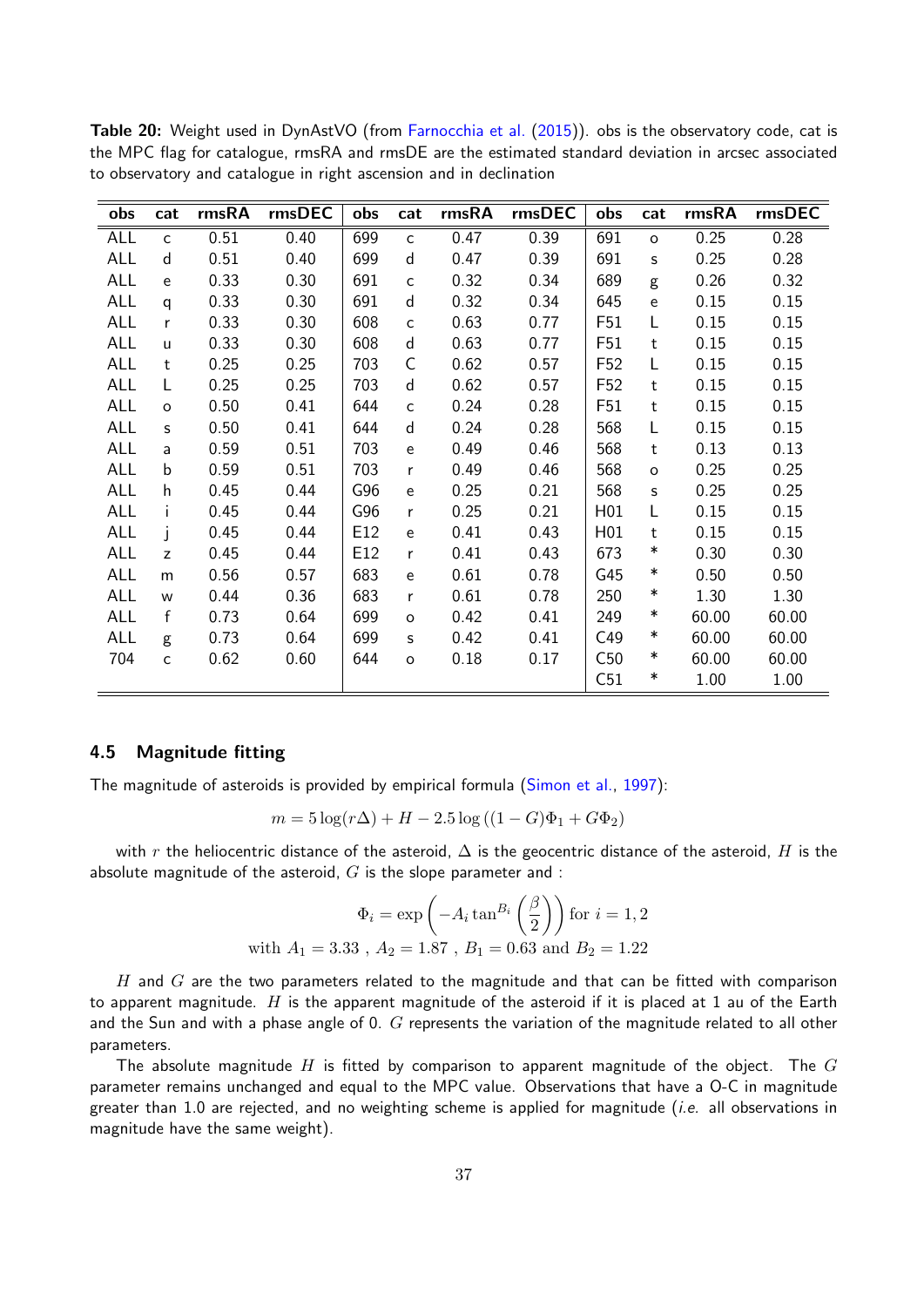A three-parameter magnitude phase function has been developed by [Muinonen et al.](#page-49-16) [\(2010\)](#page-49-16) and adopted by IAU in 2012. The new formula should be implemented in the future in the DynAstVO database.

#### <span id="page-41-0"></span>4.6 Sky-plane uncertainty

The Sky-Plane Uncertainty (SPU) is computed at the specific date  $t$  by propagation of the covariance matrix from epoch  $t_0$  to the date  $t$  and by projection on the celestial sphere.

Numerically, the covariance matrix at date  $(t)$  is given by:

$$
\Gamma_t = \left(\frac{\partial X}{\partial X_0}\right) \Gamma_0 \left(\frac{\partial X}{\partial X_0}\right)^T \tag{15}
$$

where X is a vector of parameters,  $X_0$  is the initial conditions such as  $X_0 = X(t_0)$ ,  $\Gamma_0$  is the covariance matrix at date  $t_0$  and  $\Gamma_t$  is the covariance matrix at date  $t.$  The partial derivatives are computed like in the fitting process.

The covariance matrix at date  $t$  projected in the celestial sphere  $\Gamma_t^\alpha$  is given by:

$$
\Gamma_t^{\alpha} = \left(\frac{\partial \alpha}{\partial X}\right) \Gamma_t \left(\frac{\partial \alpha}{\partial X}\right)^T \tag{16}
$$

where the partial derivatives are:

$$
\frac{\partial \alpha}{\partial X} = \begin{pmatrix} \frac{-y}{\rho^2} & \frac{x}{\rho^2} & 0\\ -\frac{xz}{\rho r^2} & -\frac{yz}{\rho r^2} & \frac{\rho}{r^2} \\ \frac{x}{r} & \frac{y}{r} & \frac{z}{r} \end{pmatrix}
$$
(17)

with  $\rho=\sqrt{x^2+y^2}$  and  $r=\sqrt{x^2+y^2+z^2}$ . Finally, the diagonal elements of matrix  $\Gamma^\alpha_t$  provides the variance of the position of the object on the celestial sphere  $(\sigma_{\alpha}^2,\sigma_{\delta}^2,\sigma_{r}^2).$ 

The SPU at date  $t$  is then computed by the equation:

$$
SPU(t) = \sqrt{\sigma_{\alpha}^2 \cos^2 \delta + \sigma_{\delta}^2}
$$
 (18)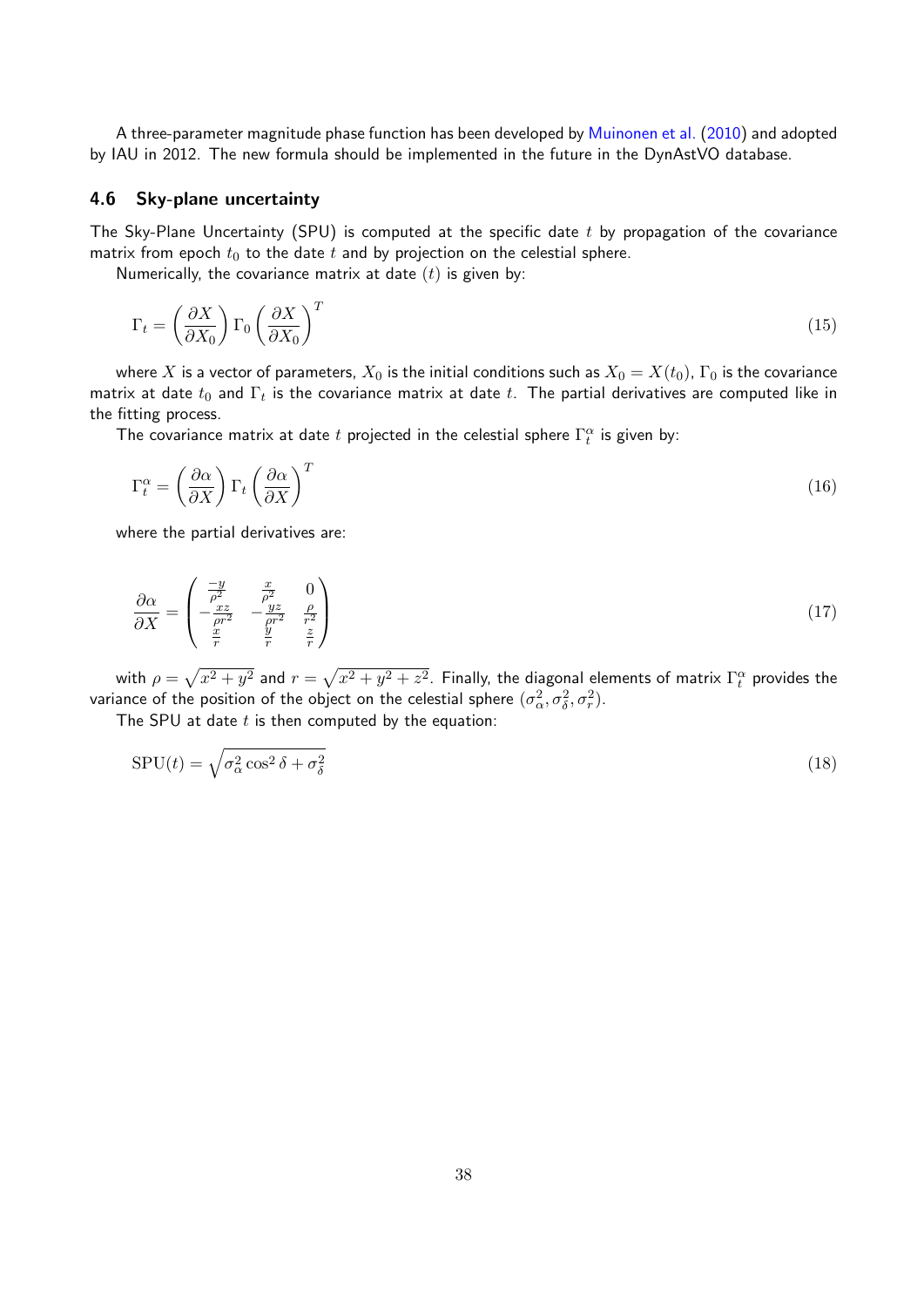<span id="page-42-0"></span>![](_page_42_Figure_0.jpeg)

Figure 4: Comparison in magnitude of perturbations on NEAs 2016 CX124, (99942) Apophis, and 2016 EN157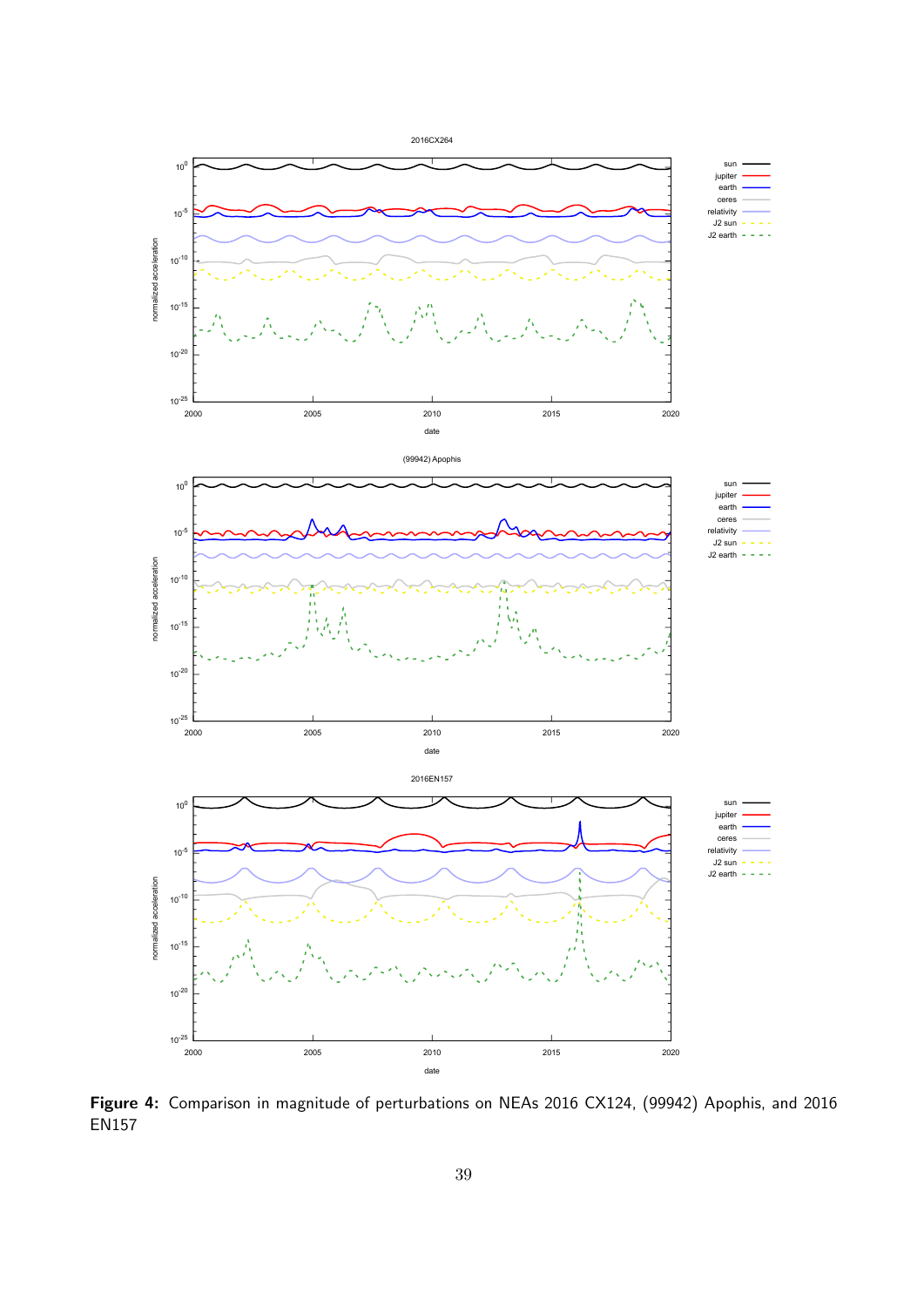<span id="page-43-0"></span>![](_page_43_Figure_0.jpeg)

Figure 5: Comparison in magnitude of perturbations on MBA (324) Bamberga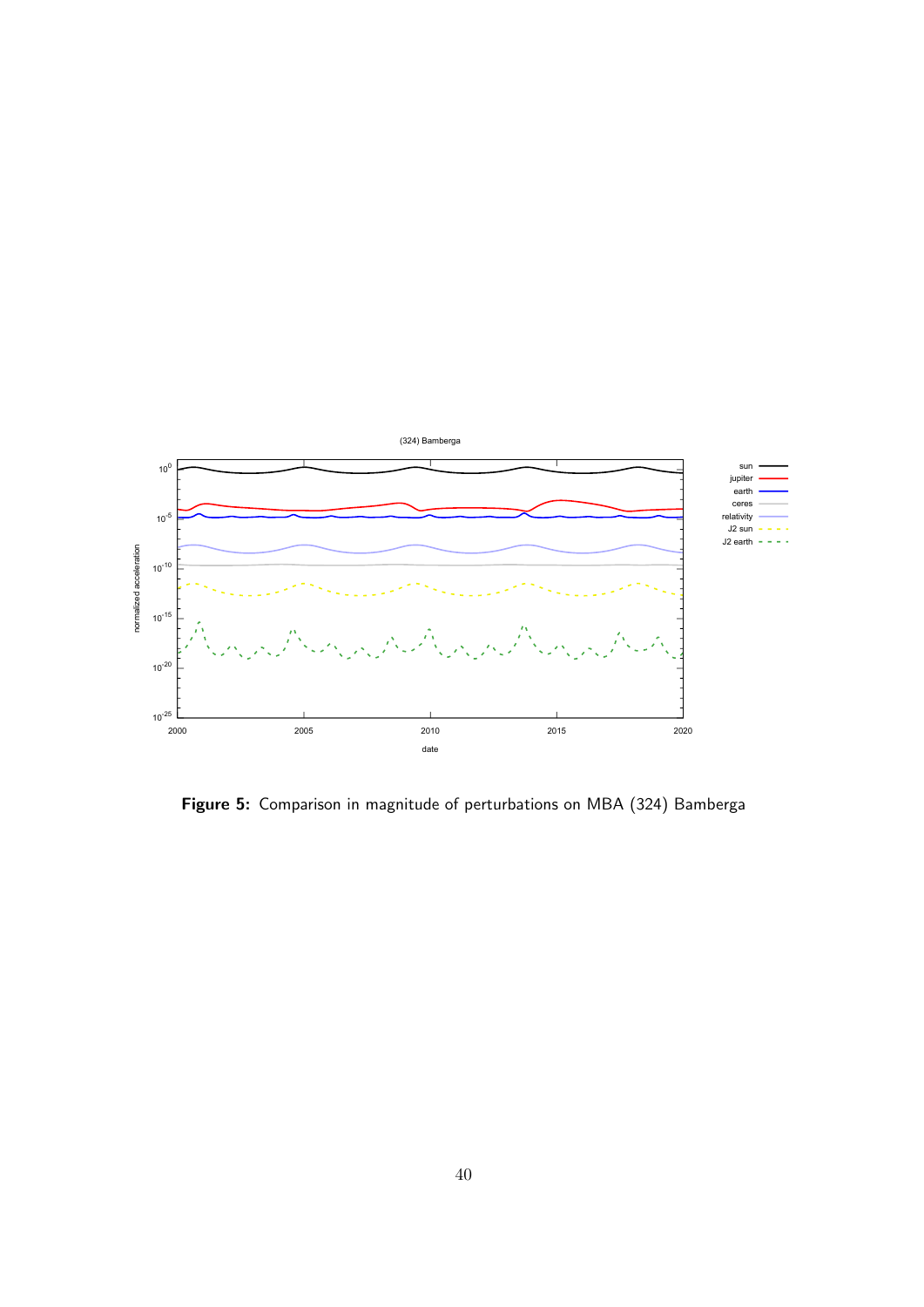<span id="page-44-0"></span>![](_page_44_Figure_0.jpeg)

Figure 6: Comparison in magnitude of perturbations on Centaurs and TNOs (10199) Chariklo and 2008 OG19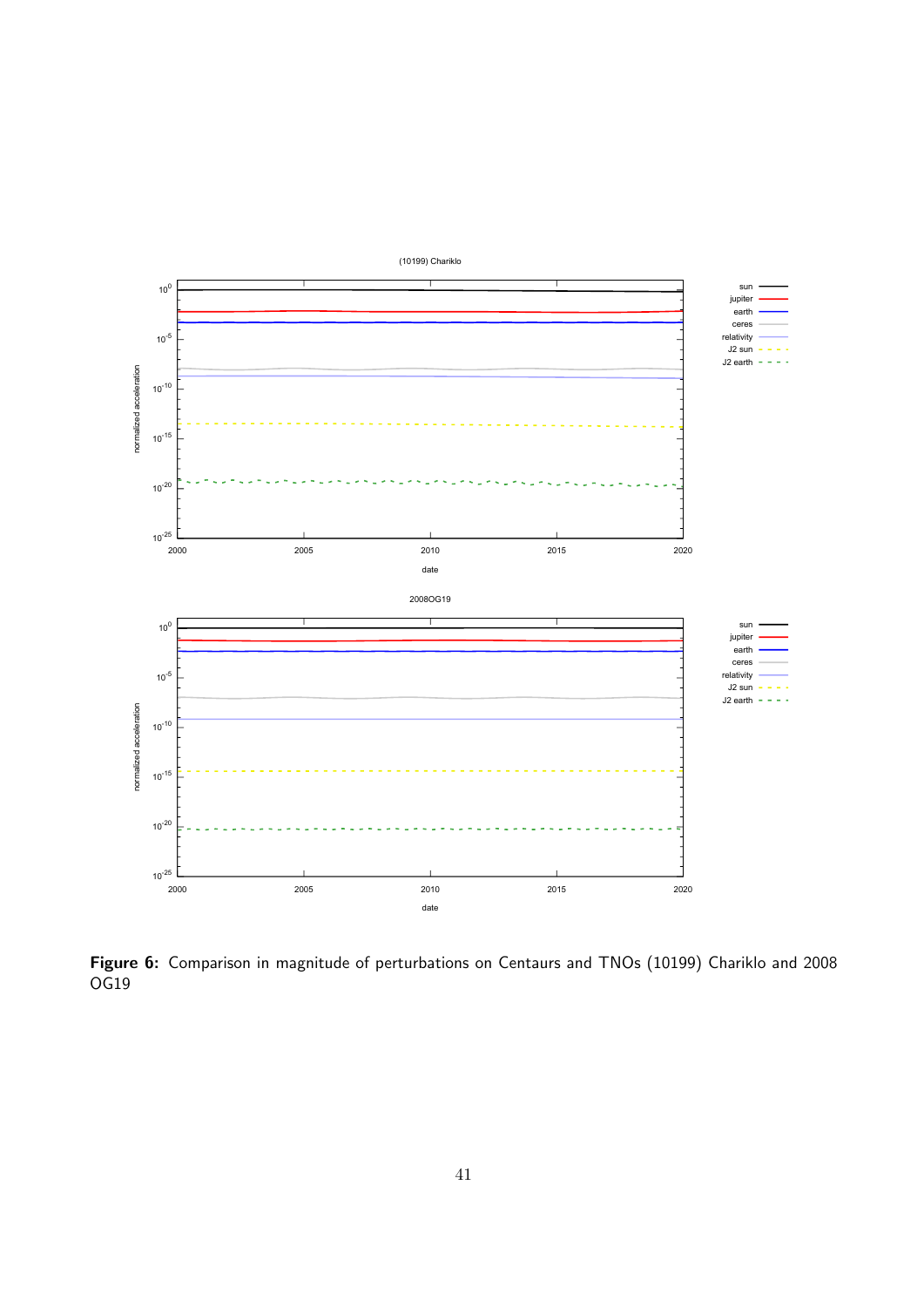<span id="page-45-0"></span>Part IV ·

## Additional databases

## <span id="page-45-1"></span>1 CLOSEAPP database

## 1.1 Parameters of CLOSEAPP

| <b>Number</b>     | <b>Format</b>  | Parameter            | <b>Description</b>                                    | Unit                |
|-------------------|----------------|----------------------|-------------------------------------------------------|---------------------|
| $\left( 1\right)$ | ISO8601-string | date                 | date (TDB) of close approach                          |                     |
| (2)               | integer        | number               | asteroid number                                       |                     |
| (3)               | string         | name                 | name (or designation) of asteroid                     |                     |
| (4)               | string         | planet               | name of the planet                                    |                     |
| (5)               | float          | $dist_{\rm au}$      | minimum distance                                      | au                  |
| (6)               | float          | $dist_{km}$          | minimum distance                                      | km                  |
| (7)               | float          | $dist_{LD}$          | minimum distance                                      | LD (lunar distance) |
| (8)               | float          | dateJD               | Julian date (TDB) of close approach                   |                     |
| (9)               | float          | $U_{\rm RA}$         | uncertainty in right ascension at close ap-<br>proach | arcsec              |
| (10)              | float          | $U_{DEC}$            | uncertainty in declination at close approach          | arcsec              |
| (11)              | float          | SPU                  | Sky-Plane Uncertainty at close approach               | arcsec              |
| (12)              | float          | ${\sf U}_{\rm tang}$ | tangential uncertainty in distance                    | km.                 |
| (13)              | float          | $U_{\rm rad}$        | radial uncertainty in distance                        | km                  |
| (14)              | float          | $V_{\rm rel}$        | relative velocity                                     | km/s                |

Table 21: Parameters for the Close-approaches with planets database

#### 1.2 Description of parameters in CLOSEAPP databases

#### 1.2.1 Minimum distance parameters

A minimum distance between an asteroid and a planet occures when the relative position vector and the relative velocity vector are orthogonal. The date and the minimum distance of close approaches are determined by bisection method in order to solve the equation:

$$
\mathbf{x}_{\mathbf{P}}.\mathbf{v}_{\mathbf{P}} = 0 \tag{19}
$$

where  $x_P$  and  $v_P$  are respectively the position and the velocity of the asteroid related to the planet.

If the minimum distance is smaller than a threshold depending on the planet (see Table [22\)](#page-46-0) then the close approach is added to the database.

Finally, the database provide the date in TDB of the close approach, the asteroid and the planet (or moon), the minimum distance in au, km, and lunar distance  $(LD)^{18}$  $(LD)^{18}$  $(LD)^{18}$ , the relative velocity between asteroid

<span id="page-45-2"></span><sup>18</sup>Lunar Distance is 384402 km.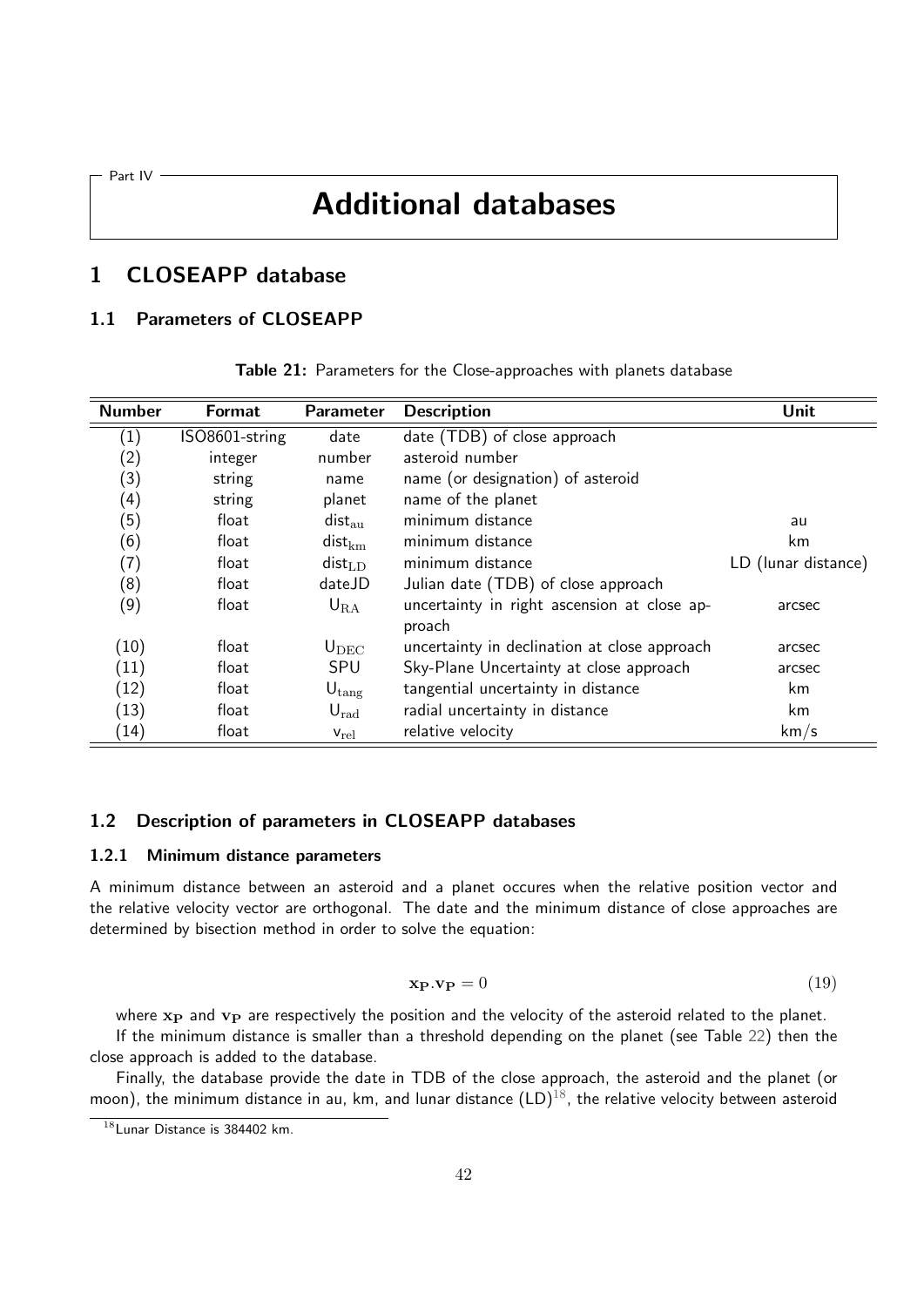| Planet/satellite threshold (au) |     |
|---------------------------------|-----|
| Mercury                         | 0.1 |
| Venus                           | 0.2 |
| Earth                           | 0.5 |
| Mars                            | 0.2 |
| Moon                            | ი 1 |

<span id="page-46-0"></span>Table 22: Threshold of detection of close approaches depending on the planet (or satellite).

and planet, and uncertainty parameters of the close approach described in the following section.

#### 1.2.2 Uncertainty parameters

It is possible to determine the uncertainty of the close approaches by determining the Sky-Plane Uncertainty at the date of close approach. The SPU computation, described in Sect. [4.6,](#page-41-0) consists in the determination of variance in right ascension  $\sigma_{\alpha}^2$ , in declination  $\sigma_{\delta}^2$ , and in the geocentric distance at a specific date. Consequently, we determine these parameters at the date of minimum distance and define:

- $U_{\rm RA} = \sigma_\alpha$
- $U_{DEC} = \sigma_{\delta}$
- SPU =  $\sqrt{\sigma_{\alpha}^2 \cos^2 \delta + \sigma_{\delta}^2}$
- $U_{\text{tang}} = SPU \times \text{distance}$
- $U_{\text{rad}} = \sigma_r$ .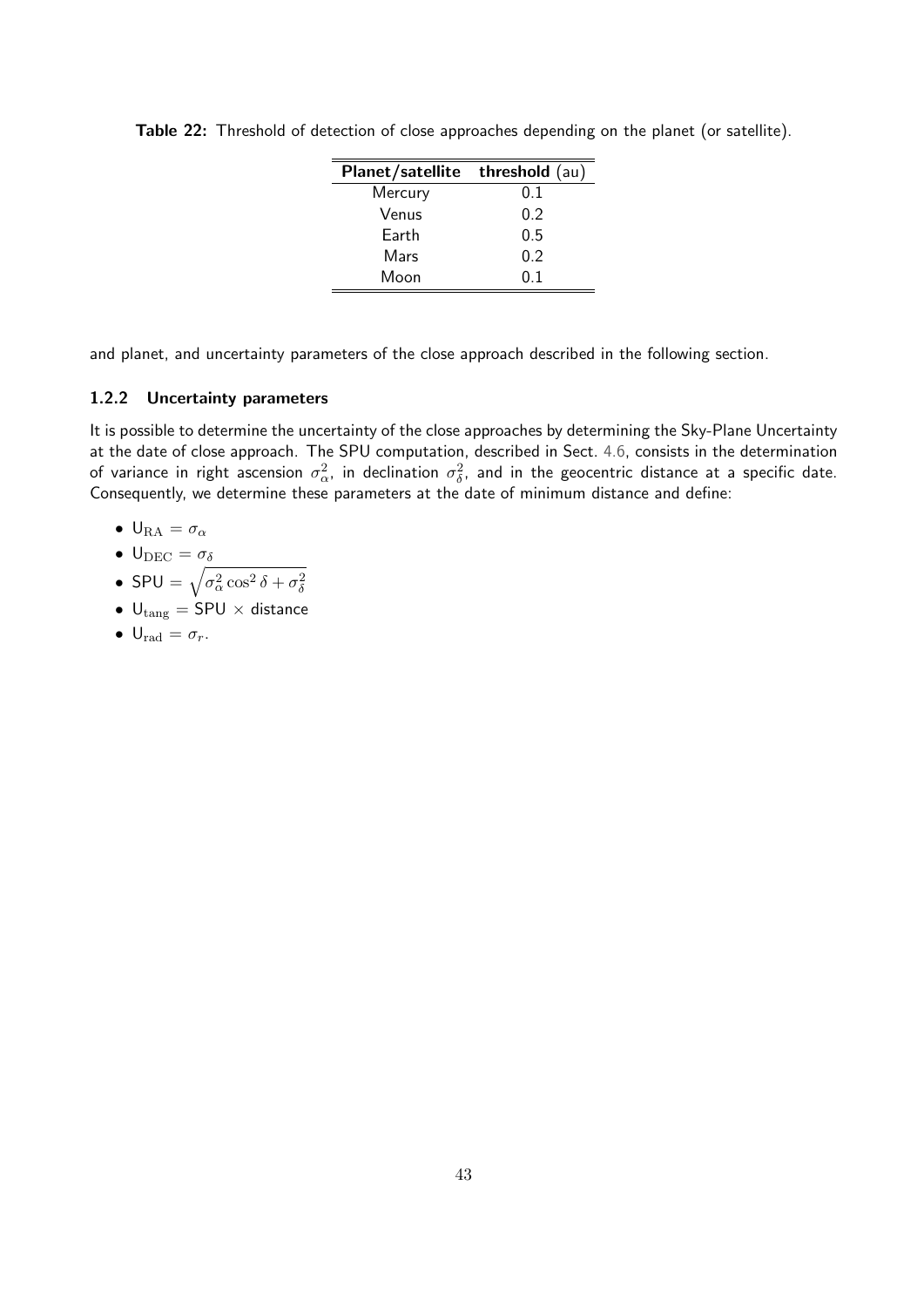<span id="page-47-0"></span>Part V

# Analysis and comparision with other databases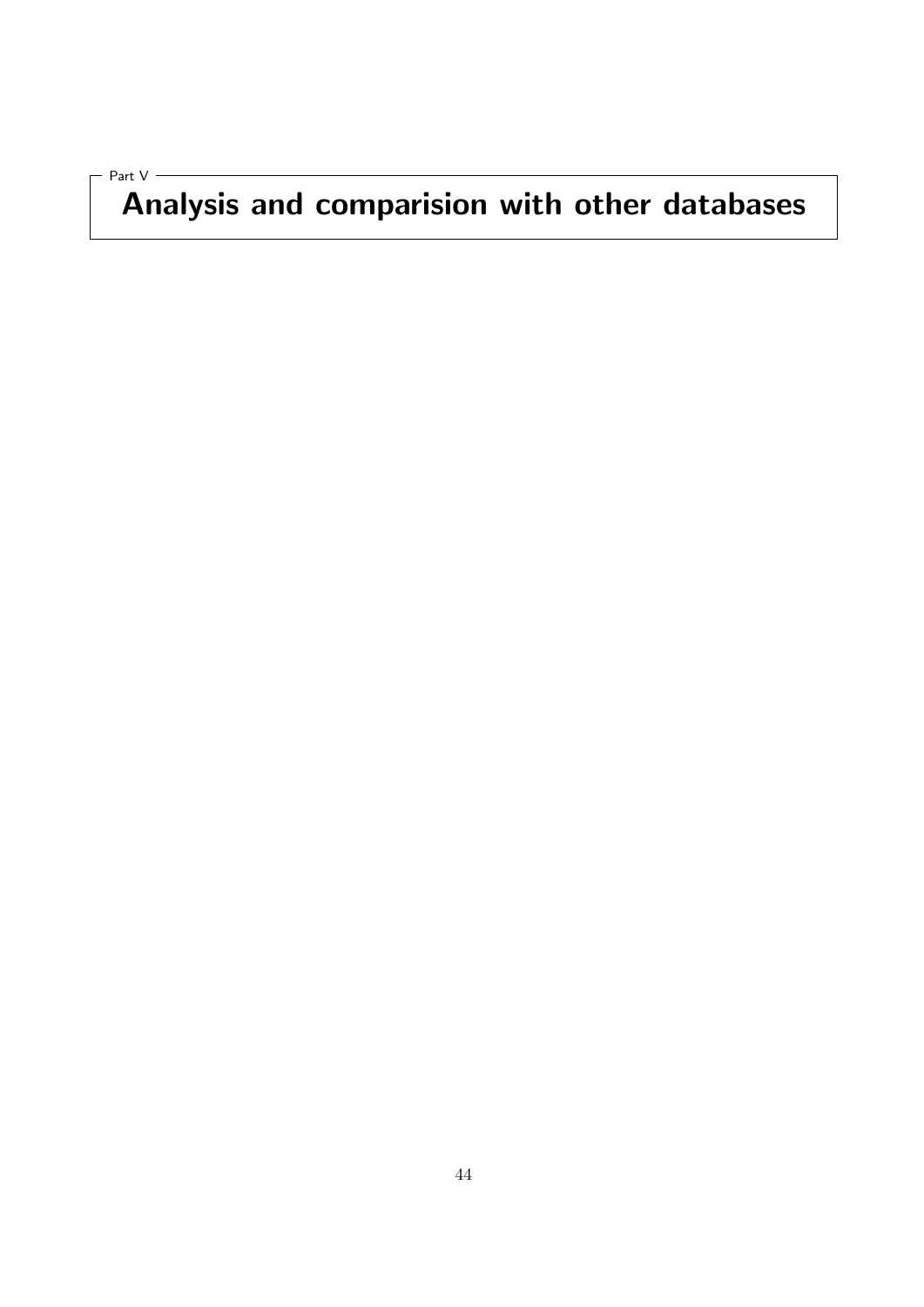<span id="page-48-0"></span>![](_page_48_Figure_0.jpeg)

Figure 7: Difference in apparent position for 2238 numbered NEAs in right ascension and declination between several databases and DynAstVO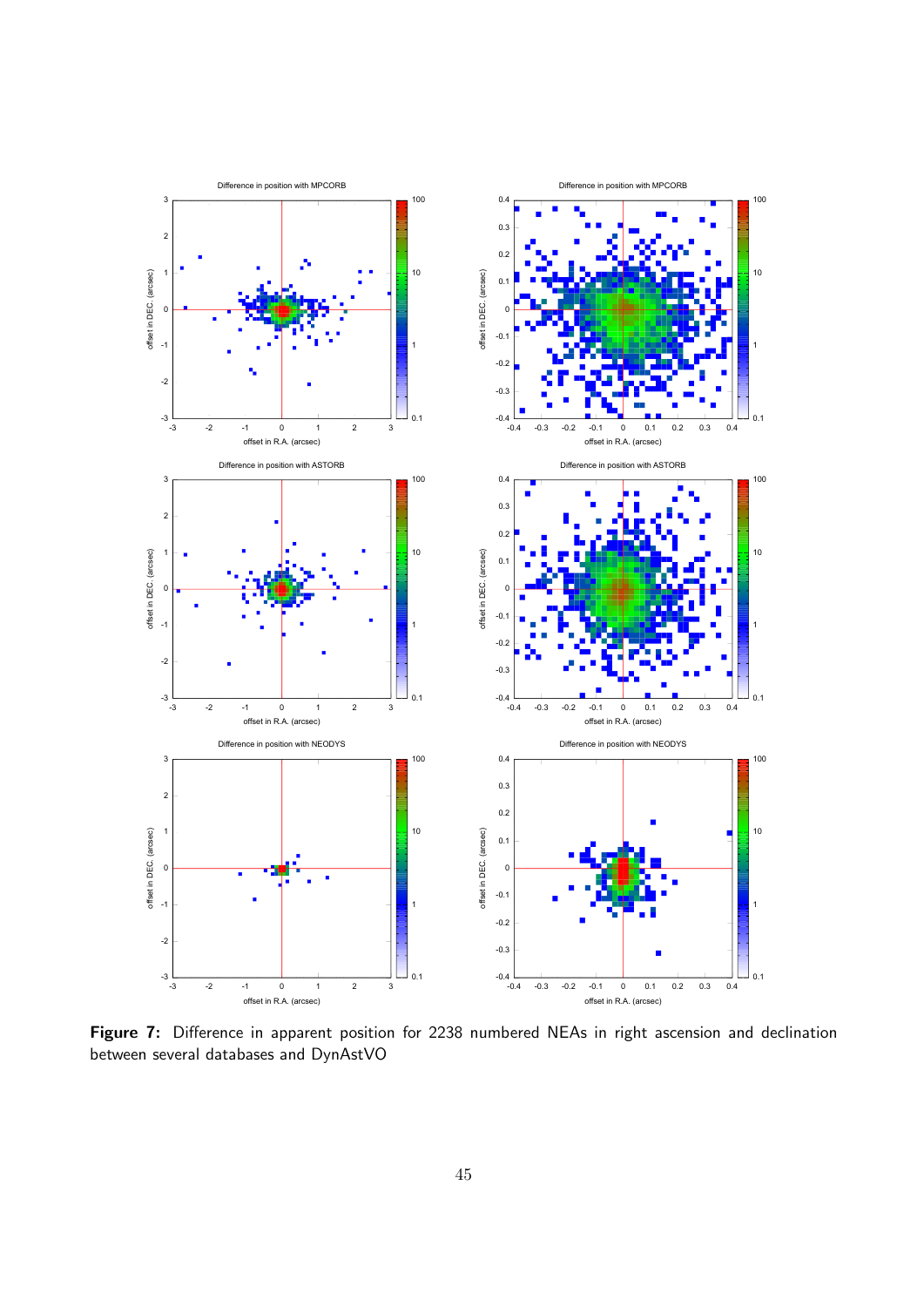## **References**

<span id="page-49-2"></span>AstDyS. Asteroids Dynamic Site. <http://hamilton.dm.unipi.it/astdys/>.

- <span id="page-49-0"></span>E. Bowell. The asteroid orbital elements database.  $ftp://ftp.lowerdl.edu/pub/elyb/astrorb.html$ .
- <span id="page-49-3"></span>E. Bowell, B. Hapke, D. Domingue, K. Lumme, J. Peltoniemi, and A. W. Harris. Application of photometric models to asteroids. In R. P. Binzel, T. Gehrels, & M. S. Matthews, editor, Asteroids II, pages 524–556, 1989.
- <span id="page-49-13"></span>M. Carpino, A. Milani, and S. R. Chesley. Error statistics of asteroid optical astrometric observations. Icarus, 166:248–270, December 2003. doi: 10.1016/S0019-1035(03)00051-4.
- <span id="page-49-7"></span>A.B. Chamberlain, 2016. personal communication.
- <span id="page-49-14"></span>S. R. Chesley, J. Baer, and D. G. Monet. Treatment of star catalog biases in asteroid astrometric observations. Icarus, 210:158–181, November 2010. doi: 10.1016/j.icarus.2010.06.003.
- <span id="page-49-9"></span>J. Desmars. Detection of Yarkovsky acceleration in the context of precovery observations and the future Gaia catalogue. A&A, 575:A53, March 2015. doi: 10.1051/0004-6361/201423685.
- <span id="page-49-12"></span>H. Eichhorn. Generalized Least-Squares Adjustments - a Timely but much Ignored Tool. Celestial Mechanics and Dynamical Astronomy, 56:337–351, 1993.
- <span id="page-49-11"></span>E. Everhart. An efficient integrator that uses Gauss-Radau spacings. In A. Carusi & G. B. Valsecchi, editor, Dynamics of Comets: Their Origin and Evolution, Proceedings of IAU Colloq. 83, held in Rome, Italy, June 11-15, 1984. Edited by Andrea Carusi and Giovanni B. Valsecchi. Dordrecht: Reidel, Astrophysics and Space Science Library. Volume 115, 1985, p.185, page 185, 1985.
- <span id="page-49-15"></span>D. Farnocchia, S. R. Chesley, A. B. Chamberlin, and D. J. Tholen. Star catalog position and proper motion corrections in asteroid astrometry. Icarus, 245:94-111, January 2015. doi: 10.1016/j.icarus.2014.07.033.
- <span id="page-49-10"></span>A. Fienga, H. Manche, J. Laskar, M. Gastineau, and A. Verma. INPOP new release: INPOP13c., 2014. Scientific notes available on <http://www.imcce.fr/fr/presentation/equipes/ASD/inpop/>.
- <span id="page-49-5"></span>Andrea Milani. The Asteroid Identification Problem. Icarus, 137(2):269-292, February 1999. ISSN 00191035. doi: 10.1006/icar.1999.6045. URL [http://linkinghub.elsevier.com/retrieve/pii/](http://linkinghub.elsevier.com/retrieve/pii/S0019103599960451) [S0019103599960451](http://linkinghub.elsevier.com/retrieve/pii/S0019103599960451).
- <span id="page-49-1"></span>Minor Planet Center. MPCORB database. <http://minorplanetcenter.net/iau/MPCORB.html>.
- <span id="page-49-8"></span>T. D. Moyer. Mathematical formulation of the Double-Precision Orbit Determination Program (DPODP). 1971.
- <span id="page-49-4"></span>K. Muinonen and E. Bowell. Asteroid orbit determination using Bayesian probabilities. Icarus, 104:255–279, August 1993. doi: 10.1006/icar.1993.1100.
- <span id="page-49-16"></span>K. Muinonen, I. N. Belskaya, A. Cellino, M. Delbò, A.-C. Levasseur-Regourd, A. Penttilä, and E. F. Tedesco. A three-parameter magnitude phase function for asteroids. Icarus, 209:542-555, October 2010. doi: 10.1016/j.icarus.2010.04.003.
- <span id="page-49-6"></span>J.L Simon, M. Chapront-Touzé, B. Morando, and Thuillot W. Introduction aux éphémérides astronomiques. EDP Sciences, 1997.